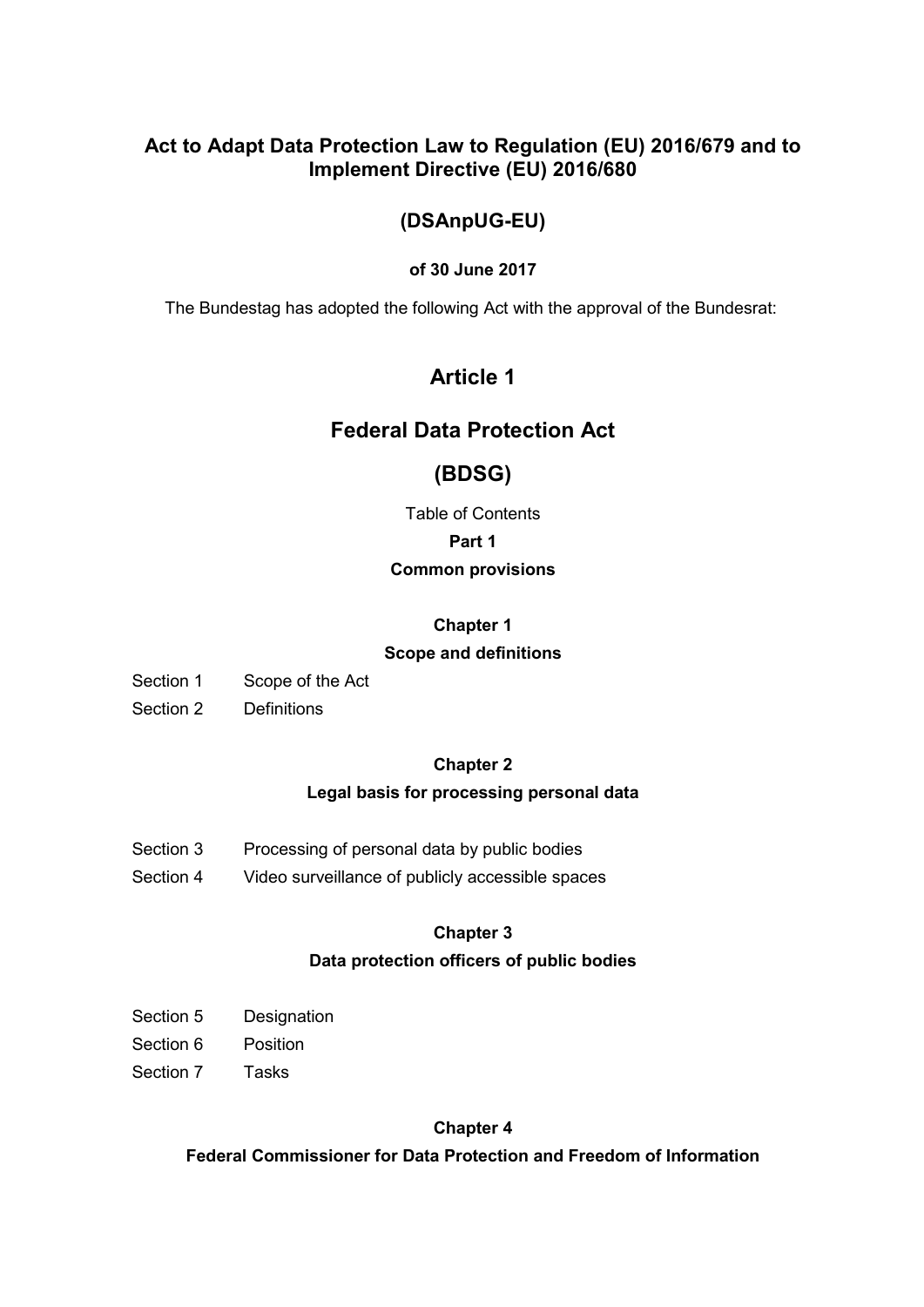- Section 8 Establishment
- Section 9 Competence
- Section 10 Independence
- Section 11 Appointment and term of office
- Section 12 Official relationship
- Section 13 Rights and obligations
- Section 14 Tasks
- Section 15 Activity reports
- Section 16 Powers

### **Chapter 5**

# **Representation on the European Data Protection Board, single contact point, cooperation among the federal supervisory authorities and those of the** *Länder* **concerning European Union matters**

- Section 17 Representation on the European Data Protection Board, single contact point
- Section 18 Procedures for cooperation among the federal and *Länder* supervisory authorities
- Section 19 Responsibilities

# **Chapter 6**

### **Legal remedies**

- Section 20 Judicial remedy
- Section 21 Application of the supervisory authority for a court decision if it believes that an adequacy decision by the European Commission violates the law

### **Part 2**

# **Implementing provisions for processing for purposes in accordance with Article 2 of Regulation (EU) 2016/679**

### **Chapter 1**

### **Legal basis for processing personal data**

### **Sub-chapter 1**

### **Processing of special categories of personal data and processing for other purpos-**

### **es**

Section 22 Processing of special categories of personal data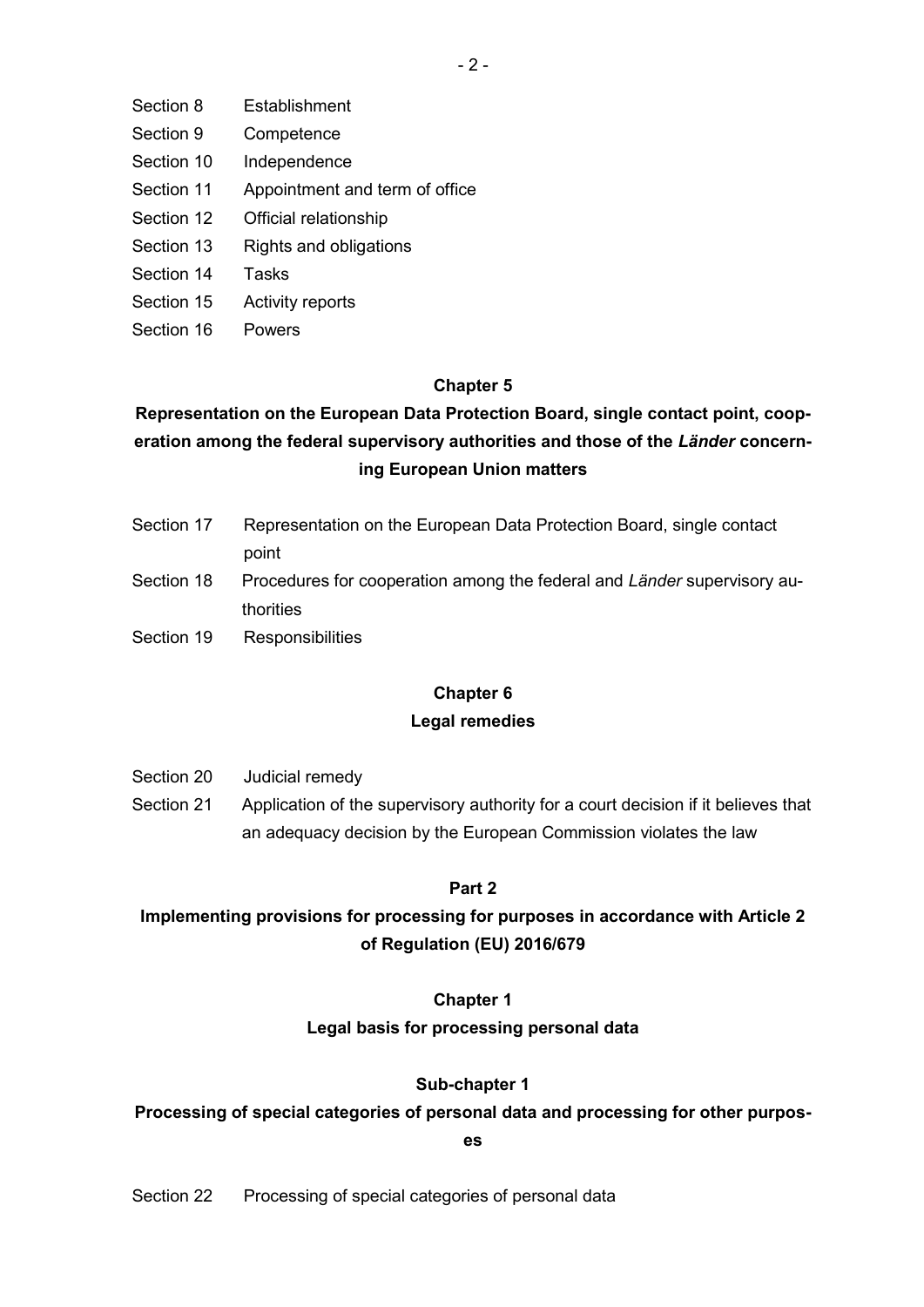- Section 23 Processing for other purposes by public bodies
- Section 24 Processing for other purposes by private bodies
- Section 25 Transfer of data by public bodies

# **Sub-chapter 2 Special processing situations**

- Section 26 Data processing for employment-related purposes
- Section 27 Data processing for purposes of scientific or historical research and for statistical purposes
- Section 28 Data processing for archiving purposes in the public interest
- Section 29 Rights of the data subject and powers of the supervisory authorities in the case of secrecy obligations
- Section 30 Consumer loans
- Section 31 Protection of commercial transactions in the case of scoring and credit reports

# **Chapter 2 Rights of the data subject**

- Section 32 Information to be provided where personal data are collected from the data subject
- Section 33 Information to be provided where personal data have not been obtained from the data subject
- Section 34 Right of access by the data subject
- Section 35 Right to erasure
- Section 36 Right to object
- Section 37 Automated individual decision-making, including profiling

### **Chapter 3**

### **Obligations of controllers and processors**

- Section 38 Data protection officers of private bodies
- Section 39 Accreditation

### **Chapter 4**

### **Supervisory authorities for data processing by private bodies**

Section 40 Supervisory authorities of the *Länder*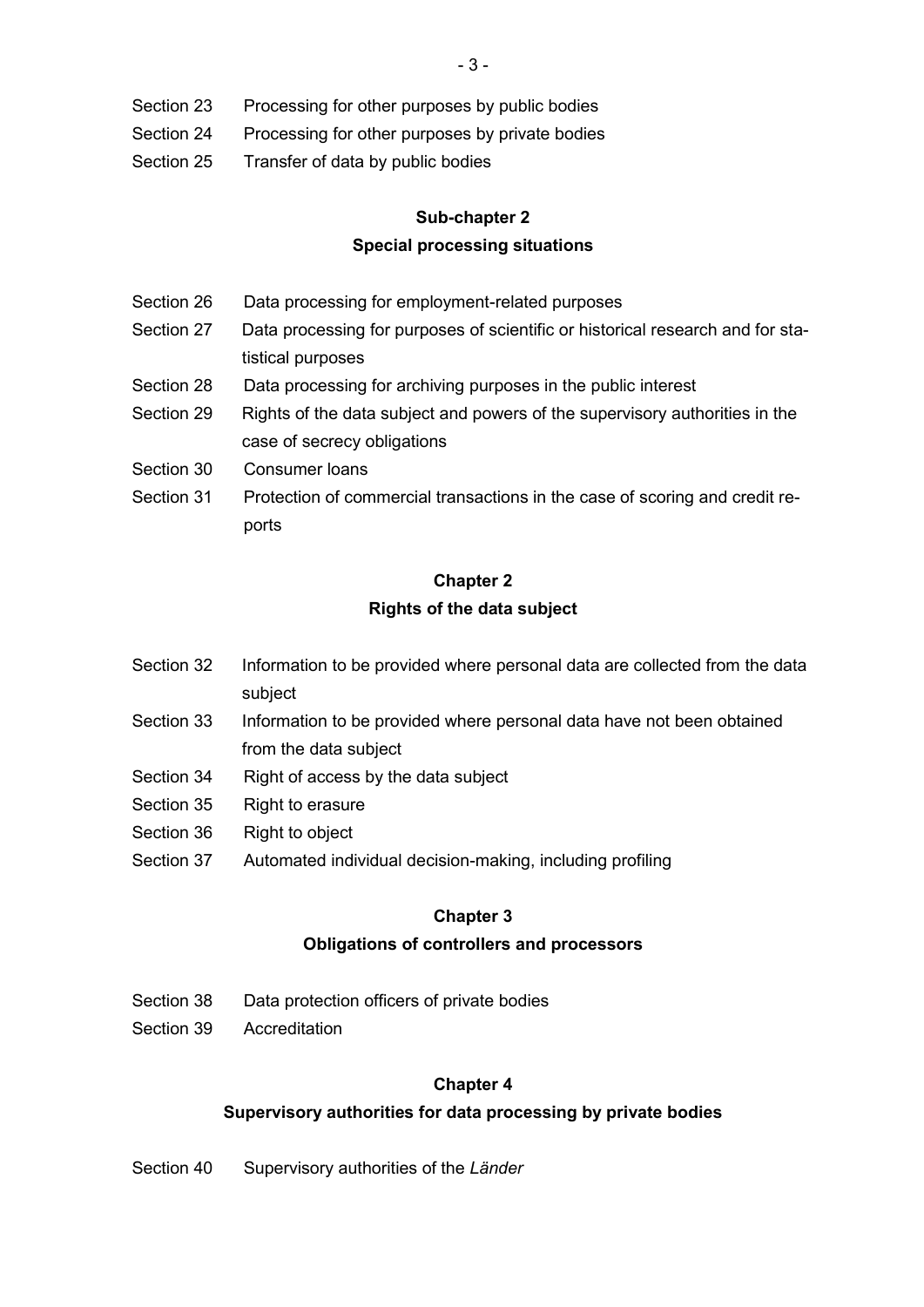# **Chapter 5**

### **Penalties**

- Section 41 Application of provisions concerning criminal proceedings and proceedings to impose administrative fines
- Section 42 Penal provisions
- Section 43 Provisions on administrative fines

### **Chapter 6**

### **Legal remedies**

Section 44 Proceedings against a controller or processor

### **Part 3**

# **Implementing provisions for processing for purposes in accordance with Article 1 (1) of Directive (EU) 2016/680**

### **Chapter 1**

### **Scope, definitions and general principles for processing personal data**

- Section 45 Scope
- Section 46 Definitions
- Section 47 General principles for processing personal data

### **Chapter 2**

### **Legal basis for processing personal data**

- Section 48 Processing of special categories of data
- Section 49 Processing for other purposes
- Section 50 Processing for archiving, scientific and statistical purposes
- Section 51 Consent
- Section 52 Processing on instructions from the controller
- Section 53 Confidentiality
- Section 54 Automated individual decision

### **Chapter 3**

### **Rights of the data subject**

- Section 55 General information on data processing
- Section 56 Notification of data subjects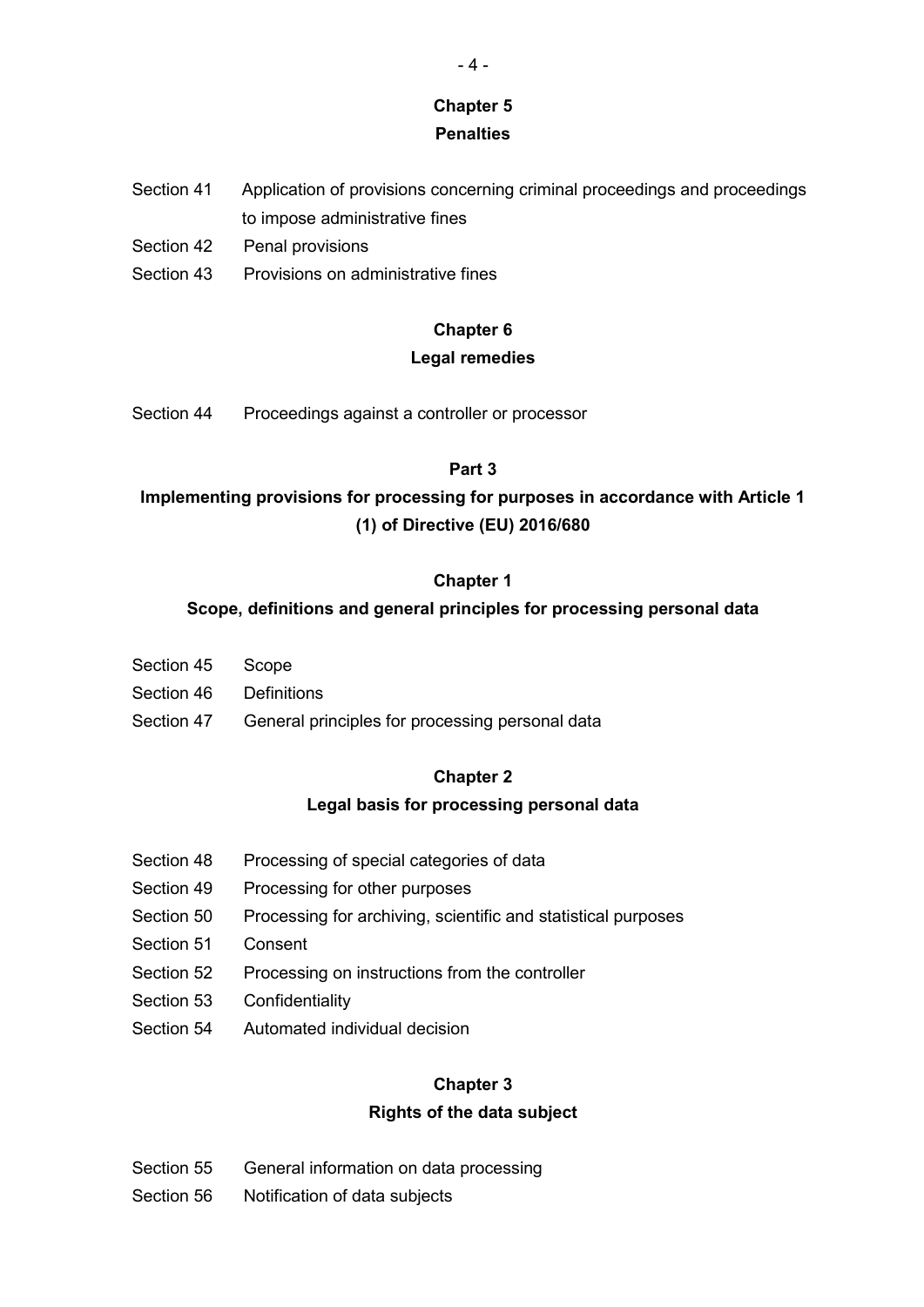- Section 57 Right of access
- Section 58 Right to rectification and erasure and to restriction of processing
- Section 59 Modalities for exercising the rights of the data subject
- Section 60 Right to lodge a complaint with the Federal Commissioner
- Section 61 Legal remedies against decisions of the Federal Commissioner or if he or she fails to take action

# **Chapter 4 Obligations of controllers and processors**

- Section 62 Processing carried out on behalf of a controller
- Section 63 Joint controllers
- Section 64 Requirements for the security of data processing
- Section 65 Notifying the Federal Commissioner of a personal data breach
- Section 66 Notifying data subjects affected by a personal data breach
- Section 67 Conducting a data protection impact assessment
- Section 68 Cooperation with the Federal Commissioner
- Section 69 Prior consultation of the Federal Commissioner
- Section 70 Records of processing activities
- Section 71 Data protection by design and by default
- Section 72 Distinction between different categories of data subjects
- Section 73 Distinction between facts and personal assessments
- Section 74 Procedures for data transfers
- Section 75 Rectification and erasure of personal data and restriction of processing
- Section 76 Logging
- Section 77 Confidential reporting of violations

### **Chapter 5**

### **Transfers of data to third countries and to international organizations**

- Section 78 General requirements
- Section 79 Data transfers with appropriate safeguards
- Section 80 Data transfers without appropriate safequards
- Section 81 Other data transfers to recipients in third countries

### **Chapter 6**

### **Cooperation among supervisory authorities**

Section 82 Mutual assistance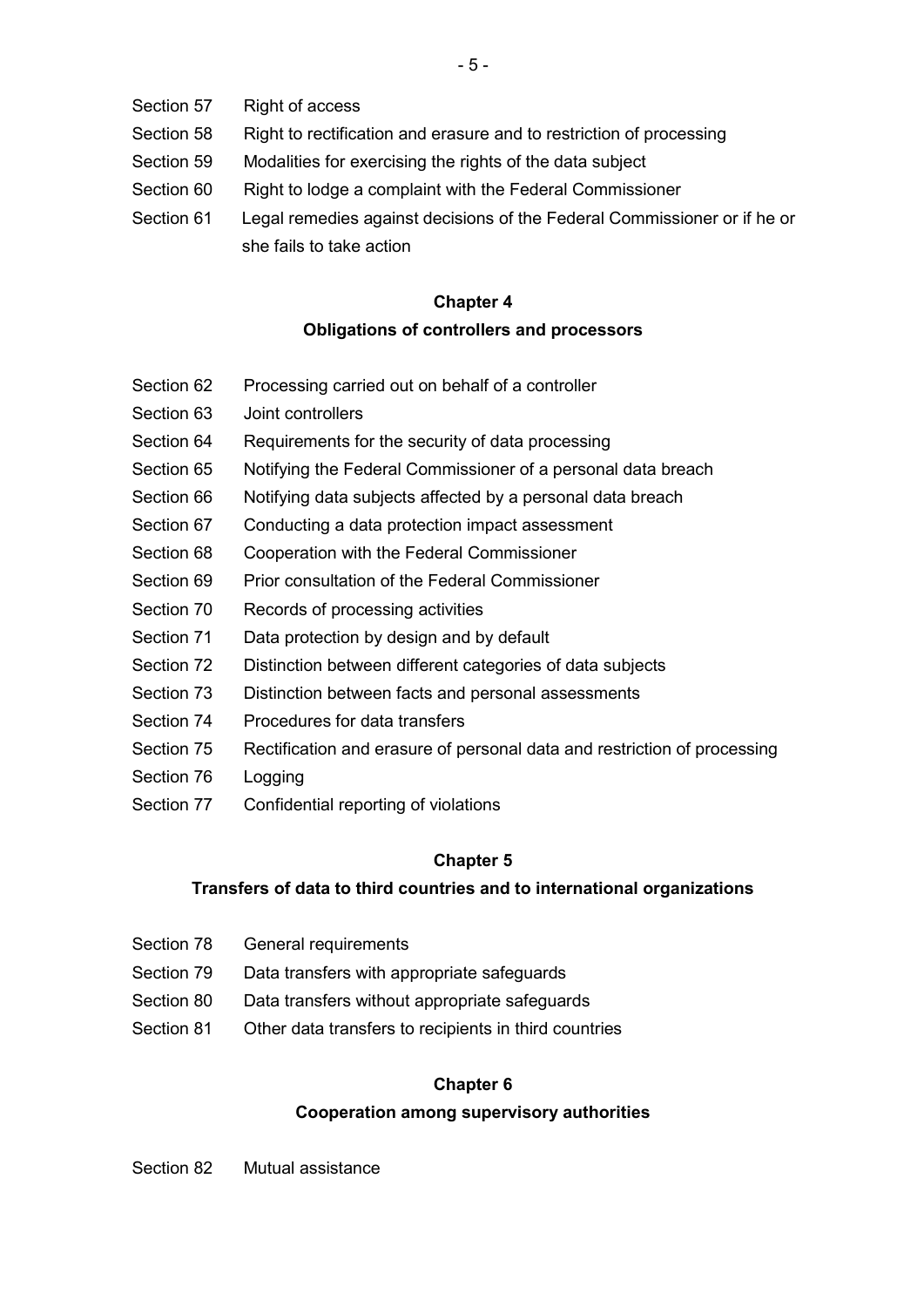### **Chapter 7**

### **Liability and penalties**

Section 83 Compensation Section 84 Penal provisions

### **Part 4**

# **Special provisions for processing in the context of activities outside the scope of Regulation (EU) 2016/679 and Directive (EU) 2016/680**

Section 85 Processing of personal data in the context of activities outside the scope of Regulation (EU) 2016/679 and Directive (EU) 2016/680

# Part I

### Common provisions

# Chapter 1

### Scope and definitions

### Section 1

### **Scope of the Act**

- (1) This Act shall apply to the processing of personal data by
- 1. public bodies of the Federation,
- 2. public bodies of the *Länder*, where data protection is not governed by *Land* law and where they
	- a) carry out federal law or
	- b) act in the capacity of judicial bodies in matters other than administrative matters.

For private bodies, this Act shall apply to the processing of personal data wholly or partly by automated means and to the processing other than by automated means of personal data which form part of a filing system or are intended to form part of a filing system unless such processing is conducted by natural persons in the course of a purely personal or domestic activity.

(2) Other federal data protection legislation shall take precedence over the provisions of this Act. If such legislation does not govern a matter conclusively or at all which is covered by this Act, then this Act shall apply. The duty to observe the legal obligation of maintaining secrecy or professional or special official confidentiality not based on legal provisions shall remain unaffected.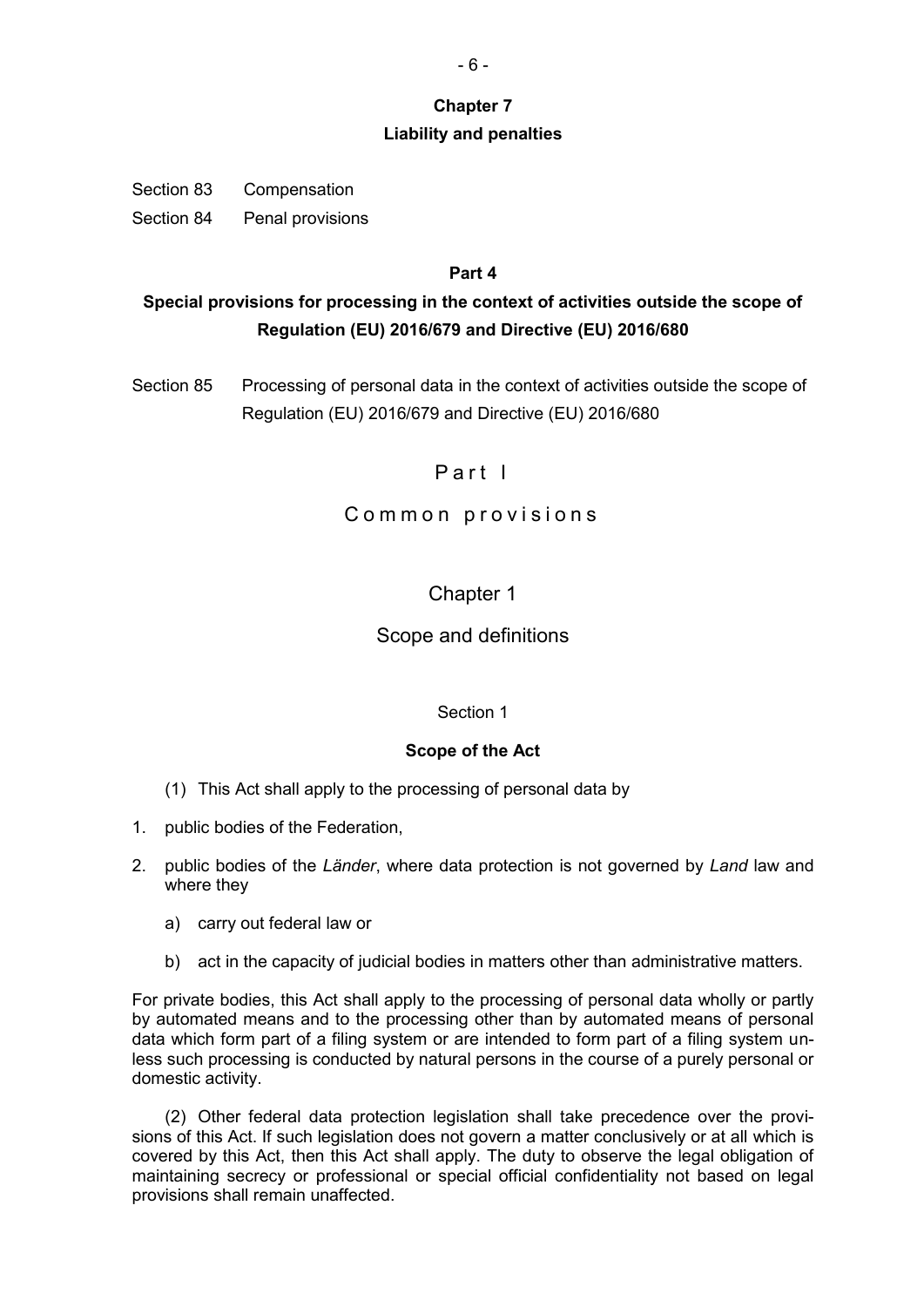(3) The provisions of this Act shall take precedence over those of the Administrative Procedure Act where personal data are processed to establish the facts.

(4) This Act shall apply to public bodies. It shall apply to private bodies if

- 1. the controller or processor processes personal data in Germany,
- 2. personal data are processed in the context of the activities of an establishment of the controller or processor in Germany, or if,
- 3. although the controller or processor has no establishment in a Member State of the European Union or another contracting state of the European Economic Area, it does fall within the scope of Regulation (EU) 2016/679 of the European Parliament and the Council of 27 April 2016 on the protection of natural persons with regard to the processing of personal data and on the free movement of such data, and repealing Directive 95/46/EC (General Data Protection Regulation) (OJ L 119 of 4 May 2016, p. 1; L 314 of 22 November 2016, p. 72).

If this Act does not apply in accordance with the second sentence, only Sections 8 to 21 and 39 to 44 shall apply to the controller or processor.

(5) The provisions of this Act shall not apply where the law of the European Union, in particular Regulation (EU) 2016/679 in the applicable version, directly applies.

(6) The contracting states of the European Economic Area and Switzerland shall have equal status with the Member States of the European Union with regard to processing for purposes in accordance with Article 2 of Regulation (EU) 2016/679. Other states shall be regarded as third countries.

(7) With regard to processing for purposes in accordance with Article 1 (1) of Directive (EU) 2016/680 of the European Parliament and the Council of 27 April 2016 on the protection of natural persons with regard to the processing of personal data by competent authorities for the purposes of the prevention, investigation, detection or prosecution of criminal offences or the execution of criminal penalties, and on the free movement of such data, and repealing Council Framework Decision 2008/977/JHA (OJ L 119 of 4 May 2016, p. 89), the states associated with the implementation, application and development of the Schengen Acquis shall have equal status with the Member States of the European Union. Other states shall be regarded as third countries.

(8) Regulation (EU) 2016/679 and Parts 1 and 2 of this Act shall apply accordingly to processing of personal data by public bodies in the context of activities outside the scope of Regulation (EU) 2016/679 and Directive (EU) 2016/680 unless otherwise provided for in this or another Act.

#### Section 2

#### **Definitions**

(1) Public bodies of the Federation are the authorities, judicial bodies and other public law institutions of the Federation, of direct federal corporations, statutory bodies and foundations established under public law and of their associations irrespective of their legal form.

(2) Public bodies of the *Länder* are the authorities, judicial bodies and other public law institutions of a *Land*, a municipality, an association of municipalities or of other legal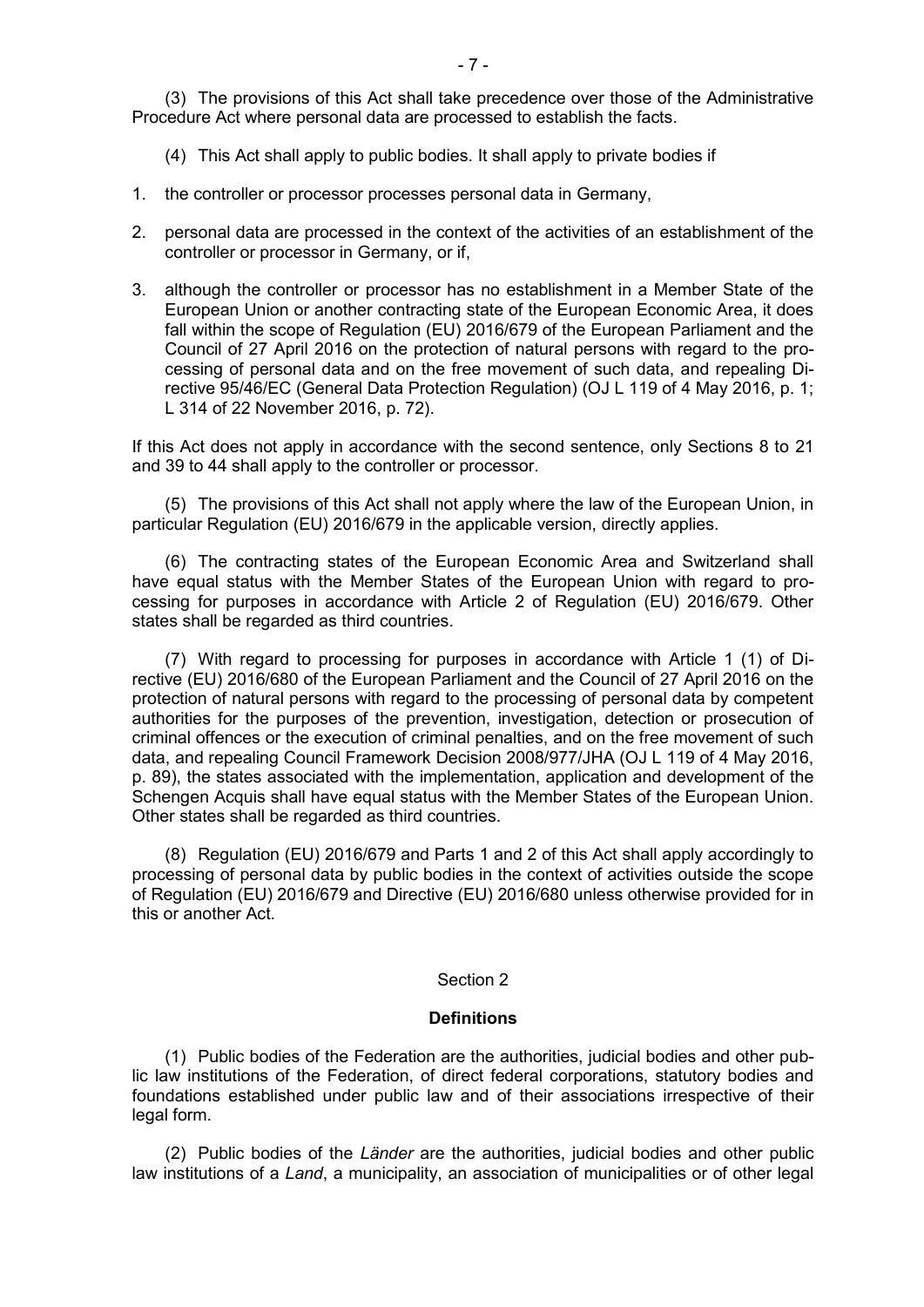persons under public law subject to *Land* supervision and of their associations irrespective of their legal form.

(3) Associations of public bodies of the Federation and the *Länder* which are established under private law and perform tasks of public administration shall be regarded as public bodies of the Federation irrespective of the participation of private bodies if

- 1. they operate beyond the borders of a *Land*, or
- 2. the Federation holds the absolute majority of shares or controls the absolute majority of votes.

Otherwise they shall be regarded as public bodies of the *Länder*.

(4) Private bodies are natural and legal persons, societies and other associations established under private law unless they are covered by subsections 1 to 3. If a private body performs sovereign tasks of the public administration, it shall be a public body as defined in this Act.

(5) Public bodies of the Federation shall be regarded as private bodies as defined in this Act if they take part in competition as enterprises governed by public law. Public bodies of the *Länder* shall also be regarded as private bodies as defined in this Act if they take part in competition as enterprises governed by public law and carry out federal law, and if data protection is not governed by *Land* law.

# Chapter 2

### Legal basis for processing personal data

### Section 3

### **Processing of personal data by public bodies**

Public bodies shall be permitted to process personal data if such processing is necessary to perform the task for which the controller is responsible or to exercise official authority which has been vested in the controller.

### Section 4

### **Video surveillance of publicly accessible spaces**

(1) Monitoring publicly accessible areas with optical-electronic devices (video surveillance) shall be permitted only as far as it is necessary

- 1. for public bodies to perform their tasks,
- 2. to exercise the right to determine who shall be allowed or denied access or
- 3. to safeguard legitimate interests for specifically defined purposes

and if there is nothing to indicate legitimate overriding interests of the data subjects. For video surveillance of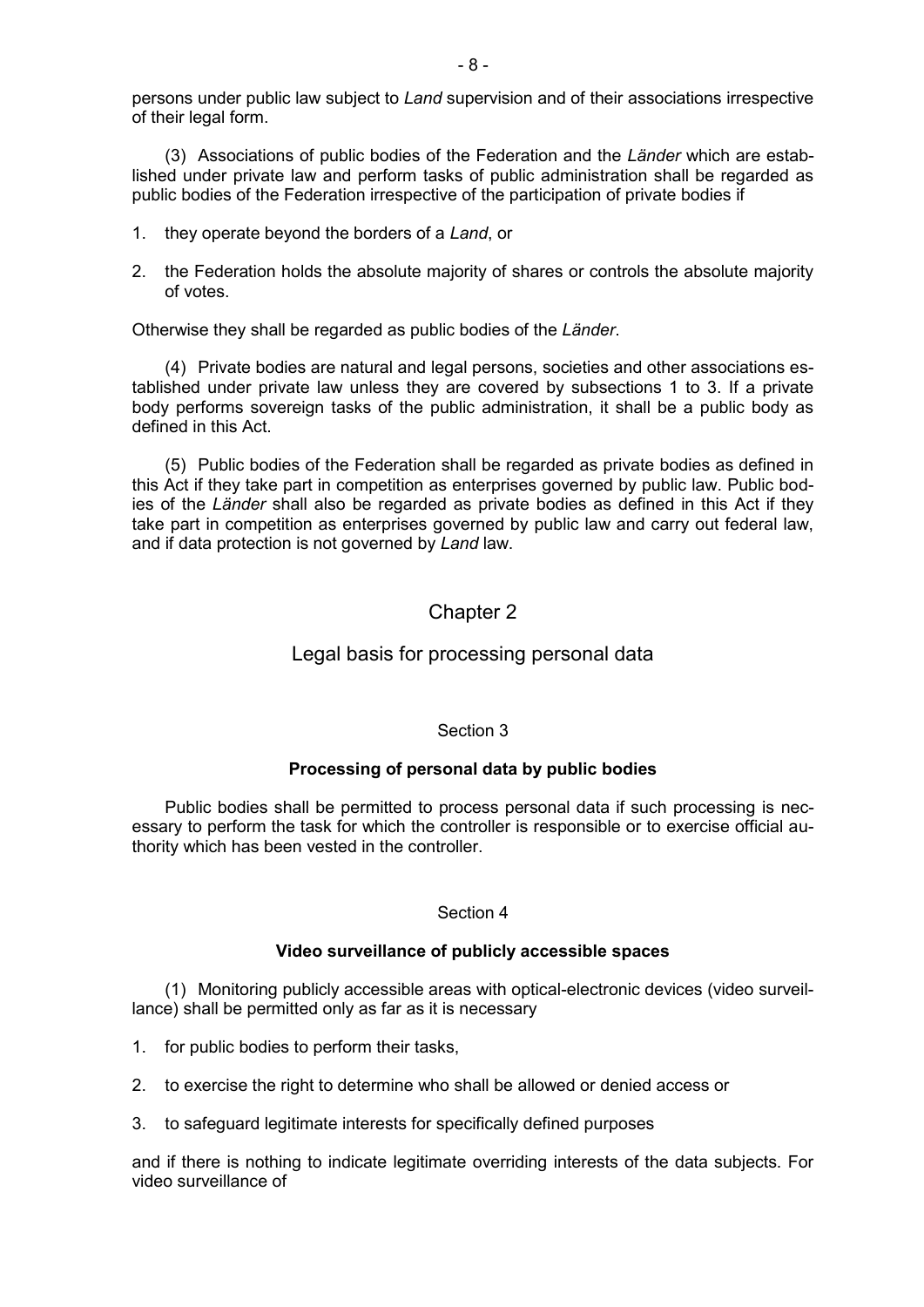- 1. large publicly accessible facilities, such as sport facilities, places of gathering and entertainment, shopping centres and car parks, or
- 2. vehicles and large publicly accessible facilities of public rail, ship or bus transport,

protecting the lives, health and freedom of persons present shall be regarded as a very important interest.

(2) Appropriate measures shall be taken to make the surveillance and the controller's name and contact details identifiable as early as possible.

(3) Storing or using data collected pursuant to subsection 1 shall be permitted if necessary to achieve the intended purpose and if there is nothing to indicate legitimate overriding interests of the data subjects. Subsection 1, second sentence, shall apply accordingly. The data may be further processed for another purpose only if necessary to prevent threats to state and public security and to prosecute crimes.

(4) If data collected from video surveillance are attributed to a particular person, that person shall be informed of the processing in accordance with Articles 13 and 14 of Regulation (EU) 2016/679. Section 32 shall apply accordingly.

(5) The data shall be deleted without delay, if they are no longer needed for the intended purpose or if the data subject's legitimate interests stand in the way of any further storage.

### Chapter 3

### Data protection officers of public bodies

#### Section 5

#### **Designation**

(1) Public bodies shall designate a data protection officer. This shall also apply to public bodies as defined in Section 2 (5) which take part in competition.

(2) A single data protection officer may be designated for several public bodies, taking account of their organizational structure and size.

(3) The data protection officer shall be designated on the basis of professional qualities and, in particular, expert knowledge of data protection law and practices and the ability to fulfil the tasks referred to in Section 7.

(4) The data protection officer may be a staff member of the public body, or fulfil the tasks on the basis of a service contract.

(5) The public body shall publish the contact details of the data protection officer and communicate them to the Federal Commissioner for Data Protection and Freedom of Information.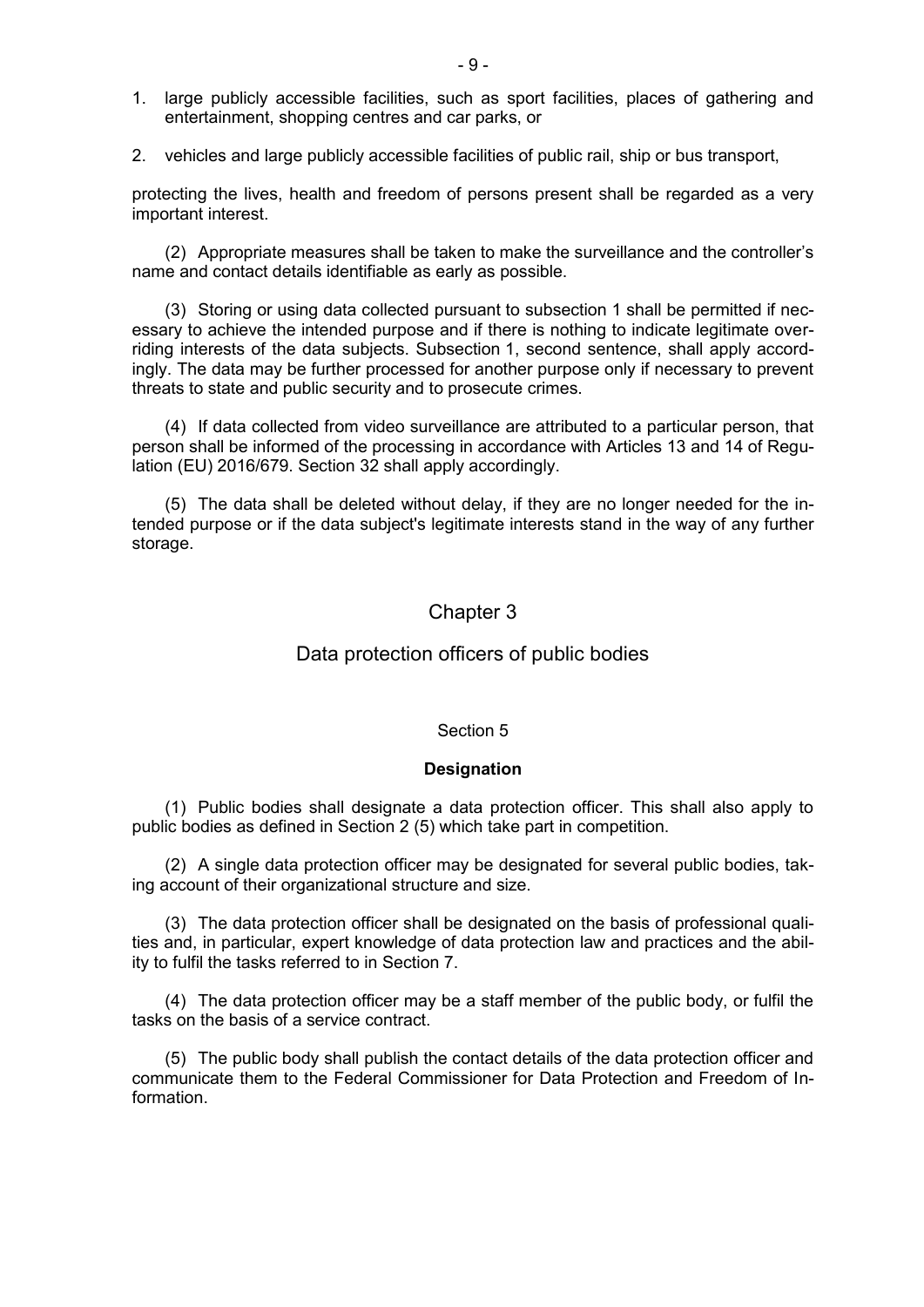# $-10-$

### Section 6

#### **Position**

(1) The public body shall ensure that the data protection officer is involved, properly and in a timely manner, in all issues which relate to the protection of personal data.

(2) The public body shall support the data protection officer in performing the tasks referred to in Section 7 by providing resources necessary to carry out those tasks and access to personal data and processing operations, and to maintain his or her expert knowledge.

(3) The public body shall ensure that the data protection officer does not receive any instructions regarding the exercise of those tasks. The data protection officer shall directly report to the highest management level of the public body. The data protection officer shall not be dismissed or penalized by the public body for performing his or her tasks.

(4) The dismissal of the data protection officer shall be permitted only by applying Section 626 of the Civil Code accordingly. The data protection officer's employment shall not be terminated unless there are facts which give the public body just cause to terminate without notice. After the activity as data protection officer has ended, the data protection officer may not be terminated for a year following the end of appointment, unless the public body has just cause to terminate without notice.

(5) Data subjects may contact the data protection officer with regard to all issues related to processing of their personal data and to the exercise of their rights under Regulation (EU) 2016/679, this Act and other data protection legislation. The data protection officer shall be bound by secrecy concerning the identity of data subjects and concerning circumstances enabling data subjects to be identified, unless they are released from this obligation by the data subject.

(6) Where in the course of their activities data protection officers become aware of data for which the head of a public body or a person employed by such a body has the right to refuse to give evidence for employment-related reasons, this right shall also apply to the data protection officer and his or her assistants. The person to whom the right to refuse to give evidence applies for employment-related reasons shall decide whether to exercise this right unless it is impossible to effect such a decision in the foreseeable future. Where the right of the data protection officer to refuse to give evidence applies, his or her files and other documents shall not be subject to seizure.

### Section 7

### **Tasks**

(1) In addition to the tasks listed in Regulation (EU) 2016/679, the data protection officer shall have at least the following tasks:

- 1. to inform and advise the public body and the employees who carry out processing of their obligations pursuant to this Act and other data protection legislation, including legislation enacted to implement Directive (EU) 2016/680;
- 2. to monitor compliance with this Act and other data protection legislation, including legislation enacted to implement Directive (EU) 2016/680, and with the policies of the public body in relation to the protection of personal data, including the assignment of responsibilities, awareness-raising and training of staff involved in processing operations, and the related audits;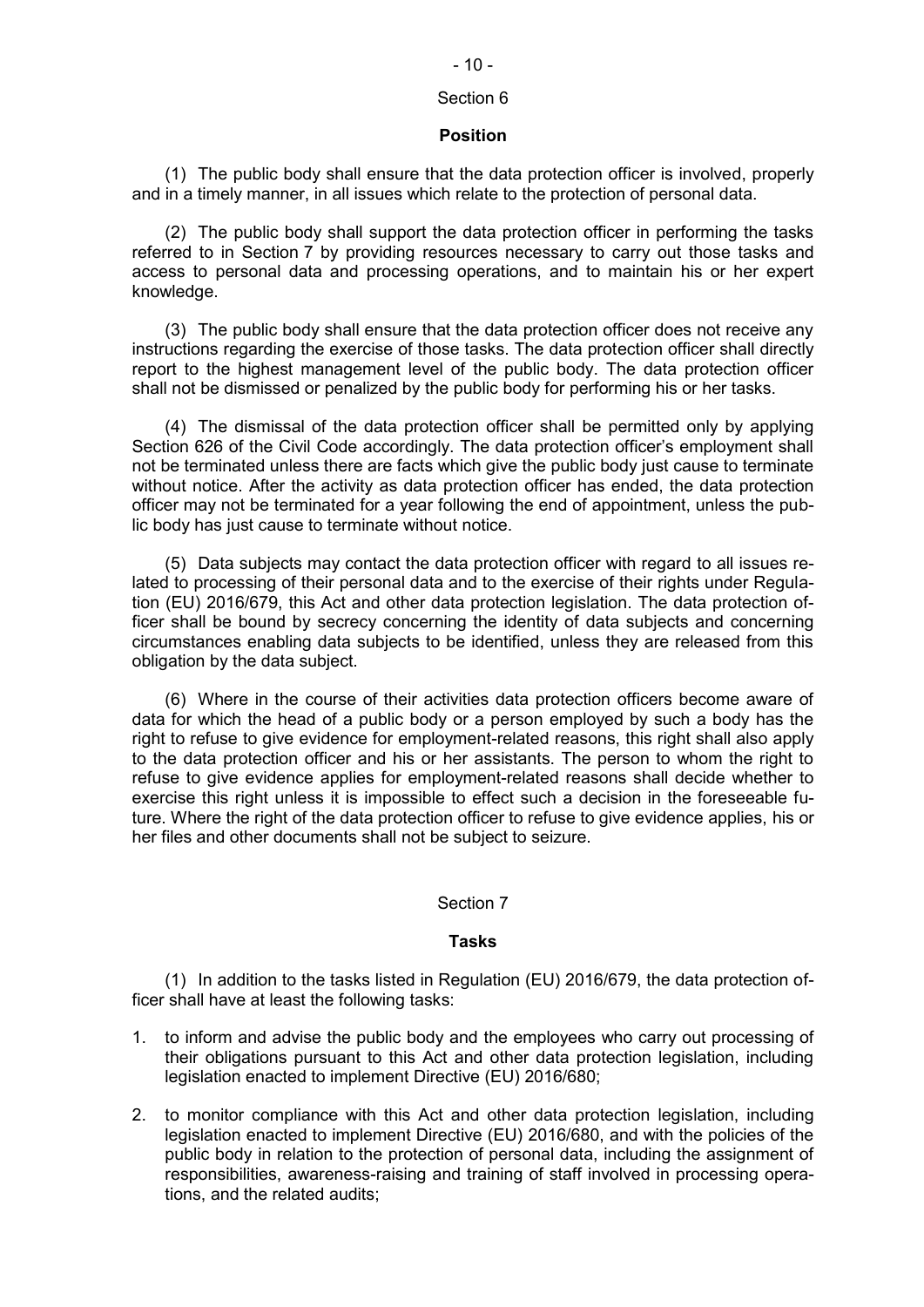- 3. to provide advice as regards the data protection impact assessment and monitor its implementation pursuant to Section 67 of this Act;
- 4. to cooperate with the supervisory authority;
- 5. to act as the contact point for the supervisory authority on issues relating to processing, including the prior consultation referred to in Section 69 of this Act, and to consult, where appropriate, with regard to any other matter.

In the case of a data protection officer ordered by a court, these tasks shall not refer to the action of the court acting in its judicial capacity.

(2) The data protection officer may perform other tasks and duties. The controller or processor shall ensure that any such tasks and duties do not result in a conflict of interests.

(3) The data protection officer shall in the performance of his or her tasks give due regard to the risk associated with processing operations, taking into account the nature, scope, context and purposes of processing.

### Chapter 4

Federal Commissioner for Data Protection and Freedom of Information

#### Section 8

#### **Establishment**

(1) The Federal Commissioner for Data Protection and Freedom of Information (Federal Commissioner) shall be a supreme federal authority. It is located in Bonn.

(2) Civil servants of the Federal Commissioner shall be federal civil servants.

(3) The Federal Commissioner may delegate human resources administration and management tasks to other federal bodies as long as doing so does not affect the Federal Commissioner's independence. Personal data of staff members may be transmitted to these bodies as needed for them to perform their delegated tasks.

#### Section 9

#### **Competence**

(1) The Federal Commissioner shall be competent to supervise the public bodies of the Federation, also if they take part in competition as enterprises governed by public law. The provisions of this chapter shall also apply to processors if they are private bodies in which the Federation holds the absolute majority of shares or controls the absolute majority of votes and they process data on behalf of a public body of the Federation

(2) The Federal Commissioner shall not be competent to supervise processing operations of federal courts acting in their judicial capacity.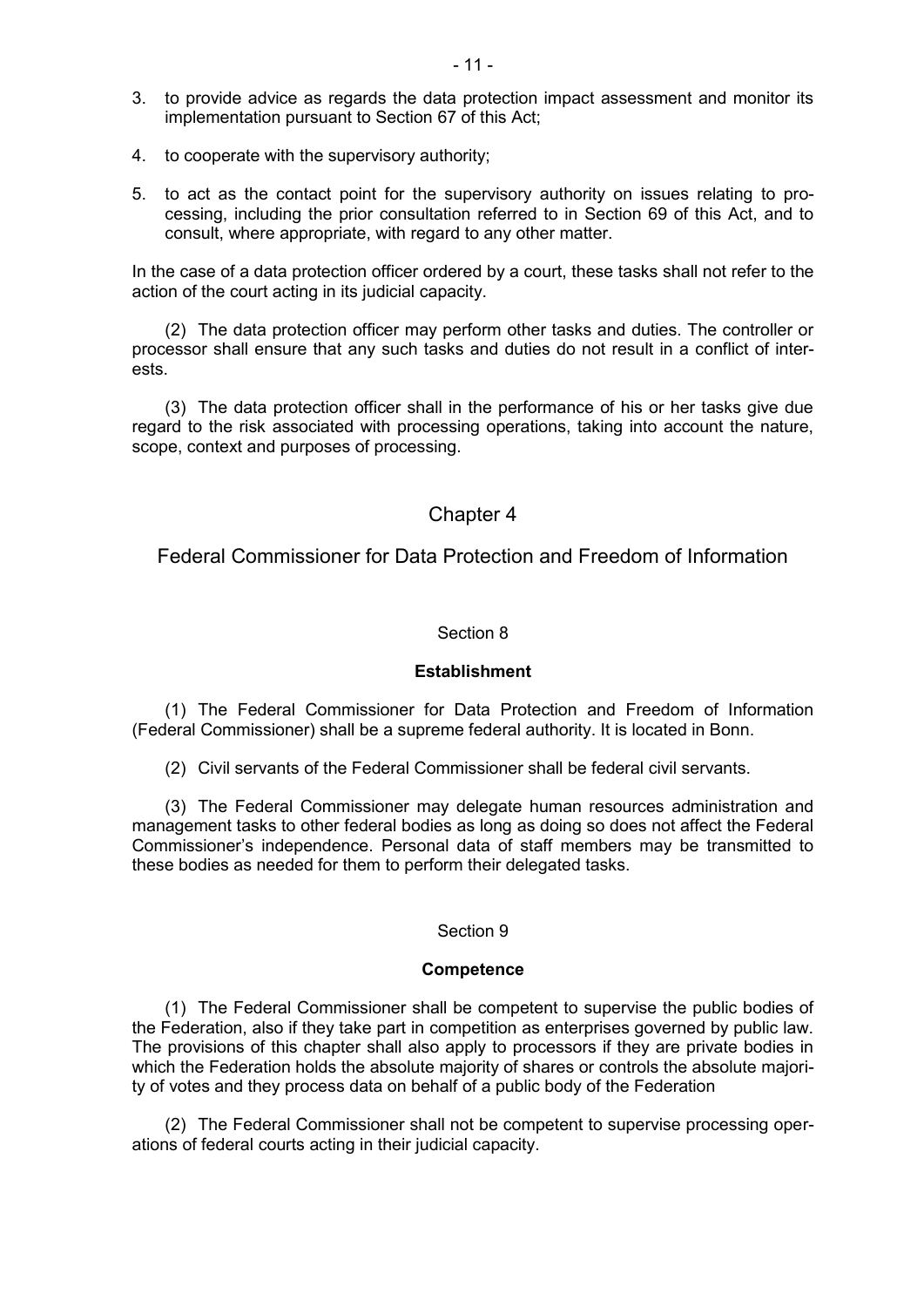### Section 10

#### **Independence**

(1) The Federal Commissioner shall act with complete independence in performing his or her tasks and exercising his or her powers. The Federal Commissioner shall remain free from external influence, whether direct or indirect, and shall neither seek nor take instructions from anybody.

(2) The Federal Commissioner shall be subject to audit by the Bundesrechnungshof as long as this does not affect his or her independence.

#### Section 11

#### **Appointment and term of office**

(1) At the proposal of the Federal Government, the German Bundestag shall elect without debate the Federal Commissioner with more than half of the statutory number of its members. The person elected shall be appointed by the Federal President. The Federal Commissioner must be at least 35 years old at the time of election. He or she shall have the qualifications, experience and skills, in particular in the area of the protection of personal data, required to perform his or her duties and exercise his or her powers. In particular, the Federal Commissioner must have knowledge of data protection law acquired from the relevant professional experience and be qualified for judicial office or higher administrative service.

(2) The Federal Commissioner shall swear the following oath before the Federal President: "I swear to do everything in my power to further the good and the benefit of the German people, to protect them from harm and to defend the Basic Law and the laws of the Federation, to perform my duties conscientiously and to exercise justice in all my dealings, so help me God." The reference to God may be omitted from the oath.

(3) The Federal Commissioner's term of office shall be five years. It may be renewed once.

#### Section 12

#### **Official relationship**

(1) The Federal Commissioner shall, in accordance with this Act, have official federal status under public law.

(2) The official relationship shall begin upon delivery of the certificate of appointment. It shall end upon expiry of the term of office or upon resignation. The Federal President shall remove the Federal Commissioner from office at the request of the President of the Bundestag if the Federal Commissioner has committed serious misconduct or no longer meets the requirements for performing his or her tasks. If the official relationship is ended or the Federal Commissioner is removed from office, the Federal Commissioner shall be given a document signed by the Federal President. Removal from office shall be effective upon delivery of this document. If the official relationship ends upon expiry of the term of office, at the request of the President of the Bundestag the Federal Commissioner shall be obligated to continue his or her work for no more than six months until a successor has been appointed.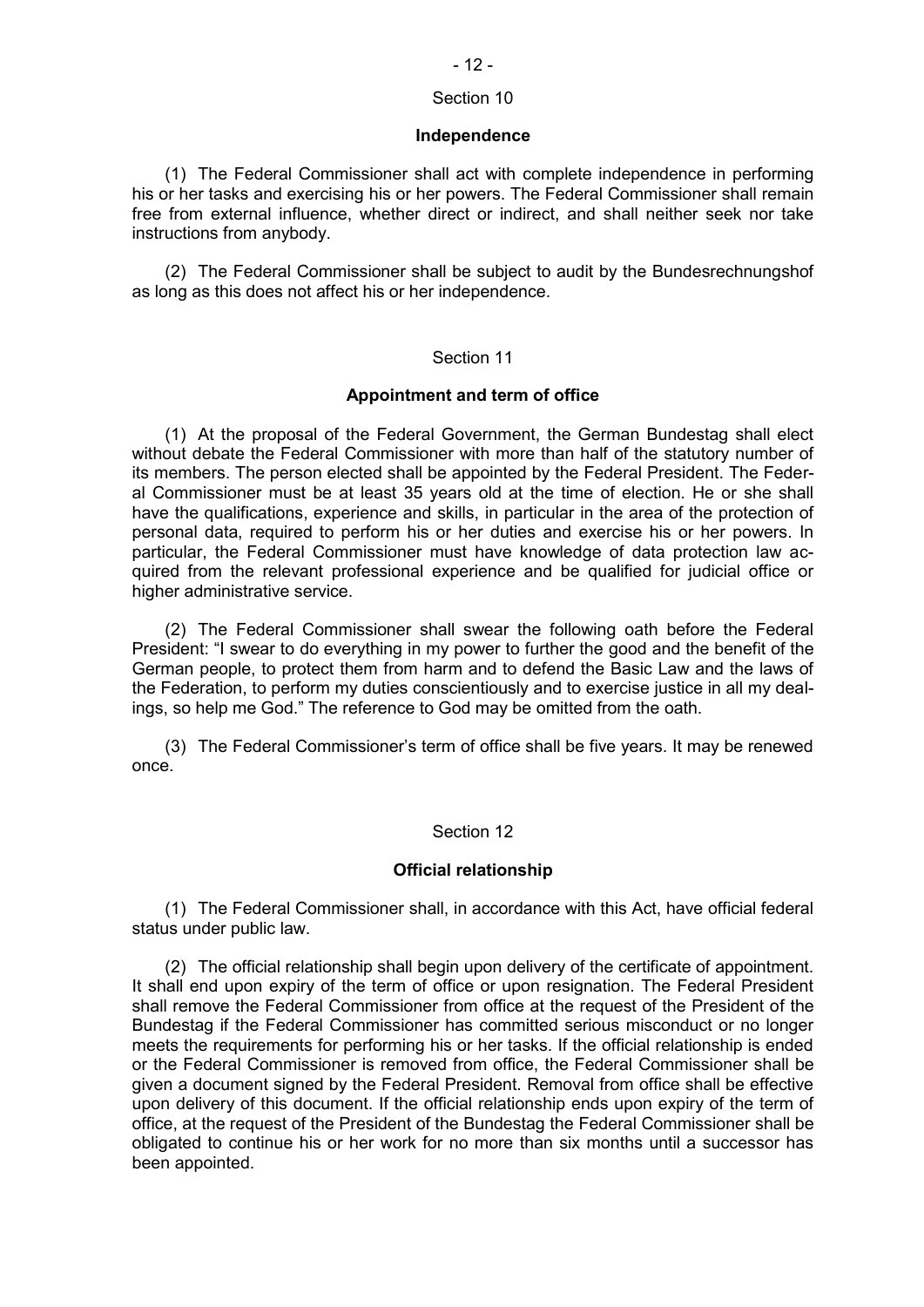(3) The senior civil servant shall exercise the rights of the Federal Commissioner if the latter is unable to perform his or her duties or if his or her term of office has expired and he or she is no longer obligated to continue his or her work. Section 10 (1) shall apply accordingly.

(4) From the start of the calendar month in which the official relationship commences until the end of the calendar month in which it ends, or, in the case of subsection 2, sixth sentence, until the end of the month in which he or she ceases his or her work, the Federal Commissioner shall be paid at the level of a federal civil servant in pay grade B 11 plus the family allowance according to Annex V of the Federal Civil Servants' Remuneration Act. The Federal Travel Expenses Act and the Federal Relocation Expenses Act shall apply accordingly. In all other respects, Section 12 (6), Sections 13 through 20 and 21a (5) of the Act on Federal Ministers shall apply, except that the four-year term of office stipulated in Section 15 (1) of the Act on Federal Ministers shall be replaced by a five-year term. By way of derogation from the third sentence in conjunction with Sections 15 through 17 and 21a (5) of the Act on Federal Ministers, the Federal Commissioner's pension shall be calculated, counting his or her term as Federal Commissioner as a pensionable period of service, on the basis of the Federal Act Governing Civil Servants' Pensions and Allowances, if this is more favourable and if, before his or election as Federal Commissioner, he or she was a civil servant or judge in at least the last position to be held before reaching pay grade B 11.

#### Section 13

#### **Rights and obligations**

(1) The Federal Commissioner shall refrain from any action incompatible with his or her duties and shall not, during his or her term of office, engage in any incompatible occupation, whether gainful or not. In particular, the Federal Commissioner shall not hold any other paid office or pursue any commercial activity or occupation in addition to his or her official duties and shall not belong to the management or supervisory board of a profitoriented enterprise, nor to a government or legislative body of the Federation or a *Land*. The Federal Commissioner shall not deliver extra-judicial opinions in exchange for payment.

(2) The Federal Commissioner shall inform the President of the Bundestag of any gifts received in connection with his or her office. The President of the Bundestag shall decide how such gifts shall be used. He or she may issue procedural rules and regulations.

(3) The Federal Commissioner shall have the right to refuse to give testimony concerning persons who have confided in him or her in his or her capacity as Federal Commissioner and concerning the information confided. This shall also apply to the staff of the Federal Commissioner, on the condition that the Federal Commissioner decides on the exercise of this right. Within the scope of the Federal Commissioner's right of refusal to give testimony, he or she shall not be required to submit or surrender files or other documents.

(4) Even after his or her official relationship has ended, the Federal Commissioner shall be obligated to secrecy concerning matters of which he or she is aware by reason of his or her official duties. This obligation shall not apply to official communications or to matters which are common knowledge or which by their nature do not require confidentiality. The Federal Commissioner shall decide at his or her due discretion whether and to what extent he or she will testify in or outside court or make statements concerning such matters; if he or she is no longer in office, the permission of the Federal Commissioner in office shall be required. This shall not affect the legal obligation to report crimes and to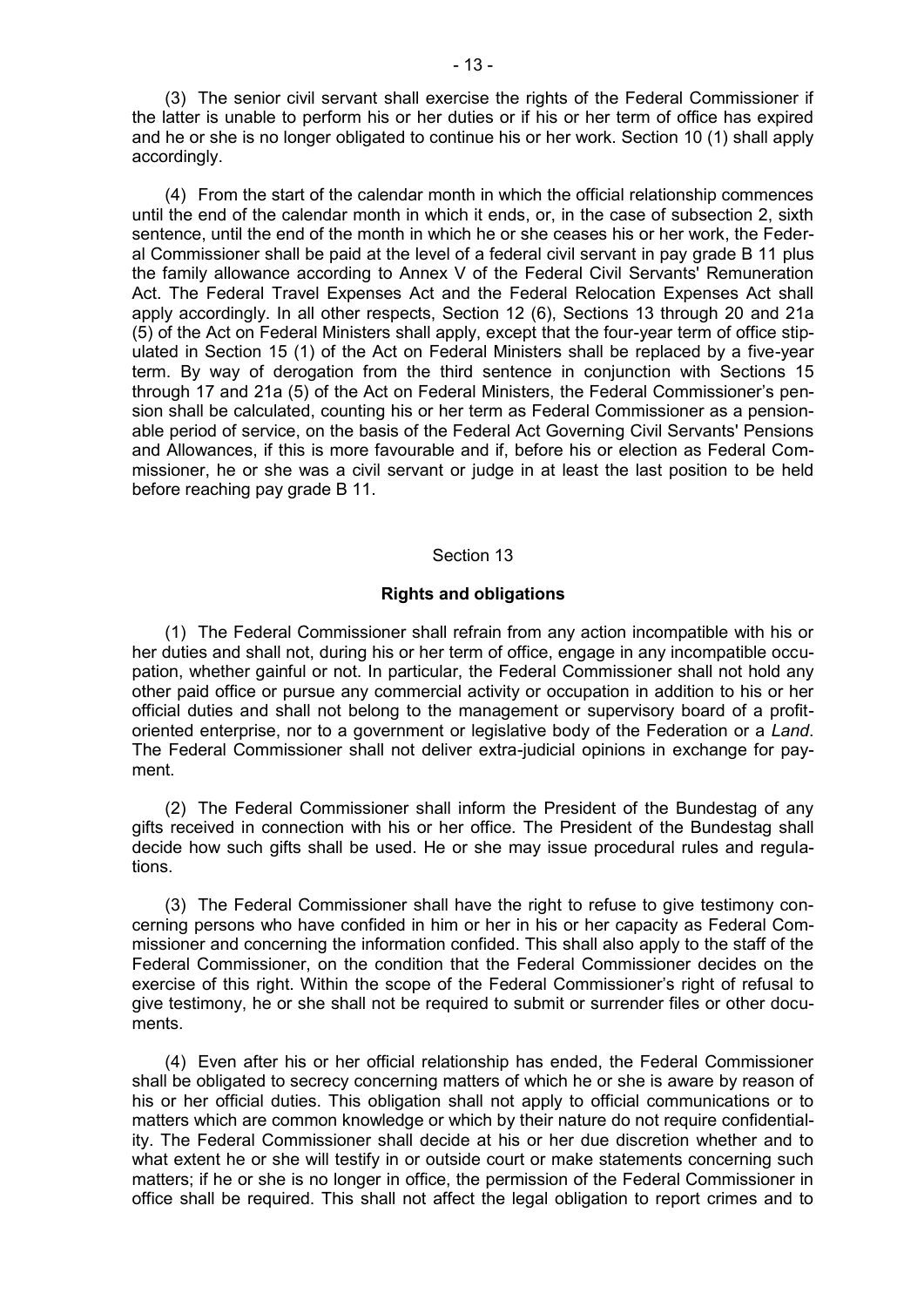uphold the free and democratic order wherever it is threatened. Sections 93, 97, 105 (1), Section 111 (5) in conjunction with Section 105 (1) and Section 116 (1) of the German Fiscal Code shall not apply to the Federal Commissioner or his or her staff. The fifth sentence shall not apply where the financial authorities require such knowledge in order to conduct legal proceedings due to a tax offence and related tax proceedings, in the prosecution of which there is compelling public interest, or where the person required to provide information or persons acting on his or her behalf have intentionally provided false information. If the Federal Commissioner determines that data protection provisions have been violated, he or she shall be authorized to report the violation and inform the data subject accordingly.

- (5) The Federal Commissioner may testify as a witness unless such testimony would
- 1. be detrimental to the welfare of the Federation or a *Land*, in particular to the security of the Federal Republic of Germany or its relations with other countries, or
- 2. would violate fundamental rights.

If the testimony concerns ongoing or completed processes which are or could be considered core aspects of executive responsibility, the Federal Commissioner may testify only with the approval of the Federal Government. Section 28 of the Federal Constitutional Court Act shall remain unaffected.

(6) Subsections 3 and 4, fifth to seventh sentences, shall apply accordingly to the public bodies responsible for monitoring compliance with the data protection provisions in the *Länder*.

### Section 14

### **Tasks**

(1) In addition to the tasks listed in Regulation (EU) 2016/679, the Federal Commissioner shall have the following tasks:

- 1. to monitor and enforce the application of this Act and other data protection legislation, including legislation adopted to implement Directive (EU) 2016/680;
- 2. to promote public awareness and understanding of the risks, rules, safeguards and rights in relation to the processing of personal data, paying special attention to measures specifically for children;
- 3. to advise the German Bundestag, the Bundesrat, the Federal Government, and other institutions and bodies on legislative and administrative measures relating to the protection of natural persons' rights and freedoms with regard to the processing of personal data;
- 4. to promote the awareness of controllers and processors of their obligations under this Act and other data protection legislation, including legislation adopted to implement Directive (EU) 2016/680;
- 5. upon request, to provide information to any data subject concerning the exercise of their rights under this Act and other data protection legislation, including legislation adopted to implement Directive (EU) 2016/680, and if appropriate, to cooperate with the supervisory authorities in other Member States to that end;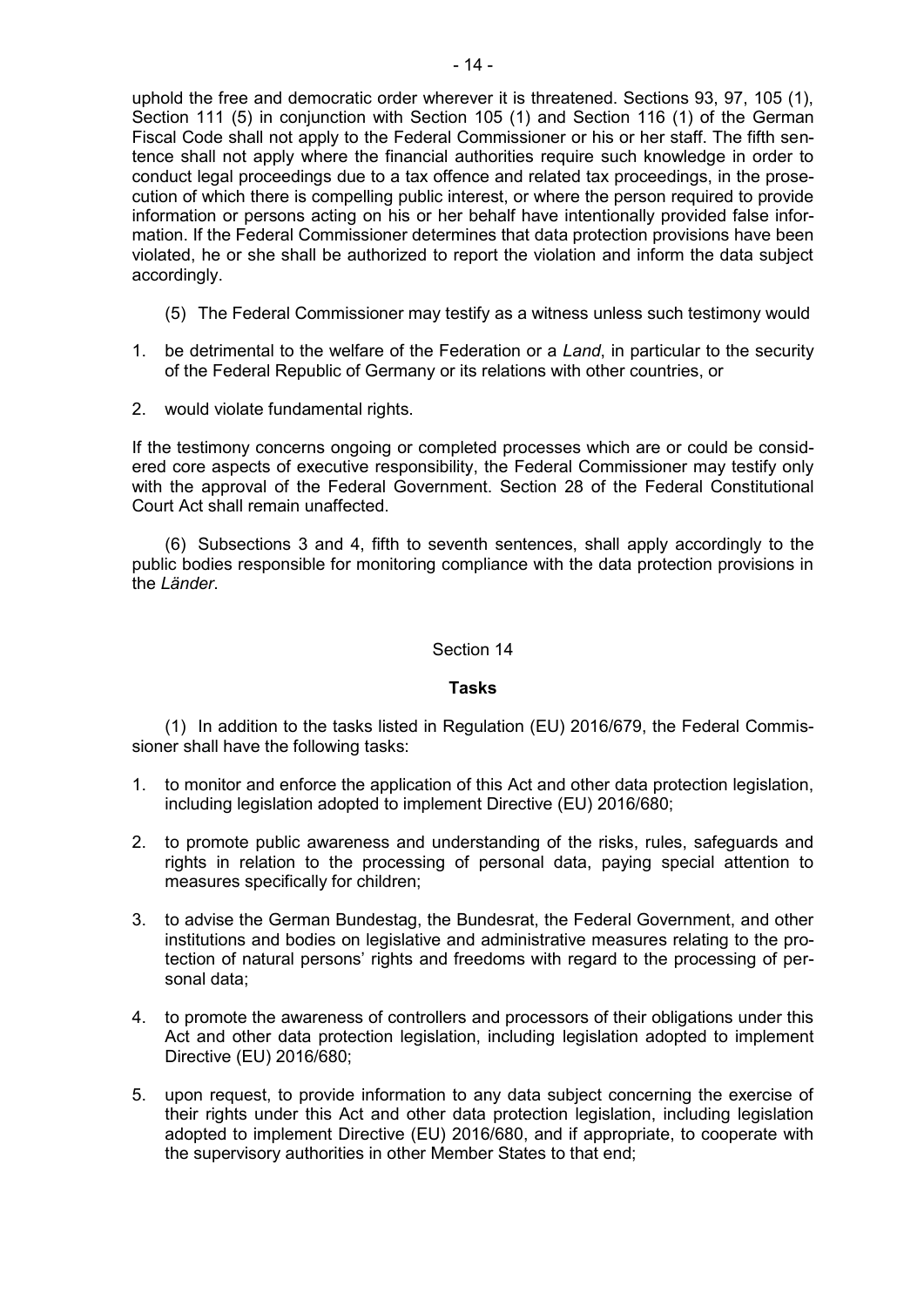- 6. to handle complaints lodged by a data subject, or by a body, organization or association in accordance with Article 55 of Directive (EU) 2016/680, and investigate, to the extent appropriate, the subject matter of the complaint and inform the complainant of the progress and the outcome of the investigation within a reasonable period, in particular if further investigation or coordination with another supervisory authority is necessary;
- 7. to cooperate with, including by sharing information, and provide mutual assistance to other supervisory authorities, to ensure the consistency of application and enforcement of this Act and other data protection legislation, including legislation adopted to implement Directive (EU) 2016/680;
- 8. to conduct investigations on the application of this Act and other data protection legislation, including legislation adopted to implement Directive (EU) 2016/680, also on the basis of information received from another supervisory authority or other public authority;
- 9. to monitor relevant developments, insofar as they have an impact on the protection of personal data, in particular the development of information and communication technologies and commercial practices;
- 10. to provide advice on the processing operations referred to in Section 69; and
- 11. to contribute to the activities of the European Data Protection Board.

Within the scope of Directive (EU) 2016/680, the Federal Commissioner shall also perform the task pursuant to Section 60.

(2) To carry out the task listed in subsection 1, first sentence, no. 3, the Federal Commissioner may, on request or at its own initiative, make recommendations to the German Bundestag or one of its committees, the Bundesrat, the Federal Government, other institutions and bodies and the public concerning all matters related to the protection of personal data. At the request of the German Bundestag, one of its committees or of the Federal Government, the Federal Commissioner shall also investigate data protection matters and incidents at public bodies of the Federation.

(3) The Federal Commissioner shall facilitate the submission of complaints referred to in subsection 1, first sentence, no. 6 by measures such as providing a complaint submission form which can also be completed electronically, without excluding other means of communication.

(4) The performance of the duties of the Federal Commissioner shall be free of charge for the data subject. Where requests are manifestly unfounded or excessive, in particular because of their repetitive character, the Federal Commissioner may charge a reasonable fee based on administrative costs, or refuse to act on the request. The Federal Commissioner shall bear the burden of demonstrating the manifestly unfounded or excessive character of the request.

### Section 15

### **Activity reports**

The Federal Commissioner shall produce an annual activity report which may contain a list of the types of violations reported and the types of measures taken, including penalties and measures taken in accordance with Article 58 (2) of Regulation (EU) 2016/679. The Federal Commissioner shall submit this report to the German Bundestag, the Bun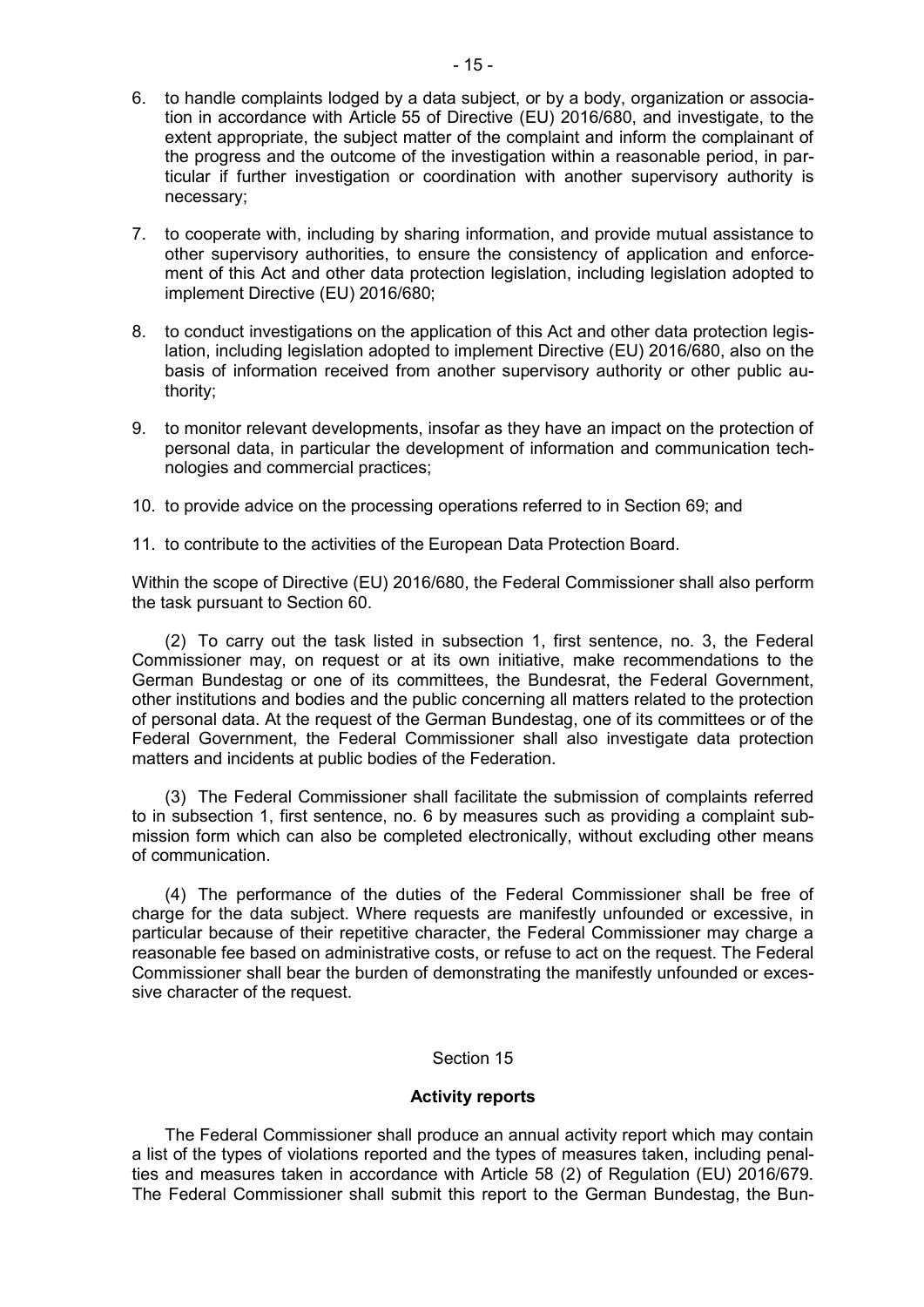desrat and the Federal Government and shall make it available to the public, the European Commission and the European Data Protection Board.

#### Section 16

#### **Powers**

(1) The Federal Commissioner shall have, within the scope of Regulation (EU) 2016/679, the powers referred to in Article 58 of Regulation (EU) 2016/679. If the Federal Commissioner concludes that data protection legislation has been violated or that there are other problems with the processing of personal data, he or she shall inform the competent authority for legal or technical matters and, before exercising the powers referred to in Article 58 (2) (b) to (g), (i) and (j) of Regulation (EU) 2016/679, shall give this authority the opportunity to provide its opinion to the controller within a reasonable period. The opportunity to provide an opinion may be dispensed with if an immediate decision seems necessary due to imminent danger or in the public interest, or if it would conflict with compelling public interests. The opinion should also include a description of the measures taken on the basis of the information from the Federal Commissioner.

(2) If the Federal Commissioner finds that, in data processing for purposes beyond the scope of Regulation (EU) 2016/679, public bodies of the Federation have violated this Act or other data protection legislation or there are other insufficiencies with their processing or use of personal data, the Federal Commissioner shall lodge a complaint with the competent supreme federal authority and shall require this authority to respond within a period to be determined by the Federal Commissioner. The Federal Commissioner may dispense with a complaint or a response, especially if the problems involved are insignificant or have been remedied in the meantime. The response should also describe the measures taken as a result of the Federal Commissioner's complaint. The Federal Commissioner may also warn a controller that intended processing operations are likely to violate provisions of this Act and other data protection provisions which apply to the data processing in question.

- (3) The powers of the Federal Commissioner shall also extend to
- 1. personal data obtained by public bodies of the Federation concerning the contents of and specific circumstances relating to postal communications and telecommunications, and
- 2. personal data subject to professional or special official secrecy, especially tax secrecy under Section 30 of the German Fiscal Code.

The fundamental right to privacy of correspondence, posts and telecommunications in Article 10 of the Basic Law shall be limited accordingly.

(4) The public bodies of the Federation shall be obligated to provide the Federal Commissioner and his or her assistants with the following:

- 1. access to all official premises at all times, including to any data processing equipment and means, and to all personal data and all information necessary to perform their tasks; and
- 2. all information necessary to perform their tasks.

(5) The Federal Commissioner shall work to cooperate with the public bodies responsible for monitoring compliance with data protection provisions in the *Länder* and with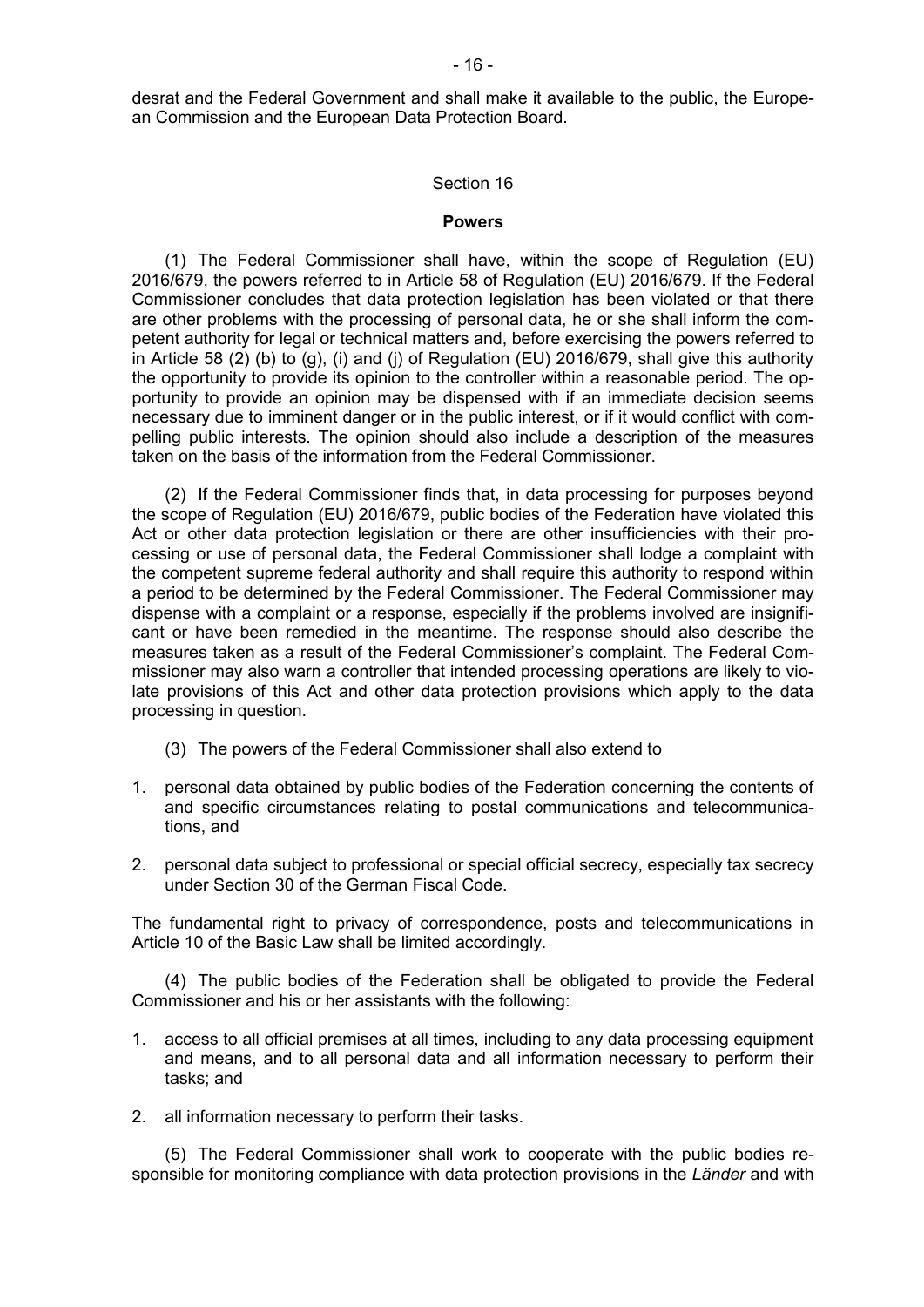the supervisory authorities under Section 40. Section 40 (3), first sentence, second halfsentence, shall apply accordingly.

### Chapter 5

### Representation on the European Data Protection Board, single contact point, cooperation among the federal supervisory authorities and those of the *Länder* concerning European Union matters

#### Section 17

#### **Representation on the European Data Protection Board, single contact point**

(1) The Federal Commissioner shall serve as the joint representative on the European Data Protection Board and single contact point (joint representative). The Bundesrat shall elect the head of the supervisory authority of a *Land* to serve as the joint representative's deputy (deputy). The term shall be five years. When the head of the supervisory authority of a *Land* leaves office, his or her function as deputy shall end at the same time. The deputy may be re-elected.

(2) At the deputy's request, the joint representative shall delegate to him or her the leadership of negotiations and the voting right in the European Data Protection Board in matters dealing with the performance of a task for which the *Länder* alone have the right to legislate, or which affect the establishment or procedures of *Land* authorities.

#### Section 18

#### **Procedures for cooperation among the federal and** *Länder* **supervisory authorities**

(1) The Federal Commissioner and the supervisory authorities of the *Länder* (supervisory authorities of the Federation and the *Länder*) shall work together in European Union matters with the aim of consistently applying Regulation (EU) 2016/679 and Directive (EU) 2016/680. Before submitting a common position to the supervisory authorities of the other Member States, the European Commission or the European Data Protection Board, the supervisory authorities of the Federation and the *Länder* shall give each other the opportunity to comment at an early stage. For this purpose, they shall share all relevant information. The supervisory authorities of the Federation and the *Länder* shall consult the specific supervisory authorities established under Articles 85 and 91 of Regulation (EU) 2016/679 if these authorities are affected by the matter.

(2) If the supervisory authorities of the Federation and the *Länder* fail to achieve agreement on a common position, the lead supervisory authority, or, in the absence of a lead authority, the joint representative and his or her deputy, shall present a recommendation for a common position. If the joint representative and his or her deputy fail to agree on a recommendation for a common position, the deputy shall determine the recommendation for a common position in matters dealing with the performance of a task for which the *Länder* alone have the right to legislate, or which affect the establishment or procedures of *Land* authorities. For matters other than those referred to in the second sentence in which the joint representative and deputy fail to agree, the joint representative shall determine the common position. The negotiations shall be based on the position recommended pursuant to the first to third sentences unless the supervisory authorities of the Federation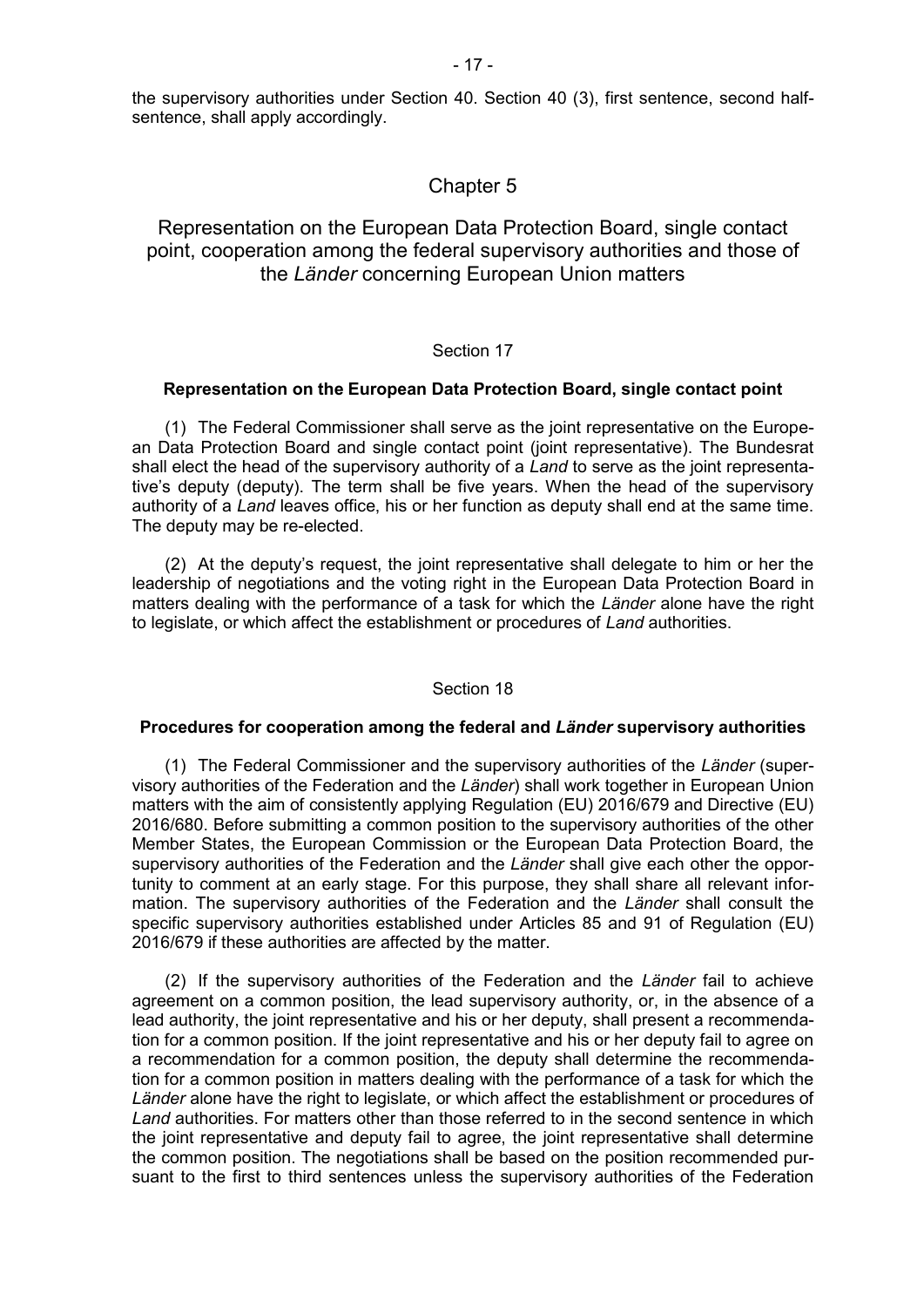and the *Länder* adopt a different position with a simple majority. The Federation and each *Land* each have one vote. Abstentions shall not be counted.

(3) The joint representative and his or her deputy shall be bound by the common position pursuant to subsections 1 and 2 and shall determine by mutual agreement the conduct of negotiations according to this common position. Should they fail to reach agreement, the deputy shall decide the further conduct of negotiations for the matters referred to in Section 18 (2), second sentence. For other matters, the joint representative shall have the deciding vote.

#### Section 19

#### **Responsibilities**

(1) The lead supervisory authority of a *Land* in the one-stop-shop mechanism pursuant to Chapter VII of Regulation (EU) 2016/679 shall be the supervisory authority of the *Land* in which the controller or processor has its main establishment, as referred to in Article 4 no. 16 of Regulation (EU) 2016/679 or its single establishment in the European Union, as referred to in Article 56 (1) of Regulation (EU) 2016/679. Article 56 (1) in conjunction with Article 4 no. 16 of Regulation (EU) 2016/679 shall apply accordingly within the Federal Commissioner's area of responsibility. If there is no agreement on determining the lead supervisory authority, the procedure described in Section 18 (2) shall be applied accordingly.

(2) The supervisory authority with which a data subject has lodged a complaint shall forward the complaint to the lead supervisory authority referred to in subsection 1; in the absence of such a lead supervisory authority, the complaint shall be forwarded to the supervisory authority of a *Land* in which the controller or processor has an establishment. If a complaint is lodged with a supervisory authority which is not responsible for the matter, this authority shall forward the complaint to the supervisory authority where the applicant resides, if it is not possible to forward the complaint as referred to in the first sentence. The receiving supervisory authority shall be regarded as the supervisory authority according to Chapter VII of Regulation (EU) 2016/679 with whom the complaint was lodged, and shall fulfil the obligations referred to in Article 60 (7) to (9) and Article 65 (6) of Regulation (EU) 2016/679.

### Chapter 6

### Legal remedies

### Section 20

### **Judicial remedy**

(1) Recourse to the administrative courts shall be provided for disputes between natural or legal persons and a supervisory authority of the Federation or a *Land* concerning rights according to Article 78 (1) and (2) of Regulation (EU) 2016/679 and Section 61. The first sentence shall not apply to administrative fine proceedings.

(2) The Code of Administrative Court Procedure shall be applied in compliance with subsections 3 to 7.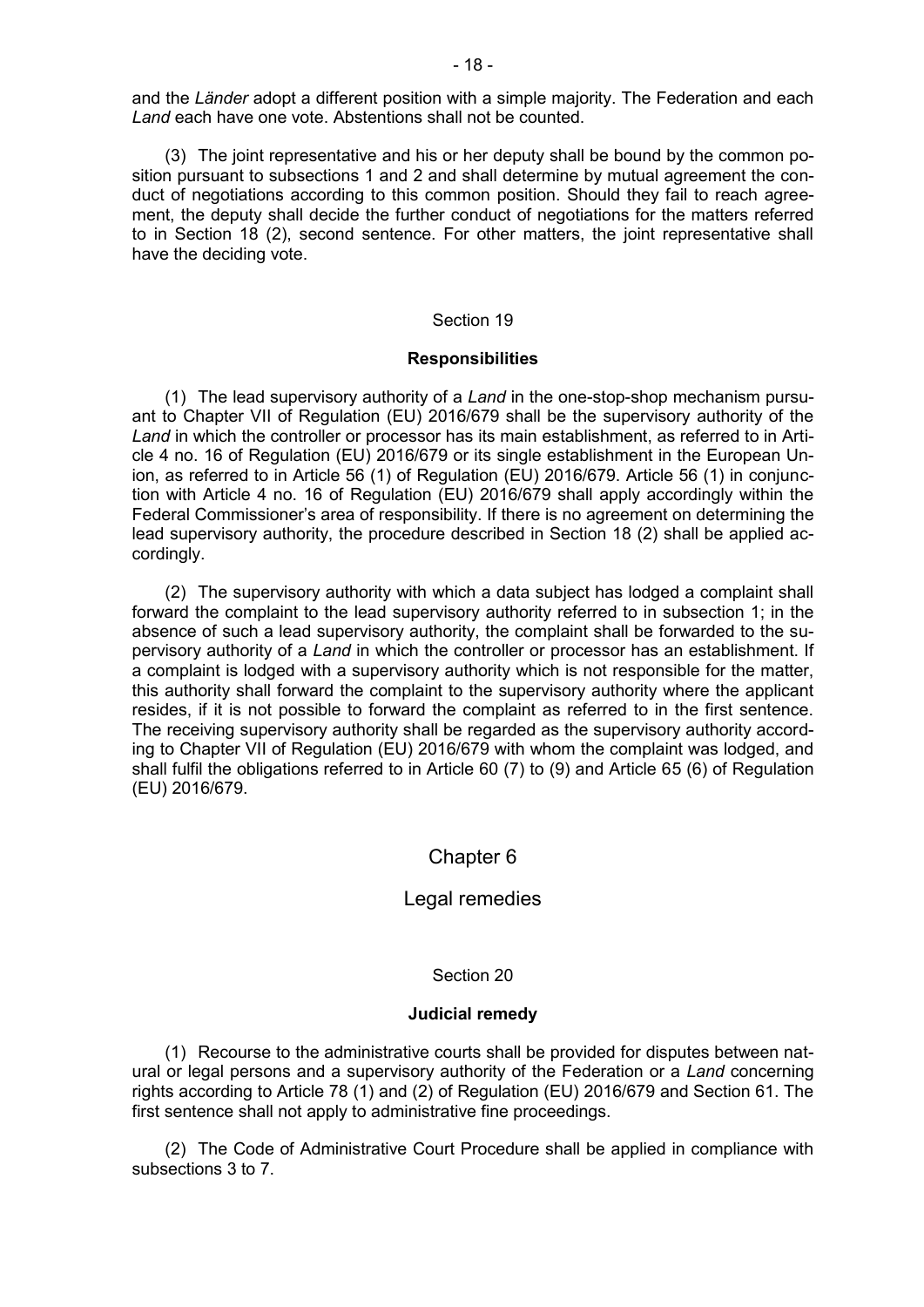(3) For proceedings pursuant to subsection 1, first sentence, the administrative court in whose district the supervisory authority is located shall be locally competent.

(4) In proceedings pursuant to subsection 1, first sentence, the supervisory authority shall be competent to take part.

(5) Parties to proceedings pursuant to subsection 1, first sentence, shall be

- 1. the natural or legal person as plaintiff or applicant, and
- 2. the supervisory authority as defendant or respondent.

Section 63 nos. 3 and 4 of the Code of Administrative Court Procedure shall remain unaffected.

(6) No preliminary proceedings shall take place.

(7) With respect to an authority or its legal entity, the supervisory authority shall not order immediate execution in accordance with Section 80 (2), first sentence, no. 4 of the Code of Administrative Court Procedure.

#### Section 21

### **Application of the supervisory authority for a court decision if it believes that an adequacy decision by the European Commission violates the law**

(1) If a supervisory authority believes that an adequacy decision of the European Commission or a decision on the recognition of standard protection clauses or on the general validity of approved codes of conduct, on the validity of which a decision of the supervisory authority depends, violates the law, the supervisory authority shall suspend its procedure and lodge an application for a court decision.

(2) Recourse to the administrative courts shall be provided for proceedings pursuant to subsection 1. The Code of Administrative Court Procedure shall be applied in compliance with subsections 3 to 6.

(3) The Federal Administrative Court shall decide in the first and last instance on an application by the supervisory authority pursuant to subsection 1.

(4) In proceedings pursuant to subsection 1, the supervisory authority shall be competent to take part. The supervisory authority shall be a party to proceedings pursuant to subsection 1 as applicant; Section 63 nos. 3 and 4 of the Code of Administrative Court Procedure shall remain unaffected. The Federal Administrative Court may give the European Commission the opportunity to comment within a period of time to be determined.

(5) If a proceeding to review the validity of a European Commission decision pursuant to subsection 1 is pending at the European Court of Justice, the Federal Administrative Court may order its proceeding to be suspended until the proceeding at the European Court of Justice has been concluded.

(6) In proceedings pursuant to subsection 1, Section 47 (5), first sentence and (6) of the Code of Administrative Court Procedure shall apply accordingly. If the Federal Administrative Court finds that the European Commission's decision pursuant to subsection 1 is valid, it shall state this in its decision. Otherwise it shall refer the question as to the validity of the decision in accordance with Article 267 of the Treaty on the Functioning of the European Union to the European Court of Justice.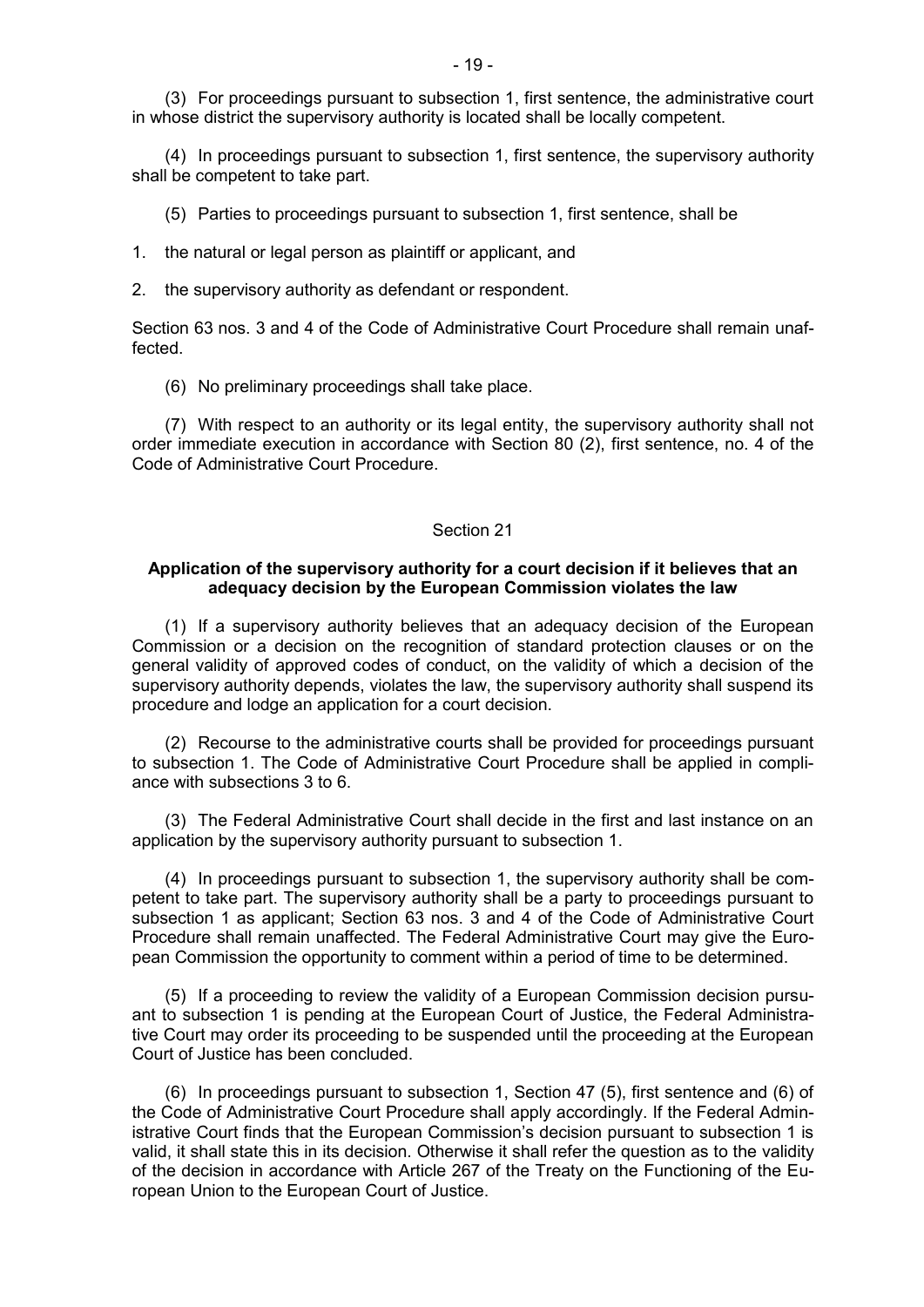### Part 2

### Implementing provisions for processing for purposes in accordance with Article 2 of Requlation ( E U ) 2 0 1 6 / 6 7 9

### Chapter 1

### Legal basis for processing personal data

### **S u b - c h a p t e r 1**

### Processing of special categories of personal data **a n d p r o c e s s i n g f o r o t h e r p u r p o s e s**

### Section 22

#### **Processing of special categories of personal data**

(1) By derogation from Article 9 (1) of Regulation (EU) 2016/679, the processing of special categories of personal data as referred to in Article 9 (1) of Regulation (EU) 2016/679 shall be permitted

- 1. by public and private bodies if
	- a) processing is necessary to exercise the rights derived from the right of social security and social protection and to meet the related obligations;
	- b) processing is necessary for the purposes of preventive medicine, for the assessment of the working capacity of the employee, medical diagnosis, the provision of health or social care or treatment or the management of health or social care systems and services or pursuant to the data subject's contract with a health professional and if these data are processed by health professionals or other persons subject to the obligation of professional secrecy or under their supervision; or
	- c) processing is necessary for reasons of public interest in the area of public health, such as protecting against serious cross-border threats to health or ensuring high standards of quality and safety of health care and of medicinal products or medical devices; in addition to the measures referred to in subsection 2, in particular occupational and criminal law provisions to ensure professional secrecy shall be complied with;
- 2. by public bodies if
	- a) processing is urgently necessary for reasons of substantial public interest;
	- b) processing is necessary to prevent a substantial threat to public security;
	- c) processing is urgently necessary to prevent substantial harm to the common good or to safeguard substantial concerns of the common good; or

### $-20-$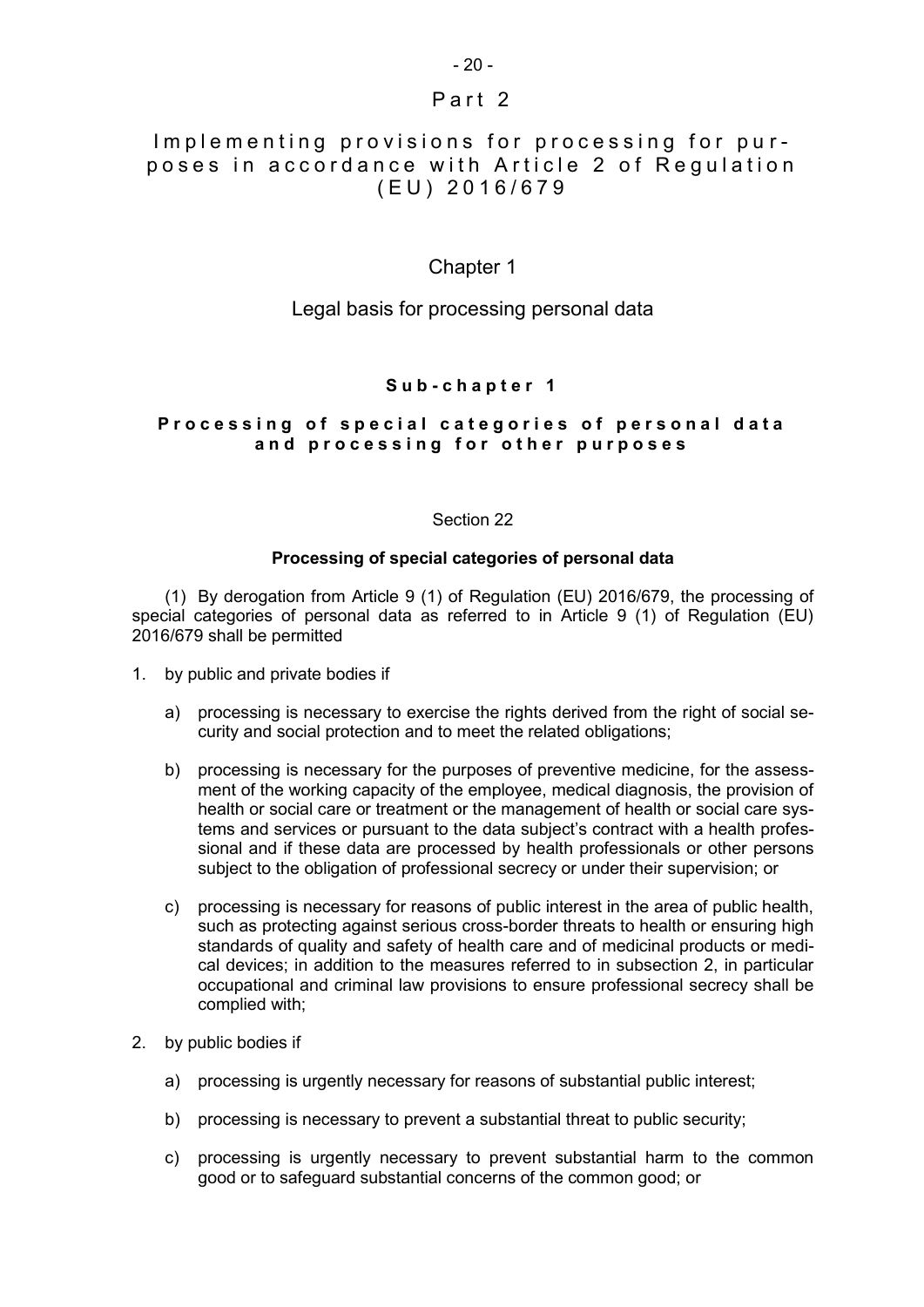d) processing is necessary for urgent reasons of defence or to fulfil supra- or intergovernmental obligations of a public body of the Federation in the field of crisis management or conflict prevention or for humanitarian measures;

and as far as the interests of the controller in data processing in the cases of no. 2 outweigh the interests of the data subject.

(2) In the cases of subsection 1, appropriate and specific measures shall be taken to safeguard the interests of the data subject. Taking into account the state of the art, the cost of implementation and the nature, scope, context and purposes of processing as well as the risks of varying likelihood and severity for rights and freedoms of natural persons posed by the processing, these measures may include in particular the following:

- 1. technical organizational measures to ensure that processing complies with Regulation (EU) 2016/679;
- 2. measures to ensure that it is subsequently possible to verify and establish whether and by whom personal data were input, altered or removed;
- 3. measures to increase awareness of staff involved in processing operations;
- 4. designation of a data protection officer;
- 5. restrictions on access to personal data within the controller and by processors;
- 6. the pseudonymization of personal data;
- 7. the encryption of personal data;
- 8. measures to ensure the ability, confidentiality, integrity, availability and resilience of processing systems and services related to the processing of personal data, including the ability to rapidly restore availability and access in the event of a physical or technical incident;
- 9. a process for regularly testing, assessing and evaluating the effectiveness of technical and organizational measures for ensuring the security of the processing;
- 10. specific rules of procedure to ensure compliance with this Act and with Regulation (EU) 2016/679 in the event of transfer or processing for other purposes.

### Section 23

### **Processing for other purposes by public bodies**

(1) Public bodies shall be permitted to process personal data for a purpose other than the one for which the data were collected where such processing is necessary for them to perform their duties and if

- 1. it is obviously in the interest of the data subject and there is no reason to assume that the data subject would refuse consent if he or she were aware of the other purpose;
- 2. it is necessary to check information provided by the data subject because there is reason to believe that this information is incorrect;
- 3. processing is necessary to prevent substantial harm to the common good or a threat to public security, defence or national security; to safeguard substantial concerns of the common good; or to ensure tax and customs revenues;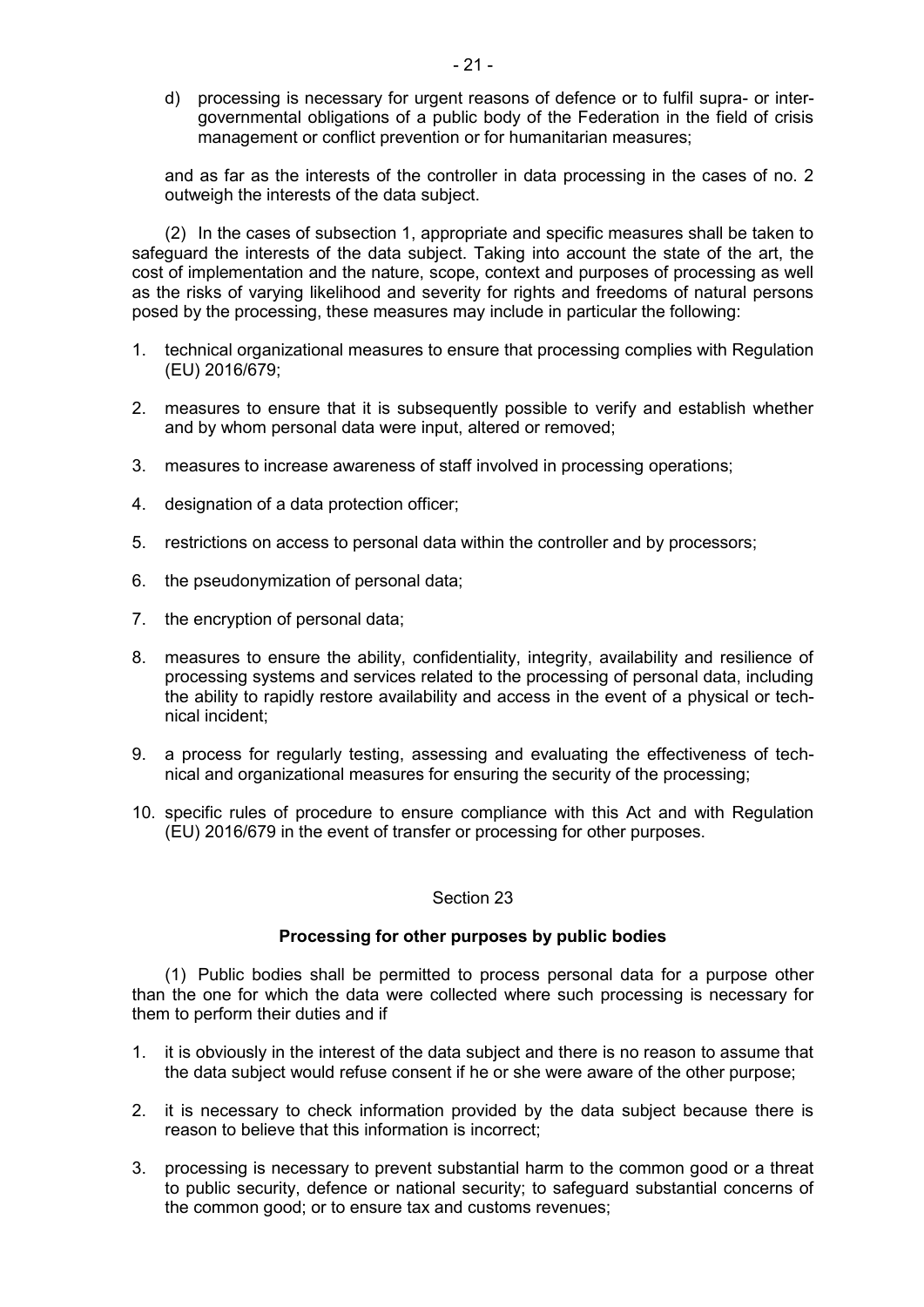- 4. processing is necessary to prosecute criminal or administrative offences, to carry out or enforce punishment or measures as referred to in Section 11 (1) no. 8 of the Criminal Code or educational or disciplinary measures as referred to in the Juvenile Court Act or to enforce fines;
- 5. processing is necessary to prevent serious harm to the rights of another person; or
- 6. processing is necessary to exercise powers of supervision and monitoring, to conduct audits or organizational analyses of the controller; this shall also apply to processing for training and examination purposes by the controller, as long as it does not conflict with the legitimate interests of the data subject.

(2) The processing of special categories of personal data as referred to in Article 9 (1) of Regulation (EU) 2016/679 for a purpose other than the one for which the data were collected shall be permitted if the conditions of subsection 1 are met and an exception pursuant to Article 9 (2) of Regulation (EU) 2016/679 or pursuant to Section 22 applies.

### Section 24

### **Processing for other purposes by private bodies**

(1) Private bodies shall be permitted to process personal data for a purpose other than the one for which the data were collected if

- 1. processing is necessary to prevent threats to state or public security or to prosecute criminal offences; or
- 2. processing is necessary for the establishment, exercise or defence of legal claims,

unless the data subject has an overriding interest in not having the data processed.

(2) The processing of special categories of personal data as referred to in Article 9 (1) of Regulation (EU) 2016/679 for a purpose other than the one for which the data were collected shall be permitted if the conditions of subsection 1 are met and an exception pursuant to Article 9 (2) of Regulation (EU) 2016/679 or pursuant to Section 22 applies.

### Section 25

### **Transfer of data by public bodies**

(1) The transfer of personal data by public bodies to public bodies shall be permitted if it is necessary for the transferring body or the third party to whom the data are transferred to perform their duties and the conditions are met which would permit processing pursuant to Section 23. The third party to whom the data are transferred shall process the transferred data only for the purpose for which they were transferred. Processing for other purposes shall be permitted only if the conditions of Section 23 are met.

- (2) Public bodies shall be permitted to transfer personal data to private bodies if
- 1. transfer is necessary for the transferring body to perform its duties and the conditions are met which would permit processing pursuant to Section 23;
- 2. the third party to whom the data are transferred credibly presents a legitimate interest in knowledge of the data to be transferred and the data subject does not have a legitimate interest in not having the data transferred; or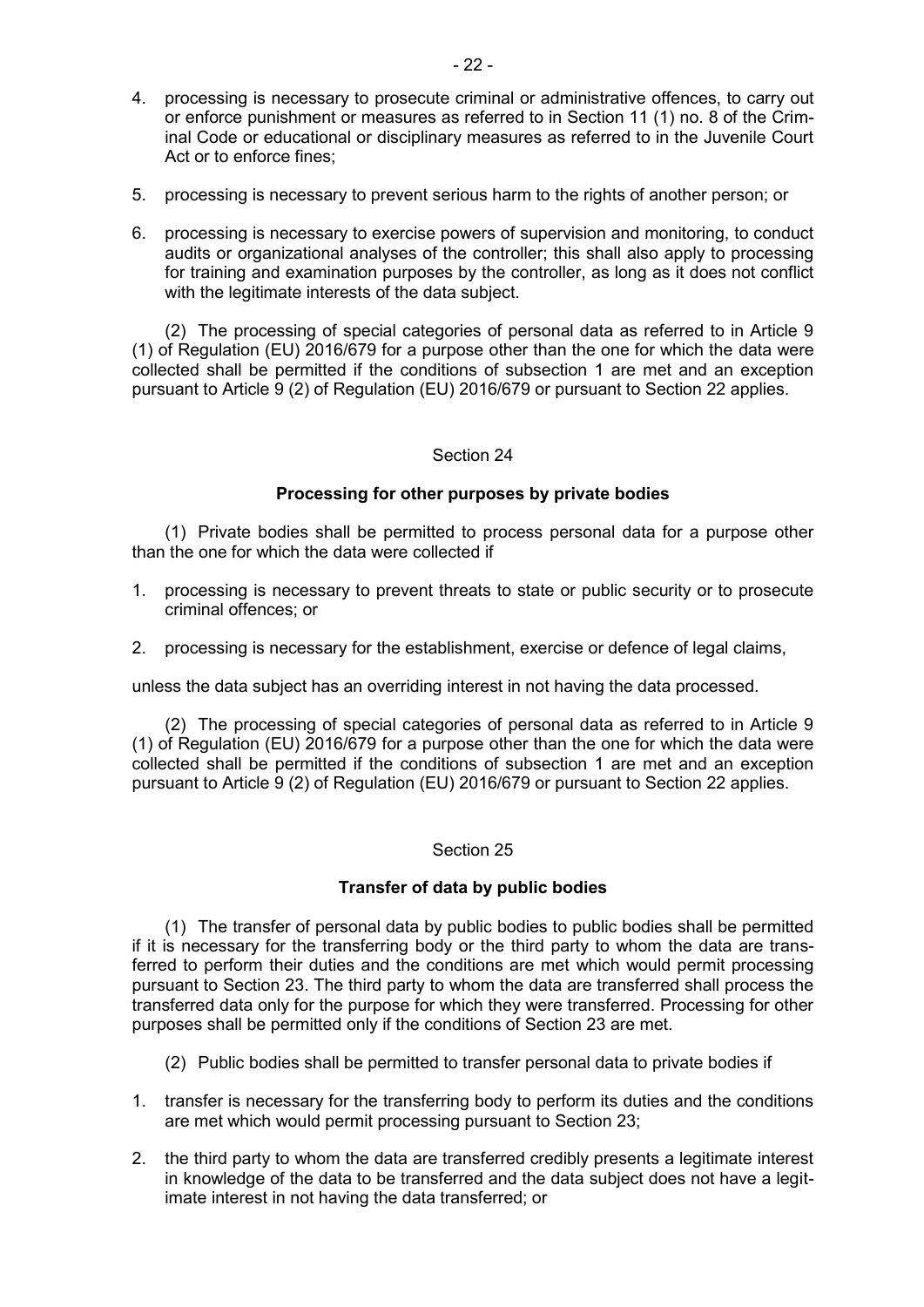and the third party has promised the public body transferring the data that it will process them only for the purpose for which they were transferred. Processing for other purposes shall be permitted if transfer pursuant to the first sentence would be permitted and the transferring body has consented to the transfer.

(3) The transfer of special categories of personal data as referred to in Article 9 (1) of Regulation (EU) 2016/679 shall be permitted if the conditions of subsection 1 or 2 are met and an exception pursuant to Article 9 (2) of Regulation (EU) 2016/679 or pursuant to Section 22 applies.

### **S u b - c h a p t e r 2**

#### **S p e c i a l p r o c e s s i n g s i t u a t i o n s**

#### Section 26

### **Data processing for employment-related purposes**

(1) Personal data of employees may be processed for employment-related purposes where necessary for hiring decisions or, after hiring, for carrying out or terminating the employment contract or to exercise or satisfy rights and obligations of employees' representation laid down by law or by collective agreements or other agreements between the employer and staff council. Employees' personal data may be processed to detect crimes only if there is a documented reason to believe the data subject has committed a crime while employed, the processing of such data is necessary to investigate the crime and is not outweighed by the data subject's legitimate interest in not processing the data, and in particular the type and extent are not disproportionate to the reason.

(2) If personal data of employees are processed on the basis of consent, then the employee's level of dependence in the employment relationship and the circumstances under which consent was given shall be taken into account in assessing whether such consent was freely given. Consent may be freely given in particular if it is associated with a legal or economic advantage for the employee, or if the employer and employee are pursuing the same interests. Consent shall be given in written form, unless a different form is appropriate because of special circumstances. The employer shall inform the employee in text form of the purpose of data processing and of the employee's right to withdraw consent pursuant to Article 7 (3) of Regulation (EU) 2016/679.

(3) By derogation from Article 9 (1) of Regulation (EU) 2016/679, the processing of special categories of personal data as referred to in Article 9 (1) of Regulation (EU) 2016/679 for employment-related purposes shall be permitted if it is necessary to exercise rights or comply with legal obligations derived from labour law, social security and social protection law, and there is no reason to believe that the data subject has an overriding legitimate interest in not processing the data. Subsection 2 shall also apply to consent to the processing of special categories of personal data; consent must explicitly refer to these data. Section 22 (2) shall apply accordingly.

(4) The processing of personal data, including special categories of personal data of employees for employment-related purposes, shall be permitted on the basis of collective agreements. The negotiating partners shall comply with Article 88 (2) of Regulation (EU) 2016/679.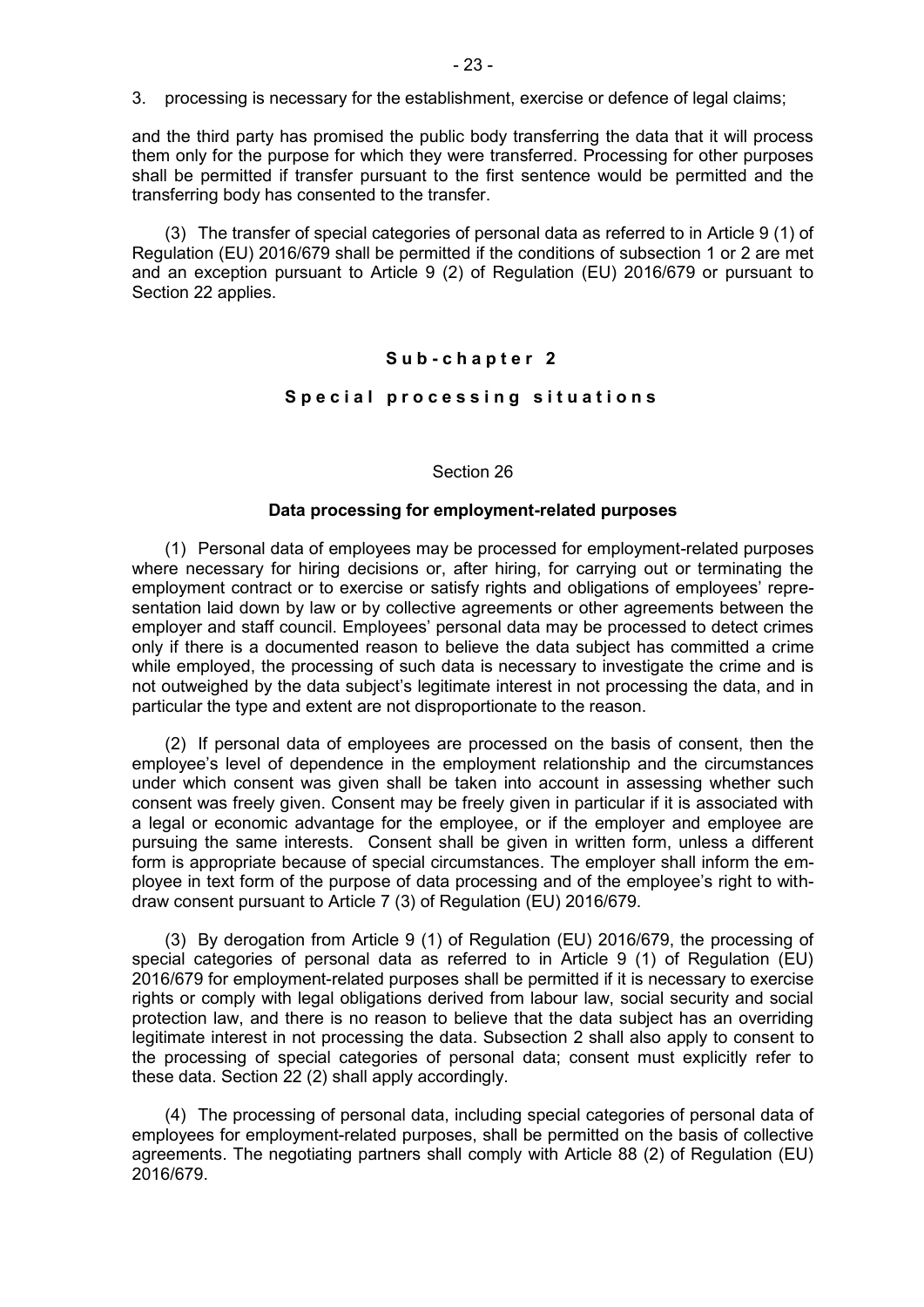(5) The controller must take appropriate measures to ensure compliance in particular with the principles for processing personal data described in Article 5 of Regulation (EU) 2016/679.

(6) The rights of participation of staff councils shall remain unaffected.

(7) Subsections 1 to 6 shall also apply when personal data, including special categories of personal data, of employees are processed without forming or being intended to form part of a filing system.

- (8) For the purposes of this Act, employees are
- 1. dependently employed workers, including temporary workers contracted to the borrowing employer;
- 2. persons employed for occupational training purposes;
- 3. participants in benefits to take part in working life, in assessments of occupational aptitude or work trials (persons undergoing rehabilitation);
- 4. persons employed in accredited workshops for persons with disabilities;
- 5. volunteers working pursuant to the Youth Volunteer Service Act or the Federal Volunteer Service Act;
- 6. persons who should be regarded as equivalent to dependently employed workers because of their economic dependence; these include persons working at home and their equivalents;
- 7. federal civil servants, federal judges, military personnel and persons in the alternative civilian service.

Applicants for employment and persons whose employment has been terminated shall be regarded as employees.

#### Section 27

### **Data processing for purposes of scientific or historical research and for statistical purposes**

(1) By derogation from Article 9 (1) of Regulation (EU) 2016/679, the processing of special categories of personal data as referred to in Article 9 (1) of Regulation (EU) 2016/679 shall be permitted also without consent for scientific or historical research purposes or statistical purposes, if such processing is necessary for these purposes and the interests of the controller in processing substantially outweigh those of the data subject in not processing the data. The controller shall take appropriate and specific measures to safeguard the interests of the data subject in accordance with Section 22 (2), second sentence.

(2) The rights of data subjects provided in Articles 15, 16, 18 and 21 of Regulation (EU) 2016/679 shall be limited to the extent that these rights are likely to render impossible or seriously impair the achievement of the research or statistical purposes, and such limits are necessary for the fulfilment of the research or statistical purposes. Further, the right of access according to Article 15 of Regulation (EU) 2016/679 shall not apply if the data are necessary for purposes of scientific research and the provision of information would involve disproportionate effort.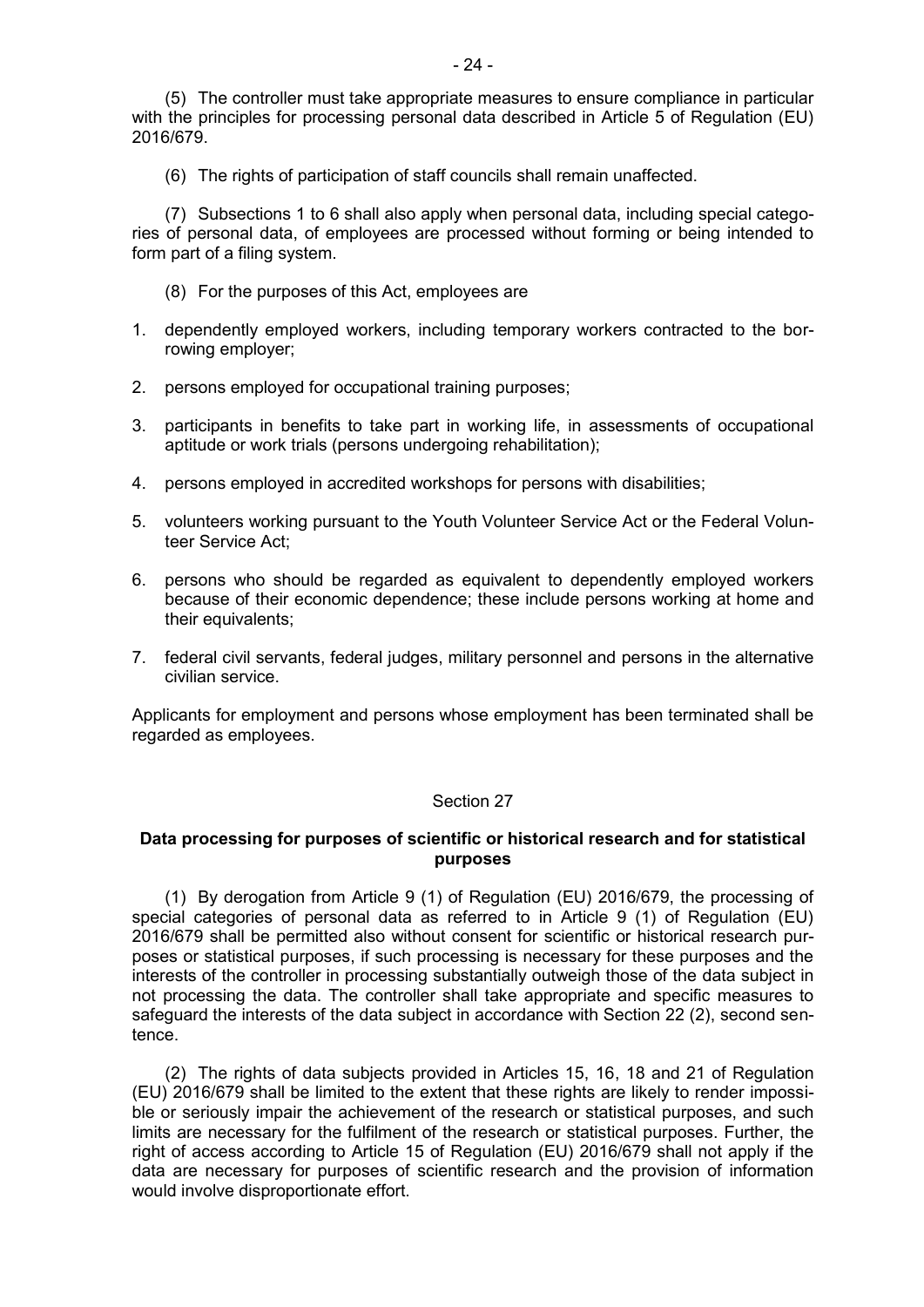(3) In addition to the measures listed in Section 22 (2), special categories of personal data as referred to in Article 9 (1) of Regulation (EU) 2016/679 processed for scientific or historical research purposes or statistical purposes shall be rendered anonymous as soon as the research or statistical purpose allows, unless this conflicts with legitimate interests of the data subject. Until such time, the characteristics enabling information concerning personal or material circumstances to be attributed to an identified or identifiable individual shall be stored separately. They may be combined with the information only to the extent required by the research or statistical purpose.

(4) The controller may publish personal data only if the data subject has provided consent or if doing so is indispensable for the presentation of research findings on contemporary events.

#### Section 28

#### **Data processing for archiving purposes in the public interest**

(1) By derogation from Article 9 (1) of Regulation (EU) 2016/679, the processing of special categories of personal data as referred to in Article 9 (1) of Regulation (EU) 2016/679 shall be permitted if necessary for archiving purposes in the public interest. The controller shall take appropriate and specific measures to safeguard the interests of the data subject in accordance with Section 22 (2), second sentence.

(2) The right of access according to Article 15 of Regulation (EU) 2016/679 shall not apply if the archival material is not identified with the person's name or no information is given which would enable the archival material to be found with reasonable administrative effort.

(3) The right of the data subject to rectification according to Article 16 of Regulation (EU) 2016/679 shall not apply if the personal data are processed for archiving purposes in the public interest. If the data subject disputes the accuracy of the personal data, he or she shall have the opportunity to present his or her version. The responsible archive shall be obligated to add this version to the files.

(4) The rights provided in Article 18 (1) (a), (b) and (d) and in Articles 20 and 21 of Regulation (EU) 2016/679 shall not apply as far as these rights are likely to render impossible or seriously impair the achievement of the archiving purposes in the public interest, and the exceptions are necessary to fulfil those purposes.

#### Section 29

### **Rights of the data subject and powers of the supervisory authorities in the case of secrecy obligations**

(1) In addition to the exceptions in Article 14 (5) of Regulation (EU) 2016/679, the obligation to provide information to the data subject according to Article 14 (1) to (4) of Regulation (EU) 2016/679 shall not apply as far as meeting this obligation would disclose information which by its nature must be kept secret, in particular because of overriding legitimate interests of a third party. The right of access according to Article 15 of Regulation (EU) 2016/679 shall not apply as far as access would disclose information which by law or by its nature must be kept secret, in particular because of overriding legitimate interests of a third party. In addition to the exception in Article 34 (3) of Regulation (EU) 2016/679, the obligation to inform the data subject of a personal data breach according to Article 34 of Regulation (EU) 2016/679 shall not apply as far as meeting this obligation would disclose information which by law or by its nature must be kept secret, in particular because of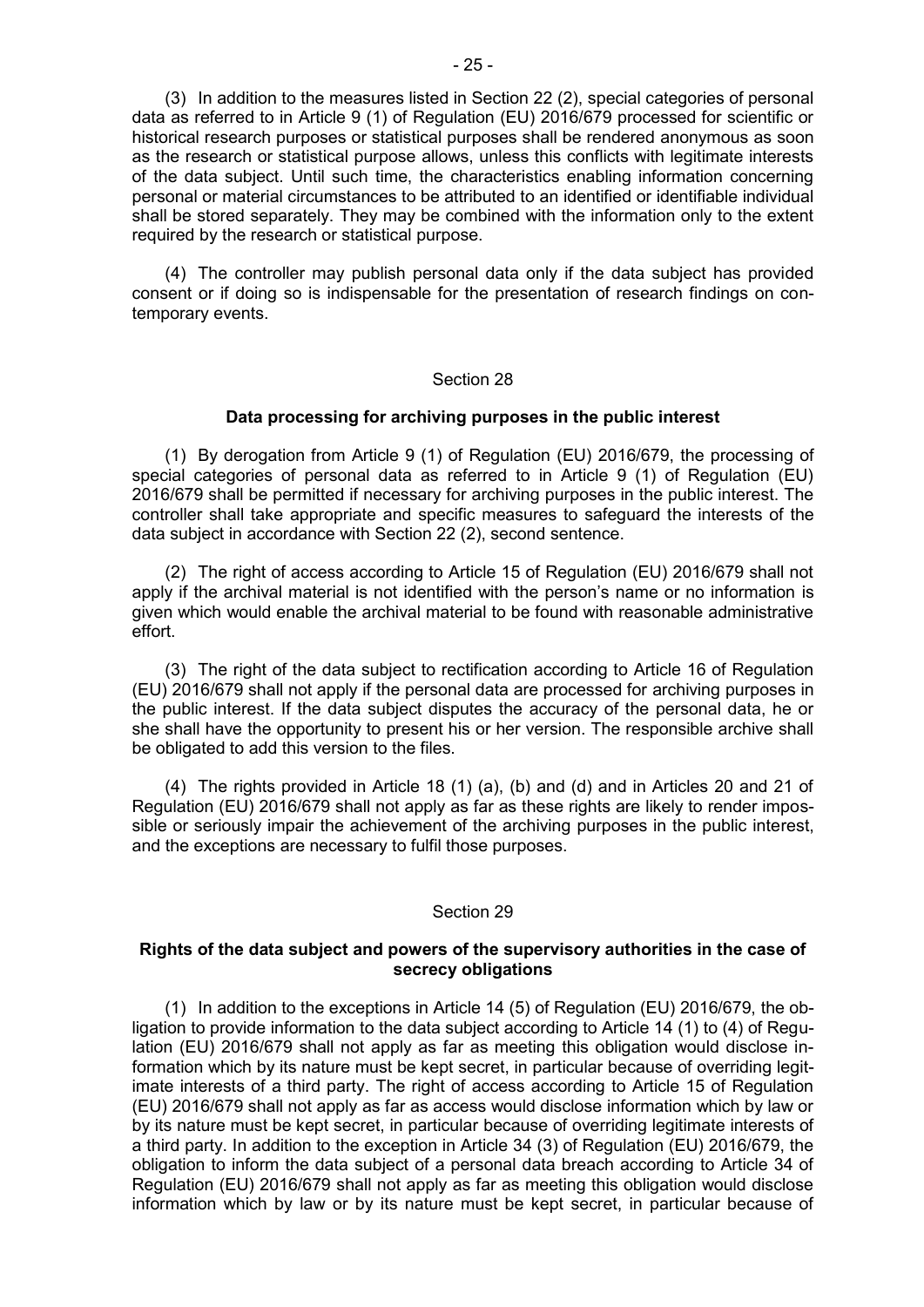overriding legitimate interests of a third party. By derogation from the exception pursuant to the third sentence, the data subject pursuant to Article 34 of Regulation (EU) 2016/679 shall be informed if the interests of the data subject outweigh the interest in secrecy, in particular taking into account the threat of damage.

(2) If in the context of a client-lawyer relationship the data of third persons are transferred to persons subject to a legal obligation of professional secrecy, the transferring body shall not be obligated to inform the data subject according to Article 13 (3) of Regulation (EU) 2016/679 unless the data subject has an overriding interest in being informed.

(3) The supervisory authorities shall not have the investigative powers according to Article 58 (1) (e) and (f) of Regulation (EU) 2016/679 with regard to the persons listed in Section 203 (1), (2a) and (3) of the Criminal Code or their processors as far as exercising these powers would violate these persons' obligations to secrecy. If in the context of an investigation a supervisory authority becomes aware of data subject to an obligation of secrecy as referred to in the first sentence, the obligation of secrecy shall also apply to the supervisory authority.

#### Section 30

#### **Consumer loans**

(1) Any body which for the purpose of transfer commercially collects, stores or modifies personal data which may be used to evaluate the creditworthiness of consumers shall treat requests for information from lenders in other European Union Member States the same way it treats information requests from domestic lenders.

(2) Anyone who refuses to conclude a consumer loan contract or a contract concerning financial assistance for payment with a consumer as the result of information provided by a body as referred to in subsection 1 shall immediately notify the consumer of this refusal and the information received. Such notification shall not be made if doing so would endanger public security or order. Section 37 shall remain unaffected.

### Section 31

### **Protection of commercial transactions in the case of scoring and credit reports**

(1) For the purpose of deciding on the creation, execution or termination of a contractual relationship with a natural person, the use of a probability value for certain future action by this person (scoring) shall be permitted only if

- 1. the provisions of data protection law have been followed;
- 2. the data used to calculate the probability value are demonstrably essential for calculating the probability of the action on the basis of a scientifically recognized mathematic-statistical procedure;
- 3. other data in addition to address data are used to calculated the probability value; and
- 4. if address data are used, the data subject was notified ahead of time of the planned use of these data; this notification shall be documented.

(2) The use of a probability value calculated by credit reporting agencies to determine a natural person's ability and willingness to pay shall be permitted in the case of including information on claims only as far as the conditions of subsection 1 are met and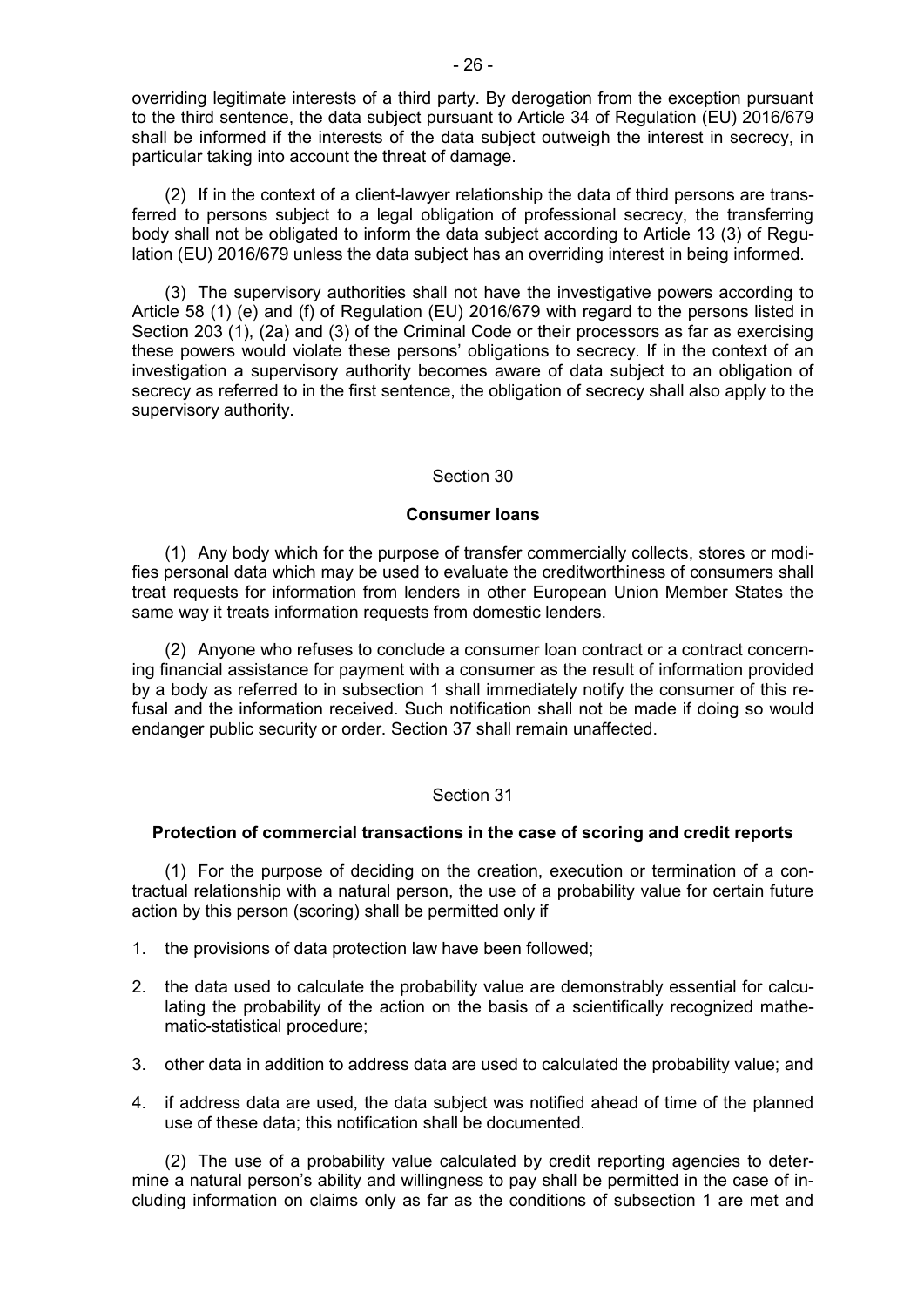- 1. which have been established by a final decision or a decision declared enforceable for the time being, or if an executory title has been issued under Section 794 of the Code of Civil Procedures,
- 2. which have been established under Section 178 of the Insolvency Act and have not been disputed by the debtor at the verification meeting,
- 3. which the debtor has explicitly acknowledged,
- 4. for which
	- a) the debtor has received at least two written reminders after the due date of the claim,
	- b) at least four weeks have elapsed since the first reminder,
	- c) the debtor was previously informed, at least in the first reminder, of possible consideration by a credit reporting agency and
	- d) the debtor has not disputed the claim, or
- 5. the contractual relationship on which the claim is based can be terminated without prior notice for payment in arrears and the debtor has been informed of possible consideration by a credit reporting agency.

The lawfulness of processing, including the calculation of probability values, other data relevant for credit reports pursuant to general data protection law shall remain unaffected.

# Chapter 2

# Rights of the data subject

### Section 32

### **Information to be provided where personal data are collected from the data subject**

(1) In addition to the exception in Article 13 (4) of Regulation (EU) 2016/679, the obligation to provide information to the data subject according to Article 13 (3) of Regulation (EU) 2016/679 shall not apply if providing information about the planned further use

- 1. concerns the further processing of data stored in analogue form, for which the controller directly contacts the data subject through the further processing; the purpose is compatible with the original purpose for which the data were collected in accordance with Regulation (EU) 2016/679; the communication with the data subject does not take place in digital form; and the interest of the data subject in receiving the information can be regarded as minimal, given the circumstances of the individual case, in particular with regard to the context in which the data were collected;
- 2. would, in the case of a public body, endanger the proper performance of tasks as referred to in Article 23 (1) (a) to (e) of Regulation (EU) 2016/679 for which the con-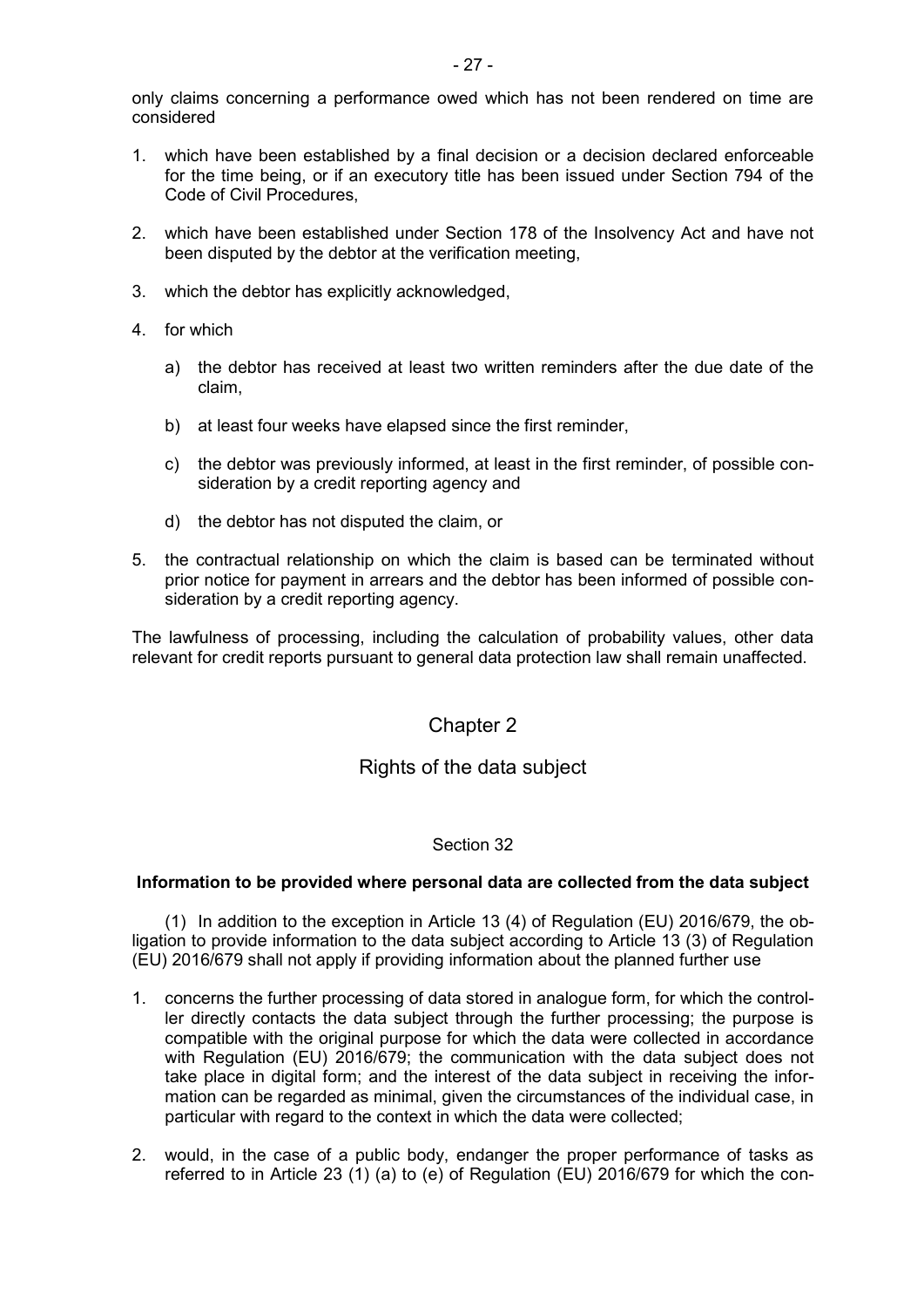troller is responsible, and the controller's interests in not providing the information outweigh the interests of the data subject;

- 3. would endanger public security or order or would otherwise be detrimental to the welfare of the Federation or a *Land*, and the controller's interests in not providing the information outweigh the interests of the data subject;
- 4. would interfere with the establishment, exercise or defence of legal claims, and the controller's interests in not providing the information outweigh the interests of the data subject; or
- 5. would endanger a confidential transfer of data to public bodies.

(2) If information is not provided to the data subject pursuant to subsection 1, the controller shall take appropriate measures to protect the legitimate interests of the data subject, including providing the information referred to in Article 13 (1) and (2) of Regulation (EU) 2016/679 for the public in precise, transparent, understandable and easily accessible form in clear and simple language. The controller shall set down in writing the reasons for not providing information. The first and second sentences shall not apply in the cases of subsection 1 nos. 4 and 5.

(3) If notification is not provided in the cases of subsection 1 because of a temporary obstacle, the controller shall meet the obligation to provide information, while taking into account the specific circumstances of processing, within an appropriate period after the obstacle has ceased to exist, but no later than two weeks.

#### Section 33

### **Information to be provided where personal data have not been obtained from the data subject**

(1) In addition to the exception in Article 14 (5) of Regulation (EU) 2016/679 and in Section 29 (1), first sentence, the obligation to provide information to the data subject according to Article 14 (1), (2) and (4) of Regulation (EU) 2016/679 shall not apply if providing information

- 1. in the case of a public body
	- a) would endanger the proper performance of tasks as referred to in Article 23 (1) (a) to (e) of Regulation (EU) 2016/679 for which the controller is responsible, or
	- b) would threaten the public security or order or otherwise be detrimental to the Federation or a *Land*,

and therefore the data subject's interest in receiving the information must not take precedence;

- 2. in the case of a private body
	- a) would interfere with the establishment, exercise or defence of legal claims, or processing includes data from contracts under private law and is intended to prevent harm from criminal offences, unless the data subject has an overriding legitimate interest in receiving the information; or
	- b) the responsible public body has determined with respect to the controller that disclosing the data would endanger public security or order or would otherwise be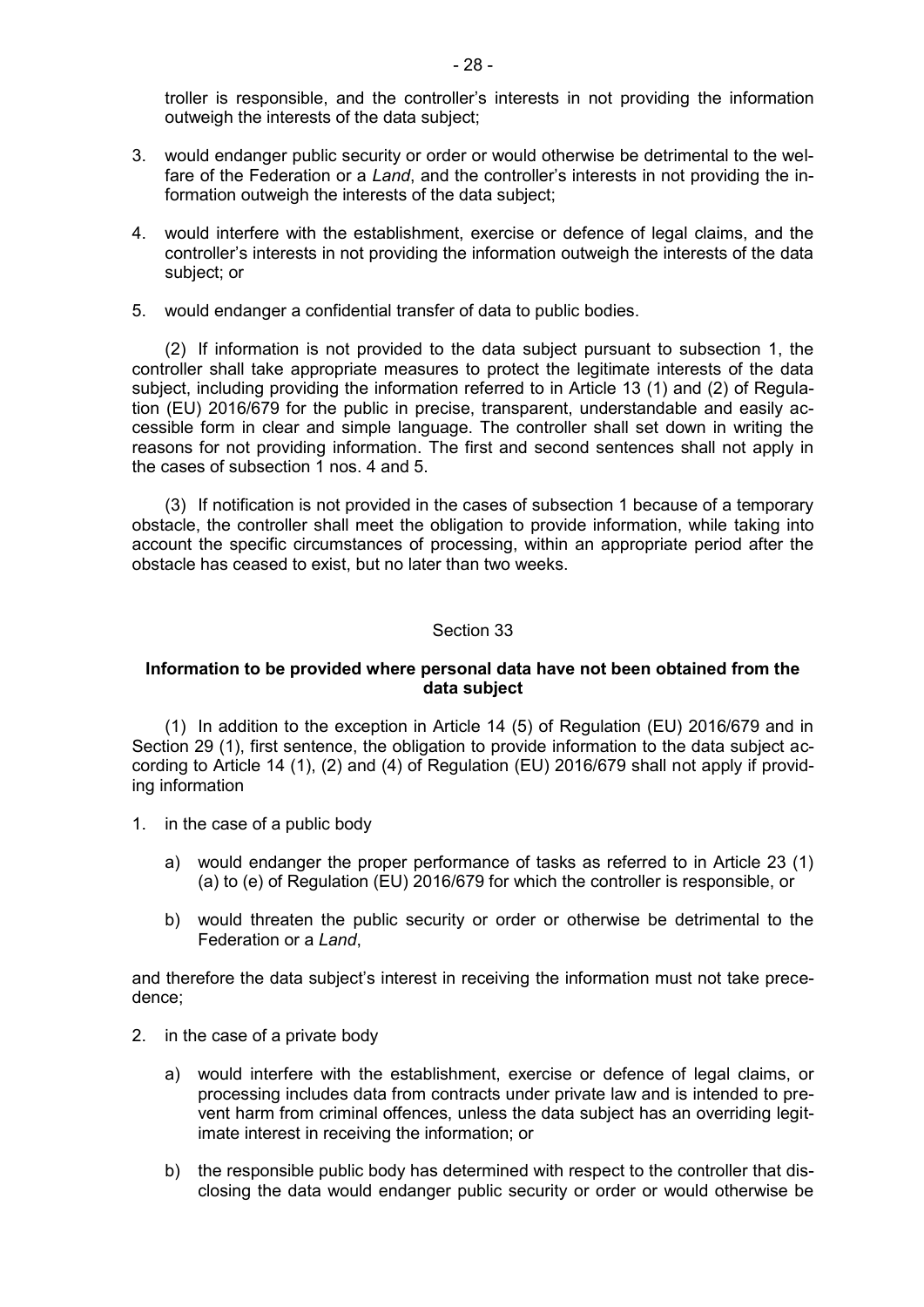detrimental to the welfare of the Federation or a *Land*; in the case of data processing for purposes of law enforcement, no determination pursuant to the first half-sentence shall be required.

(2) If information is not provided to the data subject pursuant to subsection 1, the controller shall take appropriate measures to protect the legitimate interests of the data subject, including providing the information referred to in Article 14 (1) and (2) of Regulation (EU) 2016/679 for the public in precise, transparent, understandable and easily accessible form in clear and simple language. The controller shall set down in writing the reasons for not providing information.

(3) If the provision of information relates to the transfer by public bodies of personal data to the authorities for the protection of the Constitution, the Federal Intelligence Service, the Military Counterintelligence Service and, as far as the security of the Federation is affected, other authorities of the Federal Ministry of Defence, such provision shall be permitted only with the approval of these bodies.

#### Section 34

### **Right of access by the data subject**

(1) In addition to the exceptions in Section 27 (2), 28 (2) and 29 (1), second sentence, the data subject's right of access according to Article 15 of Regulation (EU) 2016/679 shall not apply if

- 1. the data subject shall not be informed pursuant to Section 33 (1) no. 1, no. 2 (b) or (3), or
- 2. the data
	- a) were recorded only because they may not be erased due to legal or statutory provisions on retention, or
	- b) only serve purposes of monitoring data protection or safeguarding data,

and providing information would require a disproportionate effort, and appropriate technical and organizational measures make processing for other purposes impossible.

(2) The reasons for the refusal to provide information shall be documented. The data subject shall be informed of the reasons for refusing to provide information, unless providing the reasons in law and in fact on which the decision is based would undermine the intended purpose of refusing to provide the information. Data stored for the purpose of providing information to the data subject and preparing such provision may be processed only for this purpose and for purposes of data protection monitoring; processing for other purposes shall be restricted according to Article 18 of Regulation (EU) 2016/679.

(3) If a public body of the Federation does not provide information to a data subject, such information shall be provided to the Federal Commissioner at the request of the data subject, unless the responsible supreme federal authority determines in the individual case that doing so would endanger the security of the Federation or a *Land*. The notification from the Federal Commissioner to the data subject with the results of the data protection assessment shall not permit any conclusions to be drawn concerning the information held by the controller unless the latter agrees to the provision of more extensive information.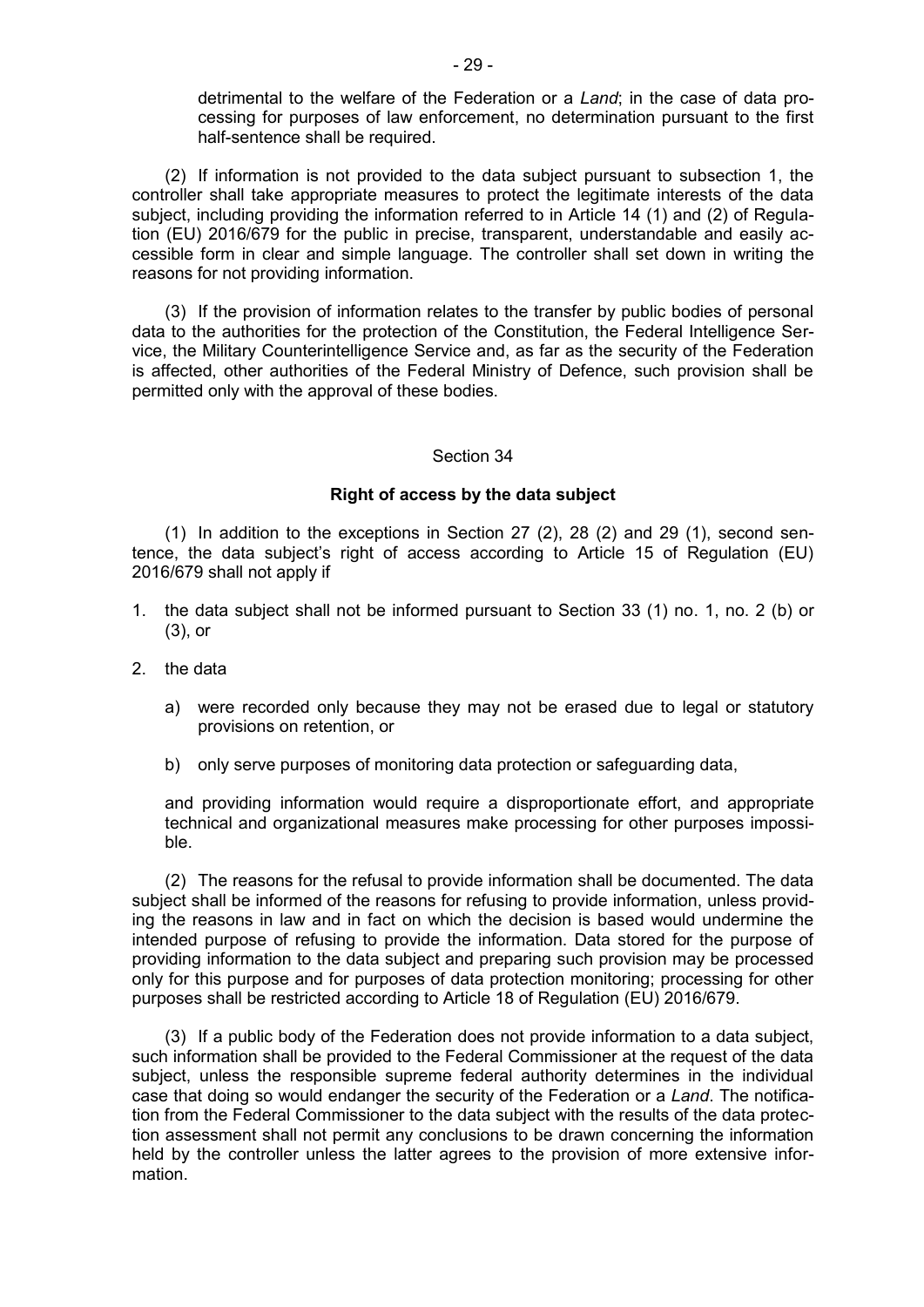(4) The data subject shall have the right to information about personal data processed by a public body neither in automated nor in non-automated form and stored in a filing system only if the data subject provides information enabling the data to be located and if the effort required is not disproportionate to the data subject's interest in the information.

### Section 35

#### **Right to erasure**

(1) If in the case of non-automated data processing erasure would be impossible or would involve a disproportionate effort due to the specific mode of storage and if the data subject's interest in erasure can be regarded as minimal, the data subject shall not have the right to erasure and the controller shall not be obligated to erase personal data in accordance with Article 17 (1) of Regulation (EU) 2016/679 in addition to the exceptions given in Article 17 (3) of Regulation (EU) 2016/679. In this case, restriction of processing in accordance with Article 18 of Regulation (EU) 2016/679 shall apply in place of erasure. The first and second sentences shall not apply if the personal data were processed unlawfully.

(2) In addition to Article 18 (1) (b) and (c) of Regulation (EU) 2016/679, subsection 1, first and second sentences shall apply accordingly in the case of Article 17 (1) (a) and (d) of Regulation (EU) 2016/679 as long and as far as the controller has reason to believe that erasure would adversely affect legitimate interests of the data subject. The controller shall inform the data subject of the restriction of processing if doing so is not impossible or would not involve a disproportionate effort.

(3) In addition to Article 17 (3) (b) of Regulation (EU) 2016/679, subsection 1 shall apply accordingly in the case of Article 17 (1) (a) of Regulation (EU) 2016/679 if erasure would conflict with retention periods set by statute or contract.

#### Section 36

#### **Right to object**

The right to object according to Article 21 (1) of Regulation (EU) 2016/679 with regard to a public body shall not apply if there is an urgent public interest in the processing which outweighs the interests of the data subject or if processing is required by law.

### Section 37

#### **Automated individual decision-making, including profiling**

(1) In addition to the exceptions given in Article 22 (2) (a) and (c) of Regulation (EU) 2016/679, the right according to Article 22 (1) of Regulation (EU) 2016/679 not to be subject to a decision based solely on automated processing shall not apply if the decision is made in the context of providing services pursuant to an insurance contract and

1. the request of the data subject was fulfilled, or

2. the decision is based on the application of binding rules of remuneration for therapeutic treatment and the controller takes suitable measures, in the event that the request is not granted in full, to safeguard the data subject's legitimate interests, at least the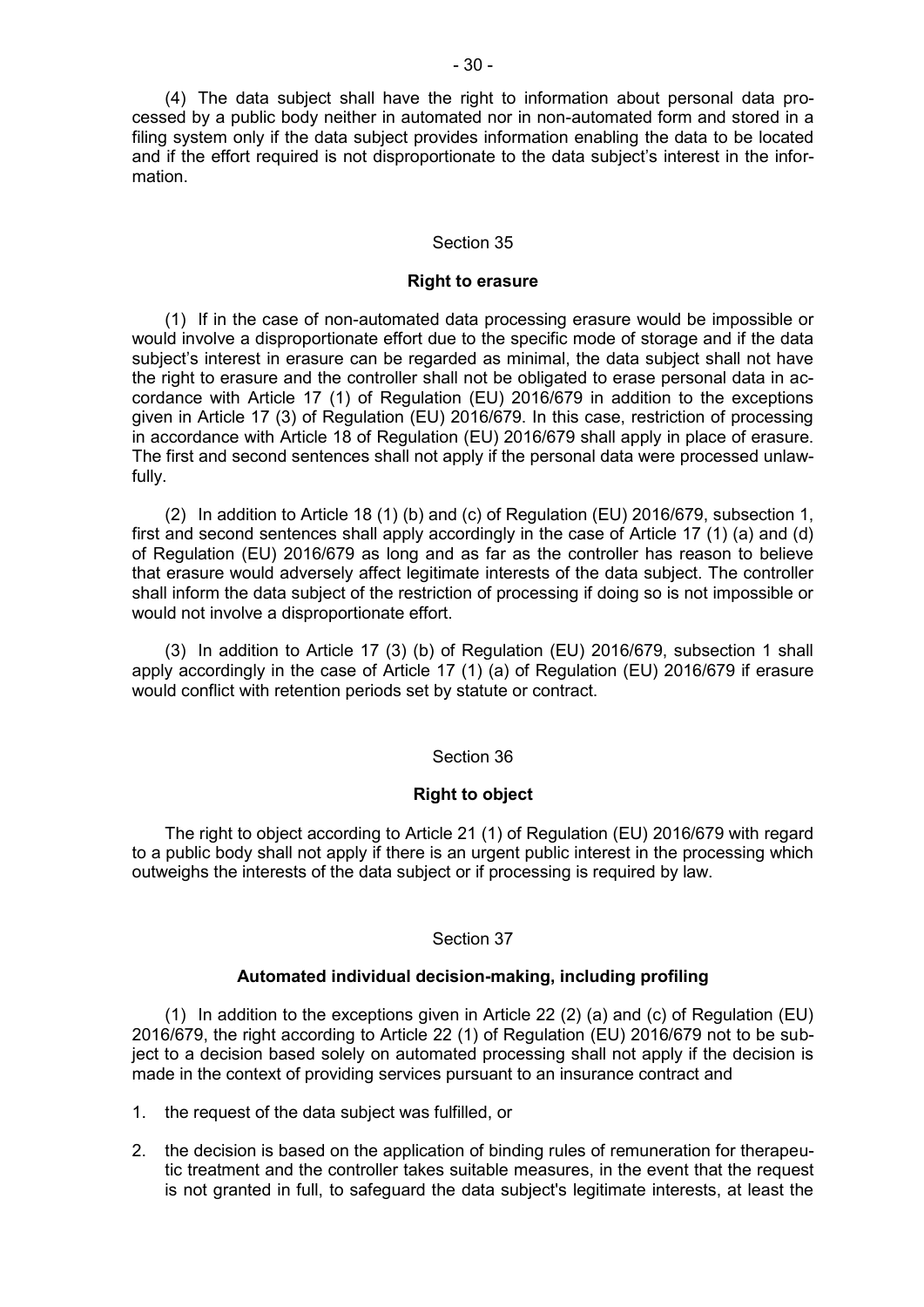right to obtain human intervention on the part of the controller, to express his or her point of view and to contest the decision; the controller shall inform the data subject of these rights no later than the notification indicating that the data subject's request will not be granted in full.

(2) Decisions pursuant to subsection 1 may be based on the processing of health data as referred to in Article 4 no. 15 of Regulation (EU) 2016/679. The controller shall take appropriate and specific measures to safeguard the interests of the data subject in accordance with Section 22 (2), second sentence.

### Chapter 3

### Obligations of controllers and processors

### Section 38

### **Data protection officers of private bodies**

(1) In addition to Article 37 (1) (b) and (c) of Regulation (EU) 2016/679, the controller and processor shall designate a data protection officer if they constantly employ as a rule at least ten persons dealing with the automated processing of personal data. If the controller or processor undertake processing subject to a data protection impact assessment pursuant to Article 35 of Regulation (EU) 2016/679, or if they commercially process personal data for the purpose of transfer, of anonymized transfer or for purposes of market or opinion research, they shall designate a data protection officer regardless of the number of persons employed in processing.

(2) Section 6 (4), (5), second sentence, and (6) shall apply, Section 6 (4) however shall apply only if designating a data protection officer is mandatory.

### Section 39

### **Accreditation**

The power to act as a certification body in accordance with Article 43 (1), first sentence of Regulation (EU) 2016/679 shall be granted by the supervisory authority of the Federation or the *Länder* responsible for data protection supervision of the certification body on the basis of accreditation by the German accreditation body. Section 2 (3), second sentence, Section 4 (3) and Section 10 (1), first sentence, no. 3 of the Accreditation Body Act shall apply on the condition that data protection falls within the scope of Section 1 (2), second sentence.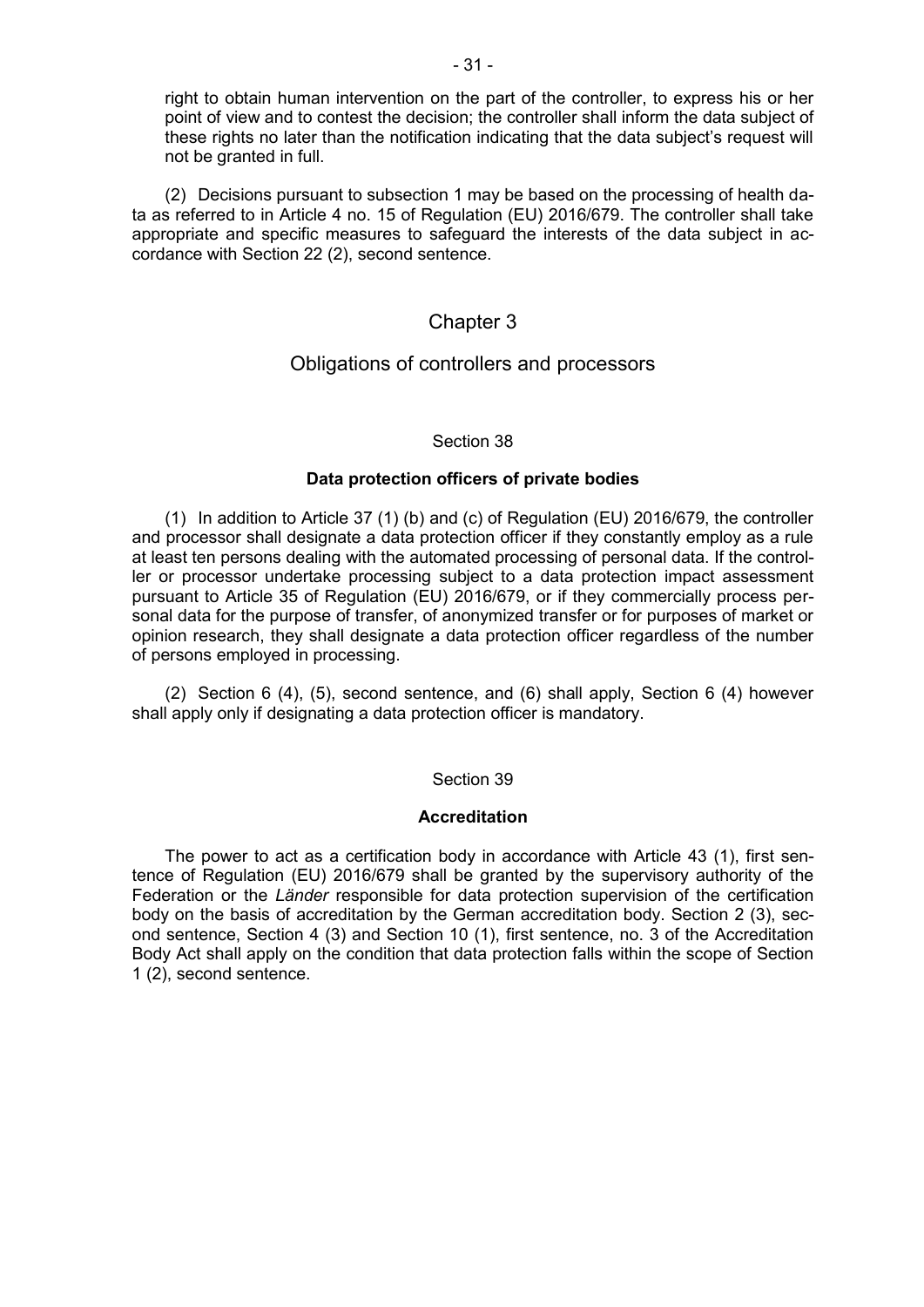### Chapter 4

### Supervisory authorities for data processing by private bodies

### Section 40

### **Supervisory authorities of the** *Länder*

(1) The authorities pursuant to *Land* law shall monitor the application by private bodies of data protection legislation within the scope of Regulation (EU) 2016/679.

(2) If the controller or processor has more than one establishment in Germany, Article 4 no. 16 of Regulation (EU) 2016/679 shall apply accordingly in determining which supervisory authority is competent. If more than one authority considers itself competent or not competent, or when the competence is unclear for other reasons, the supervisory authorities shall make a joint decision in accordance with Section 18 (2). Section 3 (3) and (4) of the Administrative Procedure Act shall apply accordingly.

(3) The supervisory authority may process the data it has stored only for purposes of supervision; to this end, it may transfer data to other supervisory authorities. Processing for another purpose shall be permitted in addition to Article 6 (4) of Regulation (EU) 2016/679 if

- 1. it is obviously in the interest of the data subject and there is no reason to assume that the data subject would refuse consent if he or she were aware of the other purpose;
- 2. processing is necessary to prevent substantial harm to the common good or a threat to public security or to safeguard substantial concerns of the common good; or
- 3. processing is necessary to prosecute crimes or administrative offences, to carry out or enforce punishment or measures as referred to in Section 11 (1) no. 8 of the Criminal Code or educational or disciplinary measures as referred to in the Juvenile Court Act or to enforce fines.

If the supervisory authority determines that data protection legislation has been violated, it shall have the power to inform the data subjects concerned, to report the violation to other bodies responsible for prosecution or punishment and, in the case of serious violations, to notify the trade supervisory authority to take measures under trade and industry law. Section 13 (4), fourth to seventh sentences shall apply accordingly.

(4) The bodies subject to monitoring and the persons responsible for their management shall provide a supervisory authority on request with the information necessary to perform their tasks. The person required to provide information may refuse to answer those questions which would expose him- or herself or a relative as referred to in Section 383 (1) nos. 1 to 3 of the Code of Civil Procedure to the risk of criminal prosecution or proceedings under the Administrative Offences Act. The person required to provide information shall be informed accordingly.

(5) Persons assigned by the supervisory authority to monitor compliance with data protection legislation shall be authorized, as needed to perform their tasks, to enter the property and premises of the body and to have access to all data processing equipment and means. The body shall be obligated to tolerate such access. Section 16 (4) shall apply accordingly.

(6) The supervisory authorities shall advise and support the data protection officers to meet their typical needs. They may demand the dismissal of a data protection officer if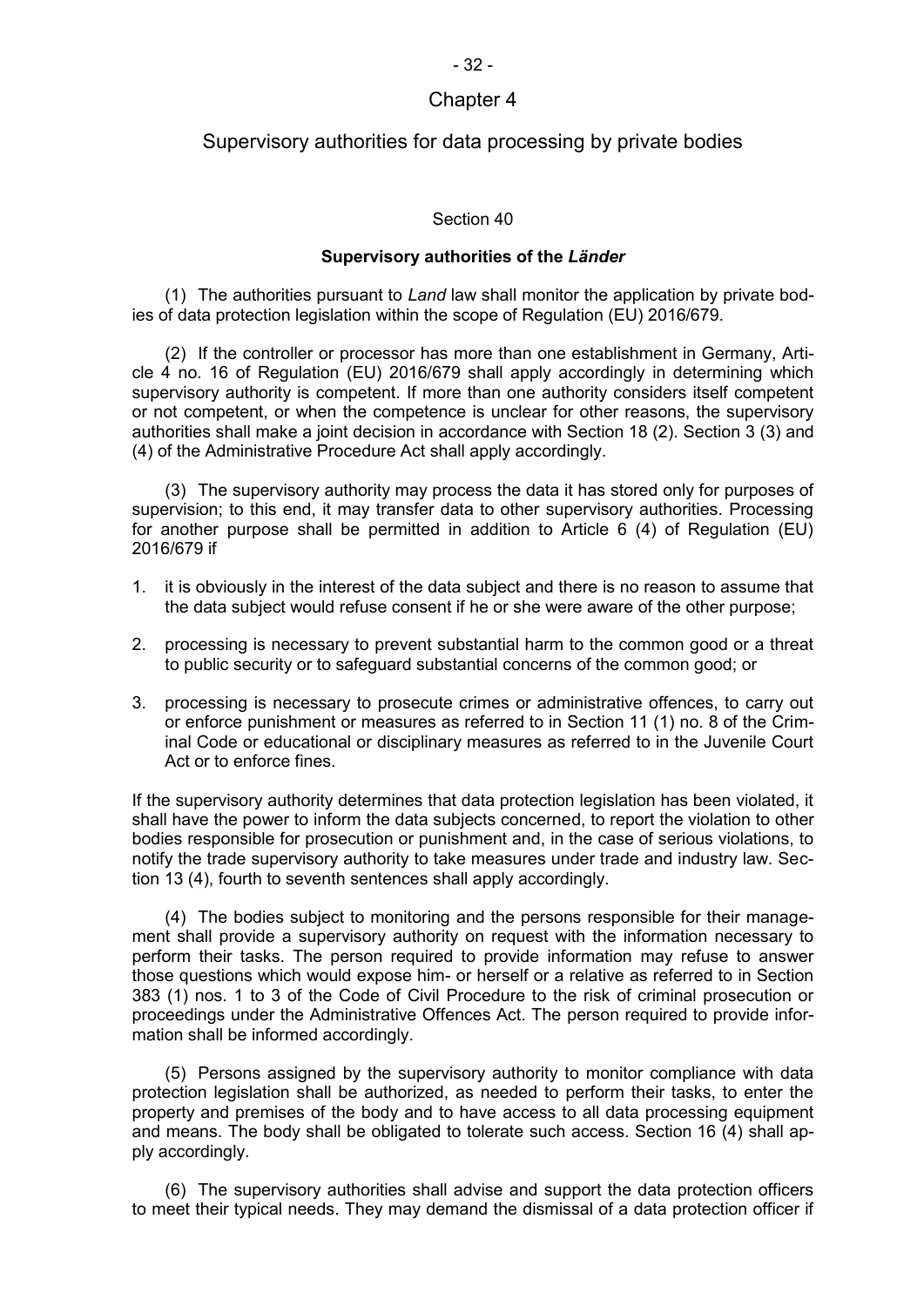he or she does not have the expert knowledge needed to perform his or her tasks or if there is a serious conflict of interests as referred to in Article 38 (6) of Regulation (EU) 2016/679.

(7) The application of the Trade Regulation Code shall remain unaffected.

### Chapter 5

### **Penalties**

### Section 41

### **Application of provisions concerning criminal proceedings and proceedings to impose administrative fines**

(1) Unless this Act provides otherwise, the provisions of the Administrative Offences Act shall apply accordingly to violations pursuant to Article 83 (4) to (6) of Regulation (EU) 2016/679. Sections 17, 35 and 36 of the Administrative Offences Act shall not apply. Section 68 of the Administrative Offences Act shall apply on the condition that the regional court shall decide if the administrative fine exceeds the amount of one hundred thousand euros.

(2) Unless this Act provides otherwise, the provisions of the Administrative Offences Act and the general laws on criminal procedures, namely the Code of Criminal Procedure and the Judicature Act, shall apply accordingly in proceedings for violations pursuant to Article 83 (4) to (6) of Regulation (EU) 2016/679. Sections 56 to 58, 87, 88, 99 and 100 of the Administrative Offences Act shall not apply. Section 69 (4), second sentence of the Administrative Offences Act shall apply on the condition that the public prosecutor's office may stop the proceedings only with the approval of the supervisory authority which issued the administrative decision imposing a fine.

#### Section 42

#### **Penal provisions**

(1) The following actions done deliberately and without authorization with regard to the personal data of a large number of people which are not publicly accessible shall be punishable with imprisonment of up to three years or a fine:

- 1. transferring the data to a third party or
- 2. otherwise making them accessible

for commercial purposes.

(2) The following actions done with regard to personal data which are not publicly accessible shall be punishable with imprisonment of up to two years or a fine:

- 1. processing without authorization, or
- 2. fraudulently acquiring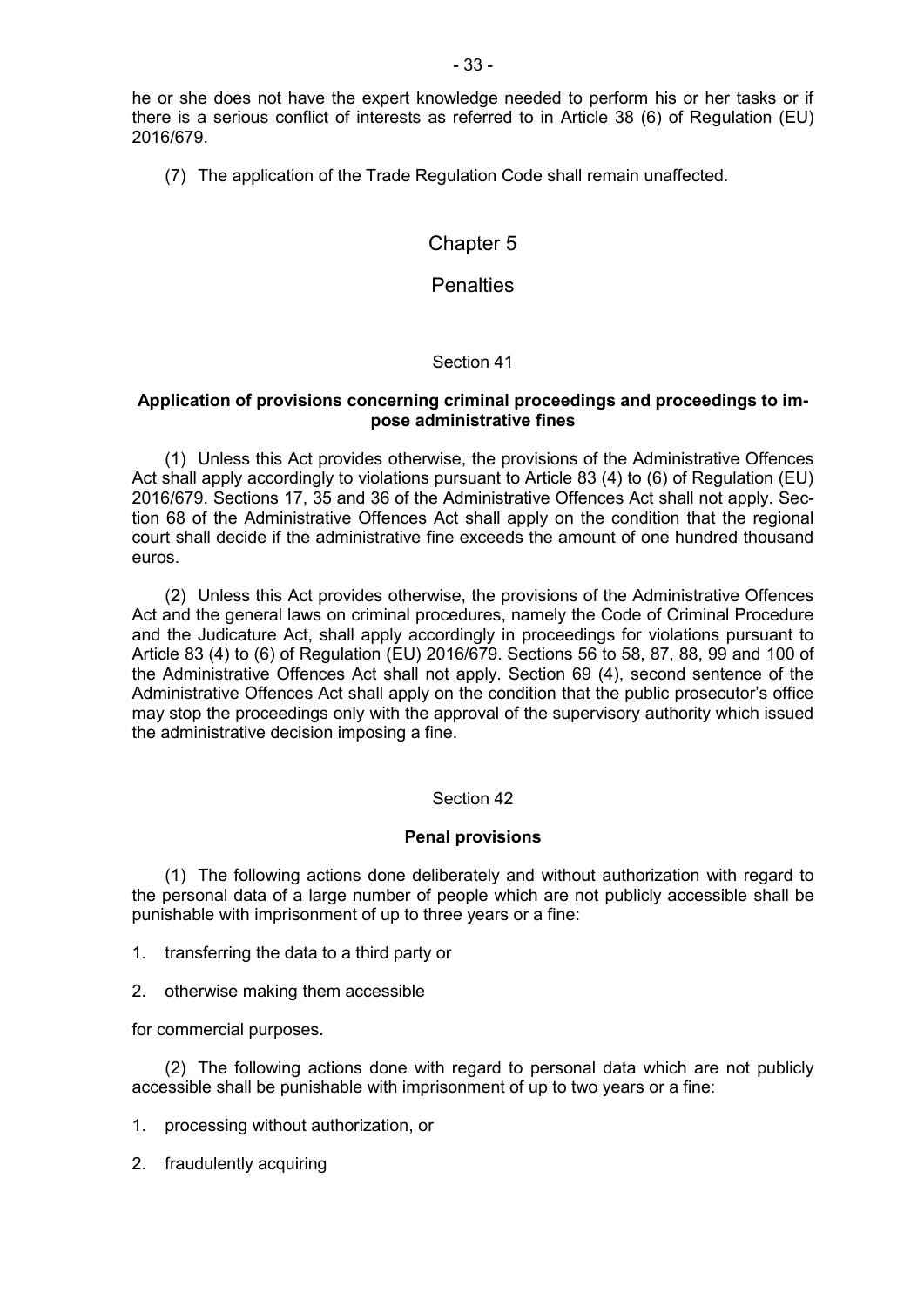and doing so in return for payment or with the intention of enriching oneself or someone else or harming someone.

(3) Such offences shall be prosecuted only if a complaint is filed. The data subject, the controller, the Federal Commissioner and the supervisory authority shall be entitled to file complaints.

(4) A notification pursuant to Article 33 of Regulation (EU) 2016/679 or a communication pursuant to Article 34 (1) of Regulation (EU) 2016/679 may be used in criminal proceedings against the person required to provide a notification or a communication or relatives as referred to in Section 52 (1) of the Code of Criminal Procedure only with the consent of the person required to provide a notification or a communication.

#### Section 43

### **Provisions on administrative fines**

(1) Intentionally or negligently engaging in the following shall be deemed an administrative offence:

- 1. in violation of Section 30 (1) failing to treat a request for information properly, or
- 2. in violation of Section 30 (2), first sentence, failing to inform a consumer or doing so incorrectly, incompletely or too late.

(2) An administrative offence may be punished by a fine of up to fifty thousand euros.

(3) Authorities and other public bodies as referred to in Section 2 (1) shall not be subject to any administrative fines.

(4) A notification pursuant to Article 33 of Regulation (EU) 2016/679 or a communication pursuant to Article 34 (1) of Regulation (EU) 2016/679 may be used in proceedings pursuant to the Administrative Offences Act against the person required to provide a notification or a communication or relatives as referred to in Section 52 (1) of the Code of Criminal Procedure only with the consent of the person required to provide a notification or a communication.

### Chapter 6

### Legal remedies

#### Section 44

#### **Proceedings against a controller or processor**

(1) Proceedings against a controller or a processor for a violation of data protection law within the scope of Regulation (EU) 2016/679 or the rights of the data subject contained therein may be brought by a data subject before the court in the place where the controller or processor has an establishment. Proceedings pursuant to the first sentence may also be brought before the court in the place where the data subject has his or her habitual residence.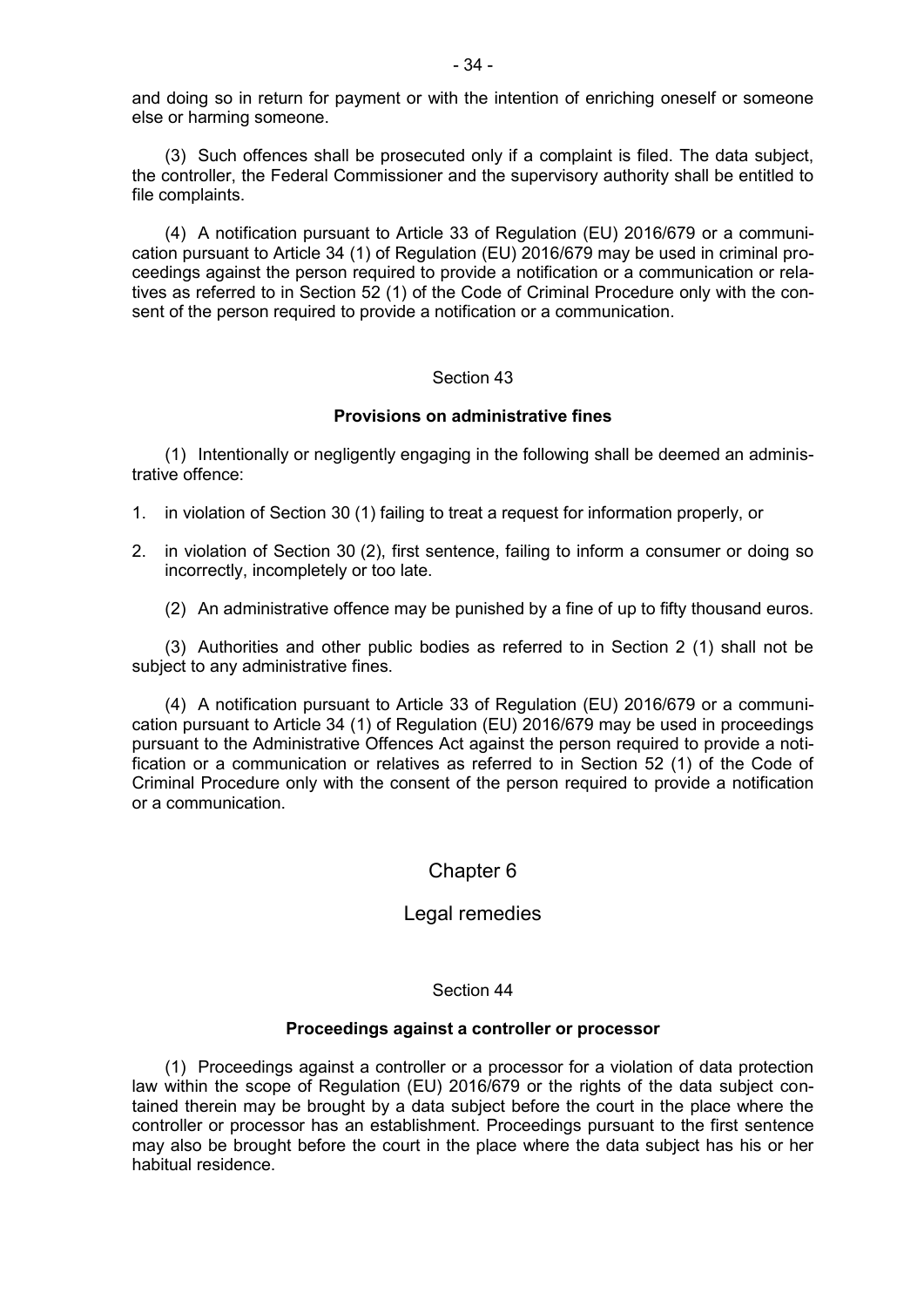(2) Subsection 1 shall not apply to proceedings against public authorities acting in the exercise of their sovereign powers.

(3) If the controller or processor has designated a representative pursuant to Article 27 (1) of Regulation (EU) 2016/679, this representative shall also be an authorized recipient in civil law proceedings pursuant to subsection 1. Section 184 of the Code of Civil Procedure shall remain unaffected.

## Part 3

### Implementing provisions for processing for purposes in accordance with Article 1 (1) of Directive ( E U ) 2 0 1 6 / 6 8 0

### Chapter 1

Scope, definitions and general principles for processing personal data

### Section 45

### **Scope**

The provisions of this Part shall apply to the processing of personal data by public bodies competent for the prevention, investigation, detection or prosecution of criminal or administrative offences or the execution of criminal or administrative penalties, as far as they process data for the purpose of carrying out these tasks. The public bodies shall be regarded in that case as controllers. The prevention of criminal offences as referred to in the first sentence shall include protection against and prevention of threats to public security. The first and second sentences shall also apply to those public bodies responsible for executing penalties, measures as referred to in Section 11 (1) no. 8 of the Criminal Code, educational or disciplinary measures as referred to in the Juvenile Court Act or fines. As far as this Part contains provisions for processors, it shall also apply to them.

#### Section 46

### **Definitions**

For the purposes of this Act

- 1. 'personal data' means any information relating to an identified or identifiable natural person (data subject); an identifiable natural person is one who can be identified, directly or indirectly, in particular by reference to an identifier such as a name, an identification number, location data, an online identifier or to one or more factors specific to the physical, physiological, genetic, mental, economic, cultural or social identity of that person;
- 2. 'processing' means any operation or set of operations which is performed on personal data or on sets of personal data, whether or not by automated means, such as collection, recording, organization, structuring, storage, adaptation, alteration, retrieval,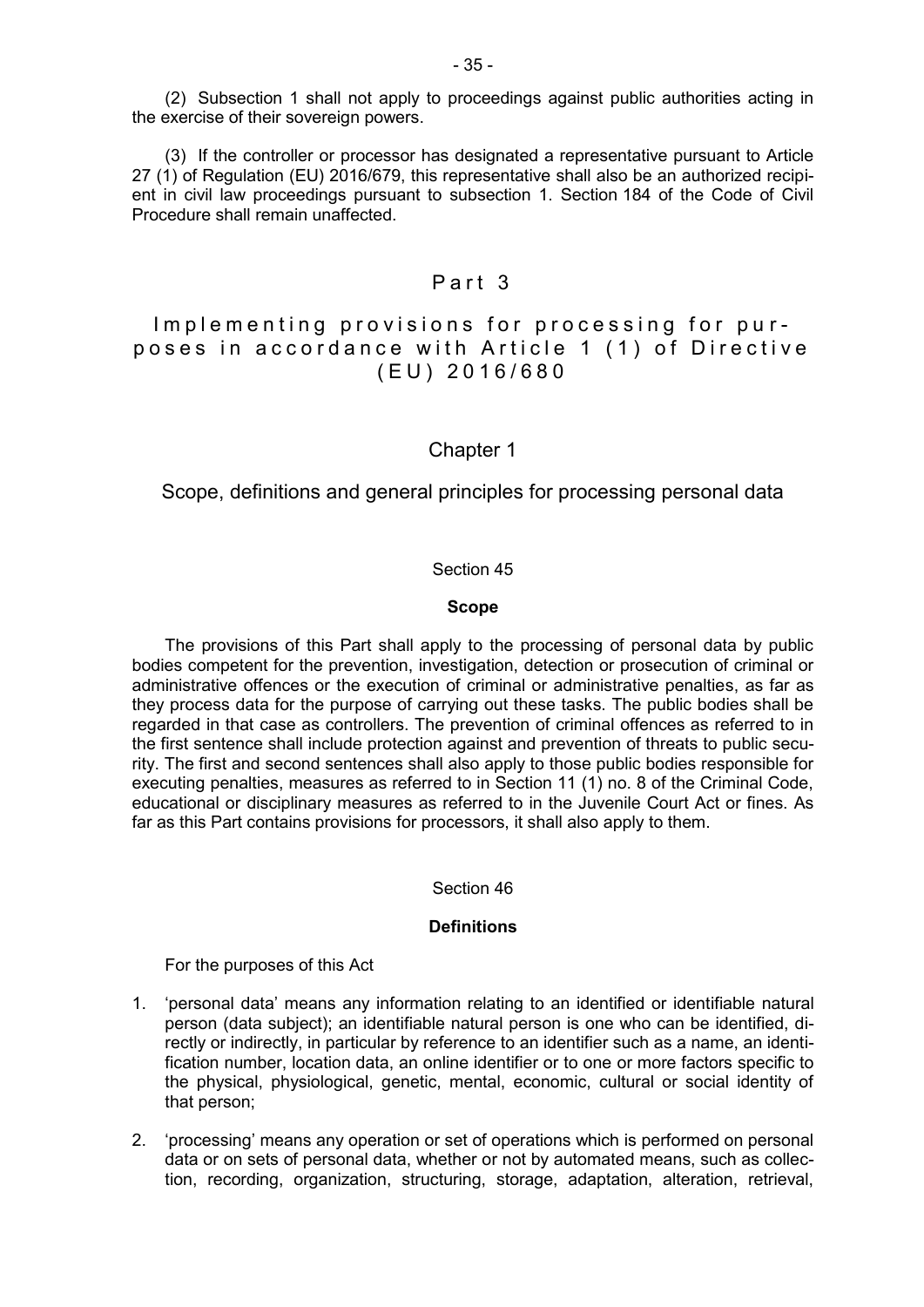consultation, use, disclosure by transmission, dissemination or otherwise making available, alignment, combination, restriction, erasure or destruction;

- 3. 'restriction of processing' means the marking of stored personal data with the aim of limiting their processing in the future;
- 4. 'profiling' means any form of automated processing of personal data involving the use of personal data to evaluate certain personal aspects relating to a natural person, in particular to analyse or predict aspects concerning that natural person's performance at work, economic situation, health, personal preferences, interests, reliability, behaviour, location or movements;
- 5. 'pseudonymization' means the processing of personal data in such a manner that the data can no longer be attributed to a specific data subject without the use of additional information, provided that such additional information is kept separately and is subject to technical and organizational measures to ensure that the personal data cannot be attributed to an identified or identifiable natural person;
- 6. 'filing system' means any structured set of personal data which are accessible according to specific criteria, whether centralized, decentralized or dispersed on a functional or geographical basis;
- 7. 'controller' means the natural or legal person, public authority, agency or any other body which alone or jointly with others determines the purposes and means of the processing of personal data;
- 8. 'processor' means a natural or legal person, public authority, agency or other body which processes personal data on behalf of the controller;
- 9. 'recipient' means a natural or legal person, public authority, agency or other body to which the personal data are disclosed, whether a third party or not. However, public authorities which may receive personal data in the framework of a particular inquiry in accordance with Union or other law shall not be regarded as recipients; the processing of those data by those public authorities shall be in compliance with the applicable data protection rules according to the purposes of the processing;
- 10. 'personal data breach' means a breach of security leading to the accidental or unlawful destruction, loss, alteration, unauthorized disclosure of, or access to, personal data processed;
- 11. 'genetic data' means personal data, relating to the inherited or acquired genetic characteristics of a natural person which give unique information about the physiology or the health of that natural person and which result, in particular, from an analysis of a biological sample from the natural person in question;
- 12. 'biometric data' means personal data resulting from specific technical processing relating to the physical, physiological or behavioural characteristics of a natural person which allow or confirm the unique identification of that natural person, in particular facial images or dactyloscopic data;
- 13. 'data concerning health' means personal data related to the physical or mental health of a natural person, including the provision of health care services, which reveal information about his or her health status;
- 14. 'special categories of personal data'
	- a) data revealing racial or ethnic origin, political opinions, religious or philosophical beliefs, or trade union membership;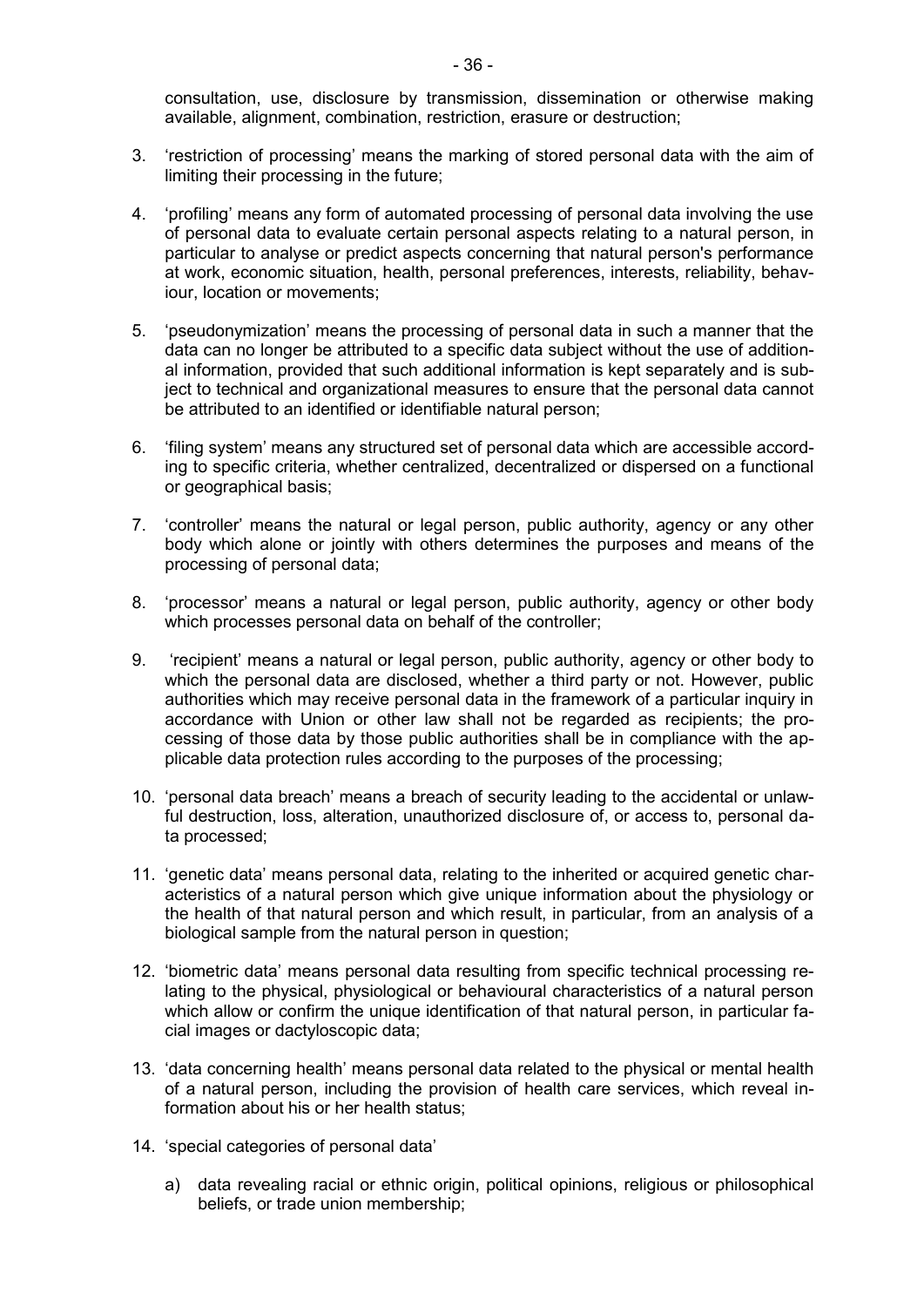- b) genetic data;
- c) biometric data for the purpose of uniquely identifying a natural person;
- d) data concerning health; and
- e) data concerning a natural person's sex life or sexual orientation;
- 15. 'supervisory authority' means an independent public authority which is established by a Member State pursuant to Article 41 of Directive (EU) 2016/680;
- 16. 'international organization' means an organization and its subordinate bodies governed by public international law, or any other body which is set up by, or on the basis of, an agreement between two or more countries;
- 17. 'consent' means any freely given, specific, informed and unambiguous indication of the data subject's wishes in a particular case by which he or she, by a statement or by a clear affirmative action, signifies agreement to the processing of personal data relating to him or her.

### Section 47

### **General principles for processing personal data**

Personal data shall be

- 18. processed lawfully and fairly;
- 19. collected for specified, explicit and legitimate purposes and not processed in a manner that is incompatible with those purposes;
- 20. adequate, relevant and not excessive in relation to the purposes for which they are processed;
- 21. accurate and, where necessary, kept up to date; every reasonable step must be taken to ensure that personal data that are inaccurate, having regard to the purposes for which they are processed, are erased or rectified without delay;
- 22. kept in a form which permits identification of data subjects for no longer than is necessary for the purposes for which they are processed;
- 23. processed in a manner that ensures appropriate security of the personal data, including protection against unauthorized or unlawful processing and against accidental loss, destruction or damage, using appropriate technical or organizational measures.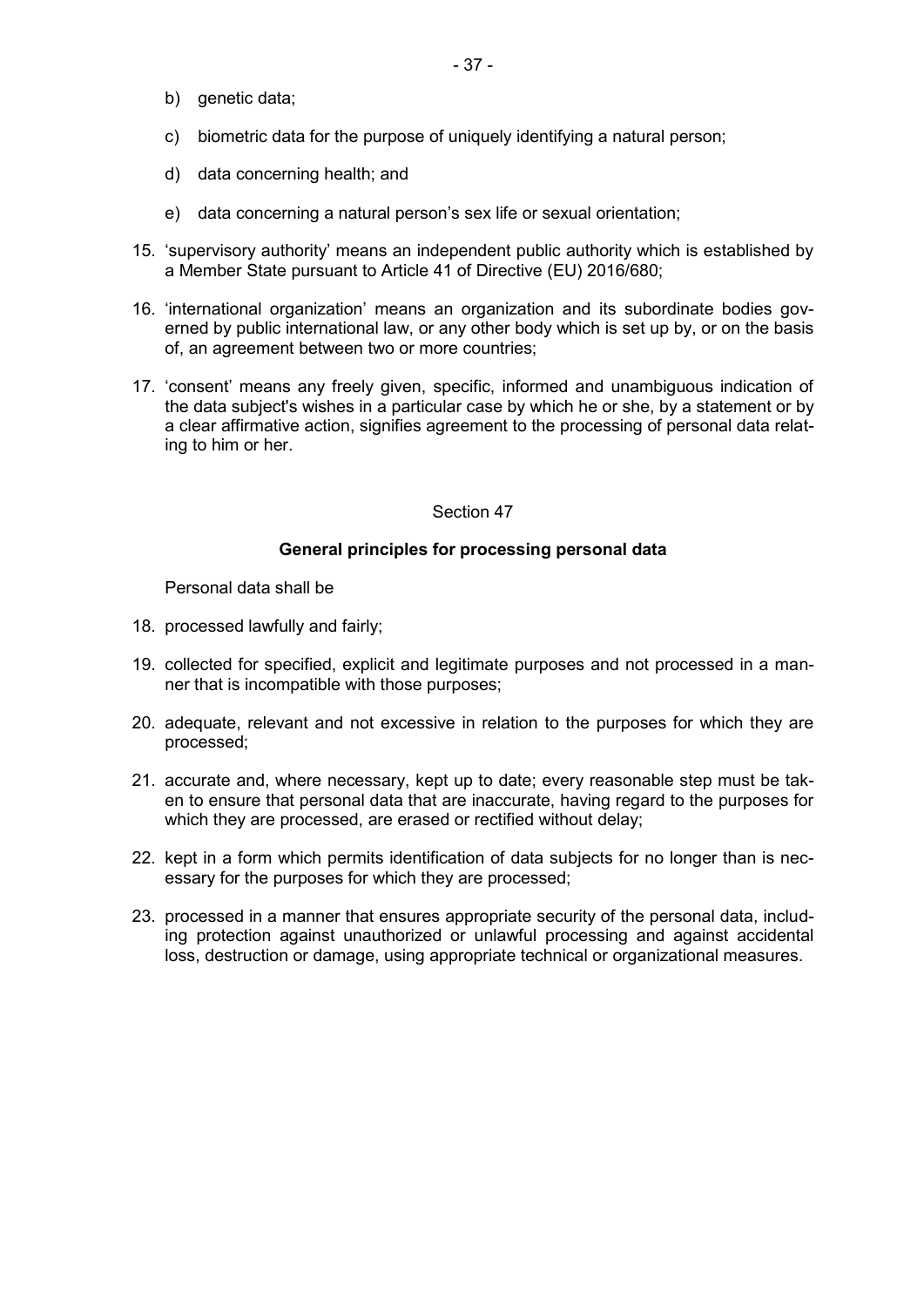# Chapter 2

### Legal basis for processing personal data

### Section 48

### **Processing of special categories of personal data**

(1) The processing of special categories of personal data shall be allowed only where strictly necessary for the performance of the controller's tasks.

(2) If special categories of personal data are processed, appropriate safeguards for the legally protected interests of the data subject shall be implemented. Appropriate safeguards may be in particular

1. specific requirements for data security or data protection monitoring;

- 2. special time limits within which data must be reviewed for relevance and erasure;
- 3. measures to increase awareness of staff involved in processing operations;
- 4. restrictions on access to personal data within the controller;
- 5. separate processing of such data;
- 6. the pseudonymization of personal data;
- 7. the encryption of personal data; or
- 8. specific codes of conduct to ensure lawful processing in case of transfer or processing for other purposes.

### Section 49

### **Processing for other purposes**

Processing personal data for a purpose other than the one for which they were collected shall be permitted if the other purpose is one of the purposes listed in Section 45, the controller is authorized to process data for this purpose, and processing is necessary and proportionate to this purpose. Processing personal data for another purpose not listed in Section 45 shall be permitted if it is allowed by law.

### Section 50

### **Processing for archiving, scientific and statistical purposes**

Personal data may be processed in the context of purposes listed in Section 45 in archival, scientific or statistical form if doing so is in the public interest and appropriate safeguards for the legally protected interests of data subjects are implemented. Such safeguards may consist of rendering the personal data anonymous as quickly as possible, taking measures to prevent unauthorized disclosure to third parties, or in processing them organizationally and spatially separate from other tasks.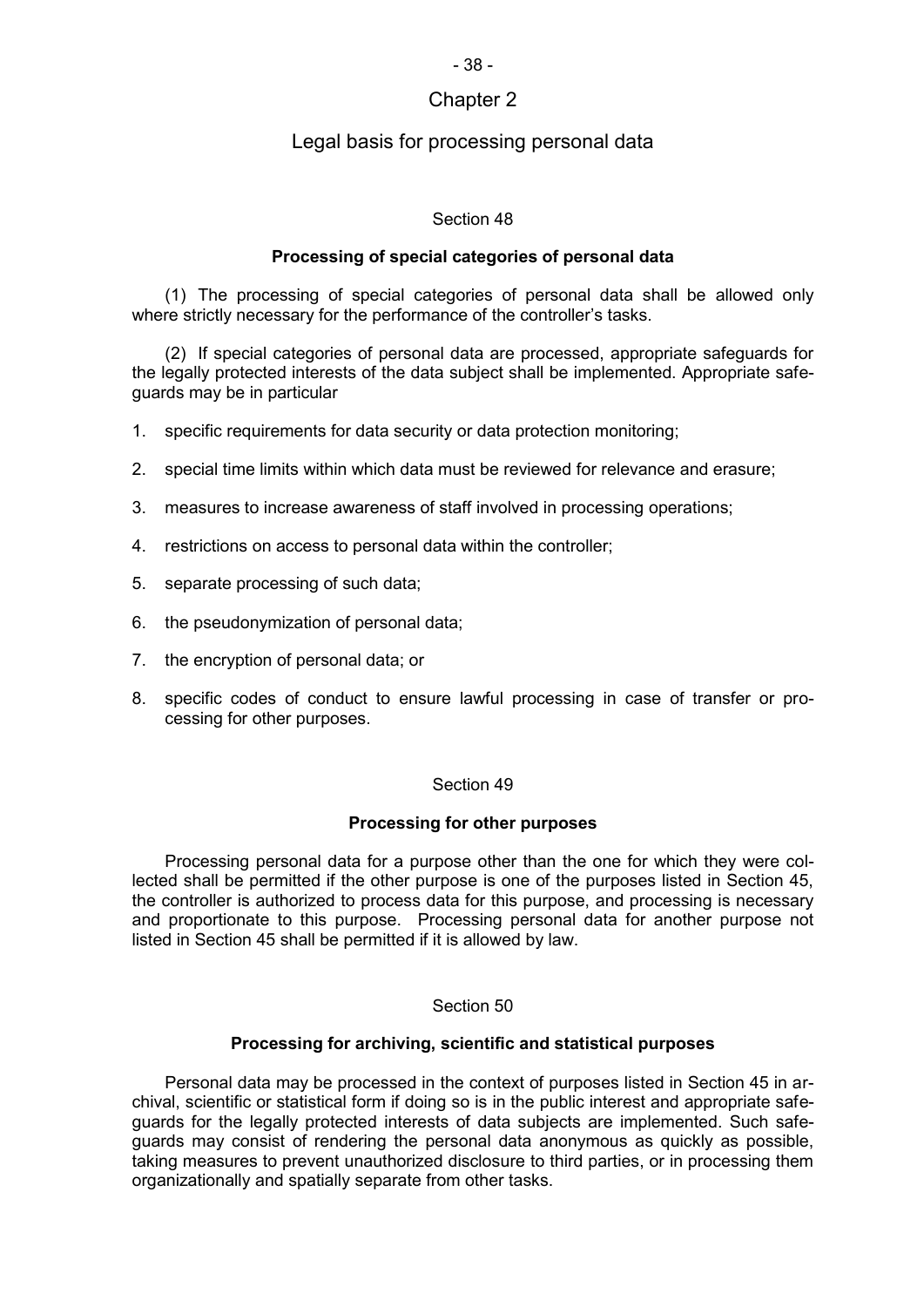# - 39 -

# Section 51

### **Consent**

(1) If personal data may be processed by law on the basis of consent, the controller must be able to present evidence of the data subject's consent.

(2) If the data subject's consent is given in the context of a written declaration which also concerns other matters, the request for consent shall be presented in a manner which is clearly distinguishable from the other matters, in an intelligible and easily accessible form, using clear and plain language.

(3) The data subject shall have the right to withdraw his or her consent at any time. The withdrawal of consent shall not affect the lawfulness of processing based on consent before its withdrawal. The data subject shall be informed of this before giving consent.

(4) Consent shall be effective only when based on the data subject's free decision. When assessing whether consent was freely given, the circumstances in which it was given must be taken into account. The data subject shall be informed of the intended purpose of the processing. If necessary in the individual case or on request, the data subject shall also be informed of the consequences of withholding consent.

(5) If special categories of personal data are to be processed, the consent must explicitly refer to these data.

### Section 52

### **Processing on instructions from the controller**

Any person acting under the authority of the controller or of the processor who has access to personal data shall not process those data except on instructions from the controller, unless required to do so by law.

### Section 53

### **Confidentiality**

Persons employed in data processing shall not process personal data without authorization (confidentiality). They shall be obligated when taking up their duties to maintain confidentiality. The obligation of confidentiality shall continue after their employment ends.

### Section 54

### **Automated individual decision**

(1) A decision based solely on automated processing which produces an adverse legal effect concerning the data subject or significantly affects him or her shall be permitted only when authorized by law.

(2) Decisions referred to in subsection 1 shall not be based on special categories of personal data unless suitable measures to safeguard the data subject's legally protected and legitimate interests are in place.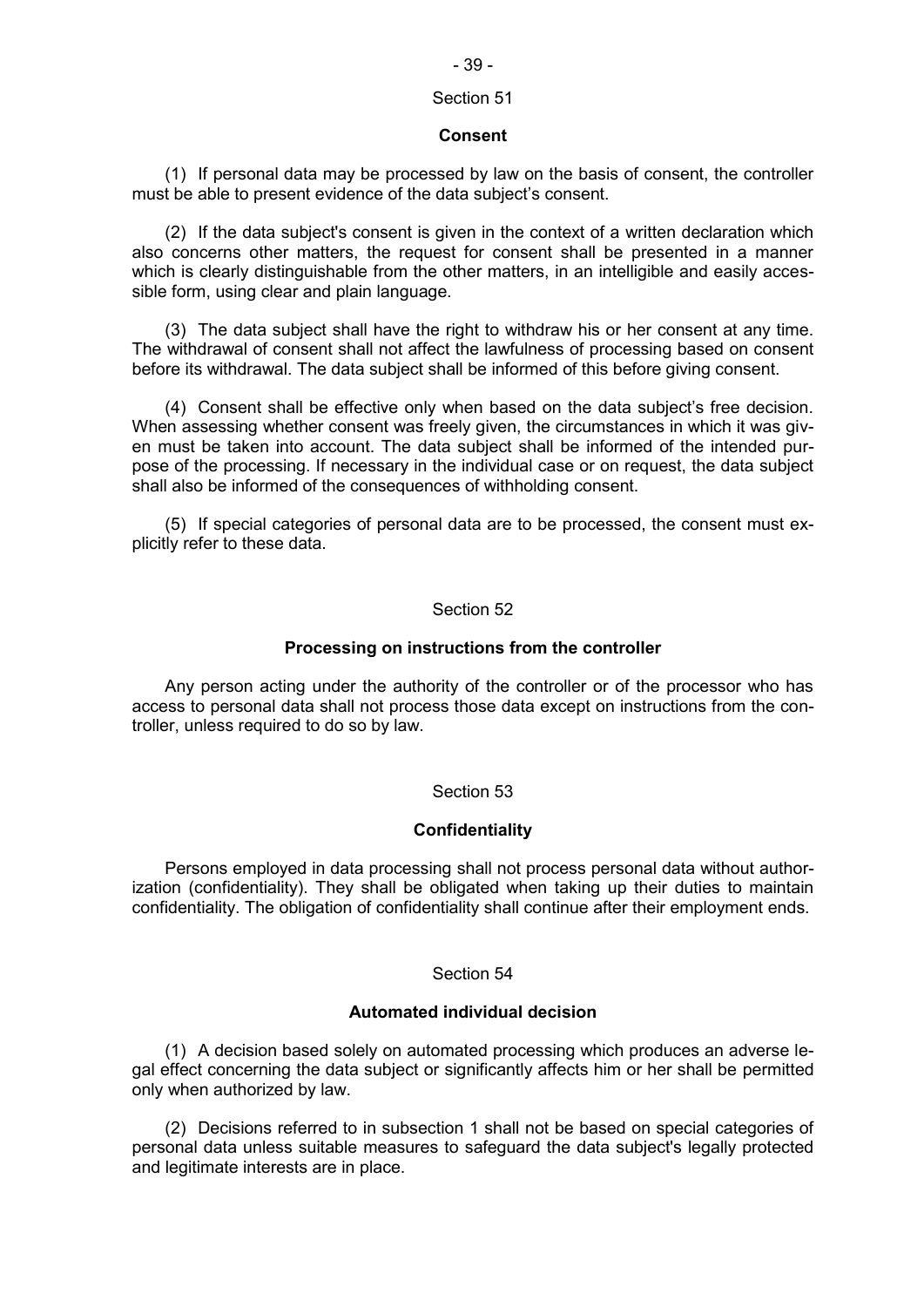(3) Profiling that results in discrimination against natural persons on the basis of special categories of personal data shall be prohibited.

# Chapter 3

# Rights of the data subject

### Section 55

### **General information on data processing**

The controller shall provide general and publicly accessible information on

- 1. the purposes of the processing,
- 2. the rights of data subjects with regard to the processing of their personal data to access, rectification, erasure and restriction of processing,
- 3. the names and contact details of the controller and the data protection officer,
- 4. the right to lodge a complaint with the Federal Commissioner, and
- 5. the contact details of the Federal Commissioner.

### Section 56

### **Notification of data subjects**

(1) If special legislation provides for or requires notifying data subjects of the processing of their personal data, especially in the case of undercover operations, such notification shall include at least the following information:

- 1. the information listed in Section 55;
- 2. the legal basis for the processing;
- 3. the period for which the personal data will be stored, or if that is not possible, the criteria used to determine that period;
- 4. the categories of recipients of the personal data, if any;
- 5. where necessary, further information, in particular where the personal data were collected without the knowledge of the data subject.

(2) In the cases of subsection 1, the controller may postpone, limit or refrain from notification if and so long as

- 1. the performance of the tasks listed in Section 45,
- 2. public security, or
- 3. the legally protected interests of third parties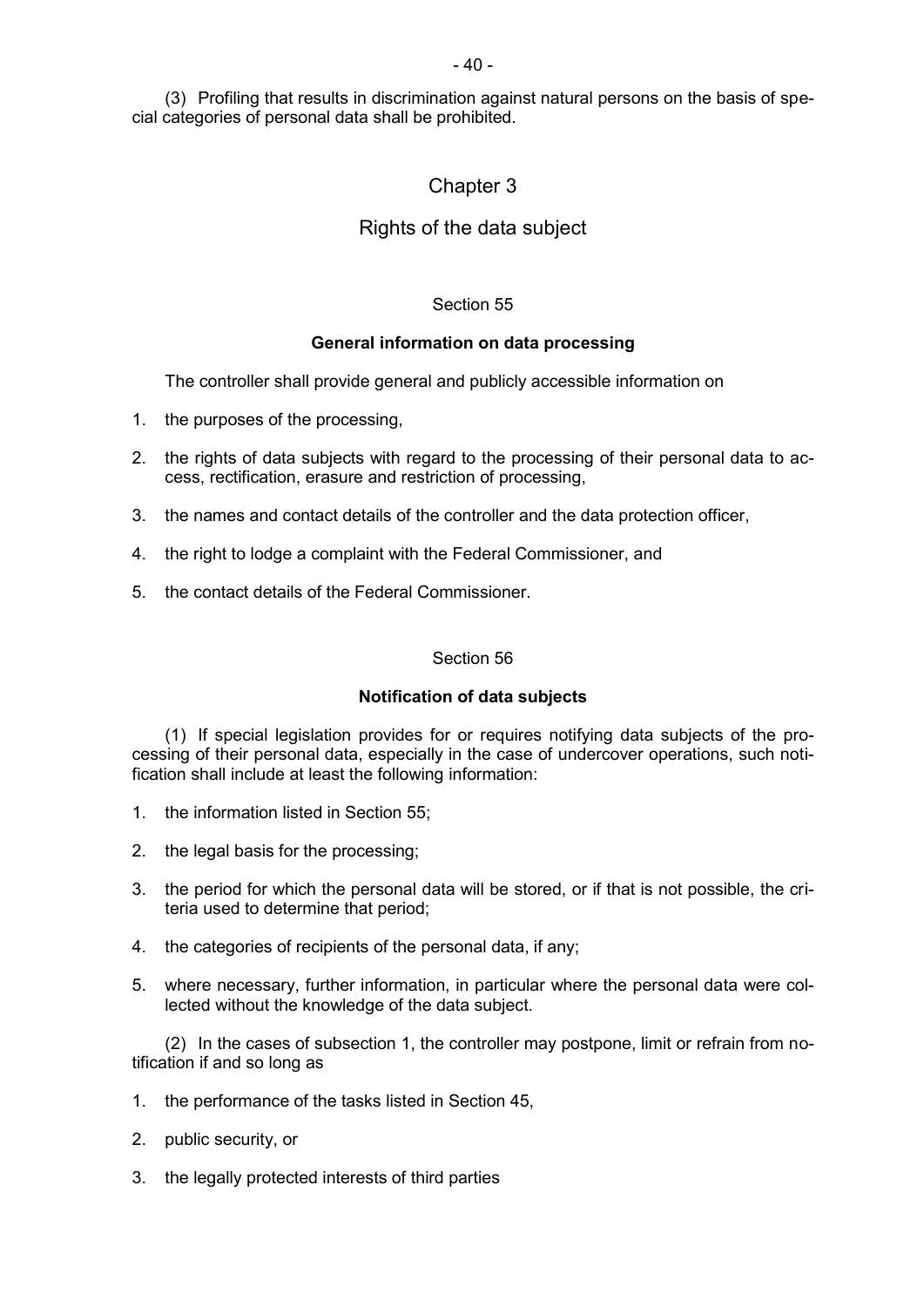would otherwise be threatened, if the interest in avoiding these threats overrides the interest of the data subject in the information.

(3) If the notification relates to the transfer of personal data to the authorities for the protection of the Constitution, the Federal Intelligence Service, the Military Counterintelligence Service and, as far as the security of the Federation is affected, other authorities of the Federal Ministry of Defence, such notification shall be permitted only with the approval of these bodies.

(4) Section 57 (7) shall apply accordingly in case of restriction pursuant to subsection  $\mathcal{P}$ 

### Section 57

#### **Right of access**

(1) The controller shall inform data subjects on request whether data concerning them are being processed. Data subjects shall also have the right to information about

- 1. the personal data being processed and the categories to which they belong;
- 2. the available information on the origin of the data;
- 3. the purposes of and legal basis for the processing;
- 4. the recipients or categories of recipients to whom the data have been disclosed, in particular recipients in third countries or international organizations;
- 5. the period for which the data will be stored, or if that is not possible, the criteria used to determine that period;
- 6. the existence of the right to rectification or erasure of data or restriction of processing of data by the controller;
- 7. the right pursuant to Section 60 to lodge a complaint with the Federal Commissioner, and
- 8. the contact details of the Federal Commissioner.

(2) Subsection 1 shall not apply to personal data recorded only because they may not be erased due to legal or statutory provisions on retention, or only for purposes of monitoring data protection or safeguarding data, if providing information would require a disproportionate effort, and appropriate technical and organizational measures make processing for other purposes impossible.

(3) No information shall be provided if the data subject does not provide information enabling the data to be located and if the effort required is therefore disproportionate to the data subject's interest in the information.

(4) Subject to the conditions of Section 56 (2), the controller may dispense with the provision of information pursuant to subsection 1, first sentence, or restrict, wholly or partly, the provision of information pursuant to subsection 1, second sentence.

(5) If the information to be provided relates to the transfer of personal data to the authorities for the protection of the Constitution, the Federal Intelligence Service, the Military Counterintelligence Service and, as far as the security of the Federation is affected, other authorities of the Federal Ministry of Defence, such provision shall be permitted only with the approval of these bodies.

(6) The controller shall notify the data subject, without delay, in writing of any refusal or restriction of access. This shall not apply if providing this information would entail a threat as referred to in Section 56 (2). The notification pursuant to the first sentence shall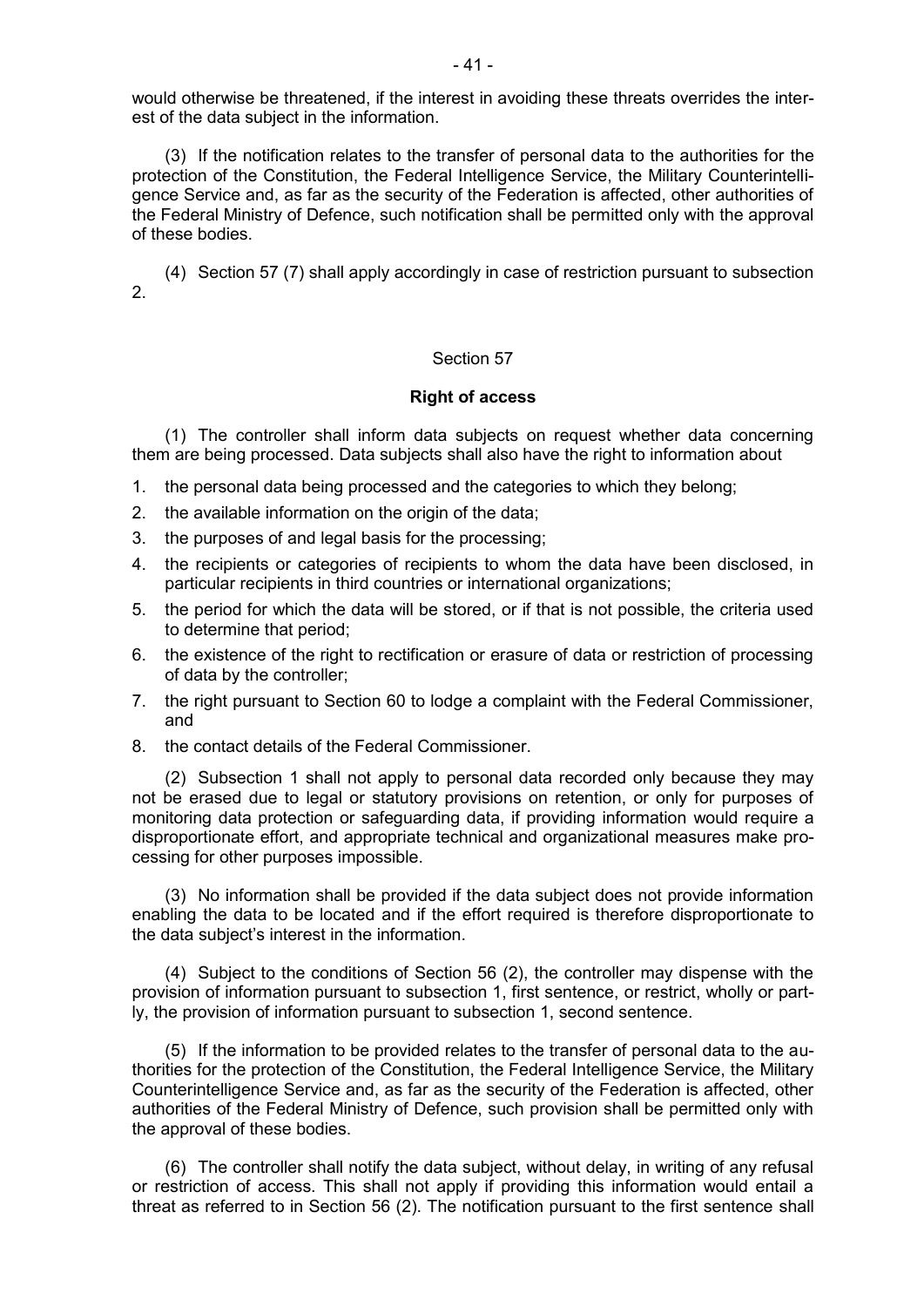include the reasons for the refusal or the restriction unless providing the reasons would undermine the intended purpose of the refusal or restriction of access.

(7) If the data subject is notified pursuant to subsection 6 of the refusal or restriction of access, he or she may exercise his or her right of access also via the Federal Commissioner. The controller shall inform the data subject of this possibility and that, in accordance with Section 60, the data subject may lodge a complaint with the Federal Commissioner or seek a judicial remedy. If the data subject exercises his or her right pursuant to the first sentence, the information shall be provided to the Federal Commissioner at the request of the data subject, unless the responsible supreme federal authority determines in the individual case that doing so would threaten the security of the Federation or a *Land*. The Federal Commissioner shall at least inform the data subject that all necessary checks have been conducted or that the Federal Commissioner has conducted a review. This notification may include information as to whether violations of data protection law were found. The notification from the Federal Commissioner to the data subject shall not permit any conclusions to be drawn concerning the information held by the controller unless the latter agrees to the provision of more extensive information. The controller may refuse to such provision only as far as and for as long as he or she could dispense with or restrict information pursuant to subsection 4. The Federal Commissioner shall also inform the data subject of his or her right to seek a judicial remedy.

(8) The controller shall document the factual or legal reasons on which the decision is based.

#### Section 58

#### **Right to rectification and erasure and to restriction of processing**

(1) The data subject shall have the right to obtain from the controller without delay the rectification of inaccurate data concerning him or her. In particular in the case of statements or assessments, the question of accuracy is not relevant for the content of the statement or assessment. If the accuracy or inaccuracy of the data cannot be ascertained, the controller shall restrict processing instead of erasing the data. In this case, the controller shall inform the data subject before lifting the restriction of processing. The data subject may also ask to have incomplete personal data completed, if doing so is appropriate when taking into account the purposes of processing.

(2) The data subject shall have the right to obtain from the controller the erasure of personal data concerning him or her without delay where processing such data is unlawful, knowledge of the data is no longer necessary for the performance of tasks, or the data must be erased to comply with a legal obligation.

- (3) Instead of erasure, the controller may restrict processing where
- 1. there is reason to assume that erasure would adversely affect legitimate interests of the data subject,
- 2. the data must be retained for the purposes of evidence in proceedings serving the purposes of Section 45, or
- 3. erasure would be impossible or would involve a disproportionate effort due to the specific mode of storage.

Data subject to restricted processing pursuant to the first sentence may be processed only for the purpose which prevented their erasure.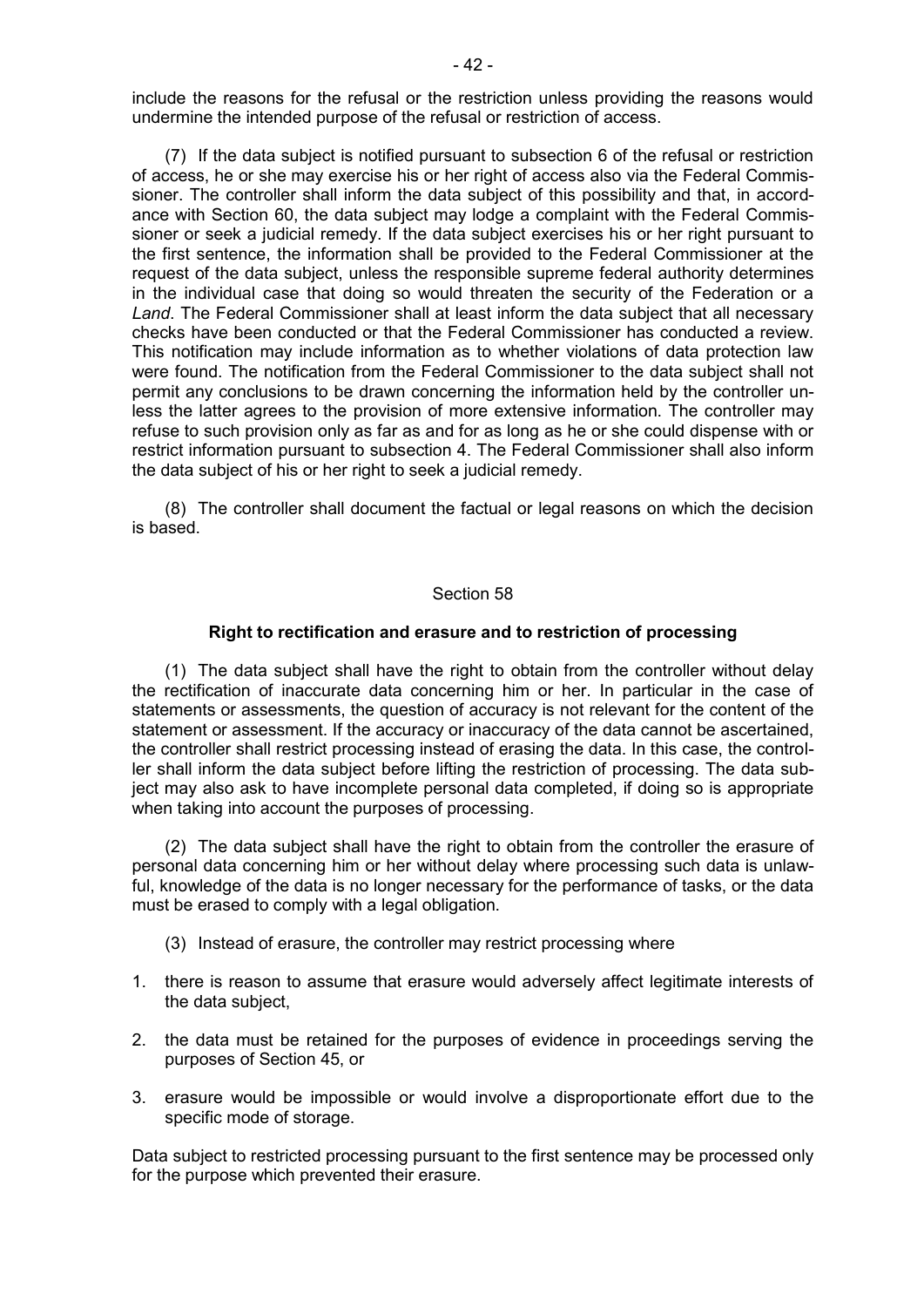(4) In automated filing systems, technical measures shall ensure that the restriction of processing is clearly recognizable and processing for other purposes is not possible without further examination.

(5) If the controller has rectified inaccurate data, he or she shall communicate the rectification to the body from which he or she received the personal data. In cases of rectification, erasure or restriction of processing pursuant to subsections 1 to 3, the controller shall inform recipients to whom the data were transferred about these measures. The recipient shall rectify or erase the data or restrict their processing.

(6) The controller shall inform the data subject in writing of any refusal to rectify or erase personal data or restrict its processing. This shall not apply if providing this information would entail a threat as referred to in Section 56 (2). The information pursuant to the first sentence shall include the reasons for the refusal unless providing the reasons would undermine the intended purpose of the refusal.

(7) Section 57 (7) and (8) shall apply accordingly.

#### Section 59

#### **Modalities for exercising the rights of the data subject**

(1) The controller shall communicate with data subjects in a concise, intelligible and easily accessible form, using clear and plain language. Regardless of special formal requirements, when responding to requests, the controller shall provide the information in the same form as the request.

(2) When responding to requests, without prejudice to Section 57 (6) and Section 58 (6) the controller shall inform the data subject in writing about the follow-up to his or her request without delay.

(3) Information provided pursuant to Section 55, any communication made pursuant to Sections 56 and 66, and requests processed pursuant to Sections 57 and 58 shall be free of charge. Where a request pursuant to Sections 57 and 58 is manifestly unfounded or excessive, the controller may charge a reasonable fee based on its administrative costs, or may refuse to act on the request. In this case, the controller must be able to demonstrate the manifestly unfounded or excessive character of the request.

(4) Where the controller has reasonable doubts concerning the identity of a data subject making the request pursuant to Sections 57 or 58, the controller may request the provision of additional information necessary to confirm the identity of the data subject.

#### Section 60

#### **Right to lodge a complaint with the Federal Commissioner**

(1) Without prejudice to any other administrative or judicial remedy, every data subject shall have the right to lodge a complaint with the Federal Commissioner, if the data subject believes that the processing by public bodies of personal data relating to him or her for the purposes listed in Section 45 infringes his or her rights. This shall not apply to the processing of personal data by courts, if they have processed these data in the context of their judicial activities. The Federal Commissioner shall inform the data subject of the progress and the outcome of the complaint and of the possibility of a judicial remedy pursuant to Section 61.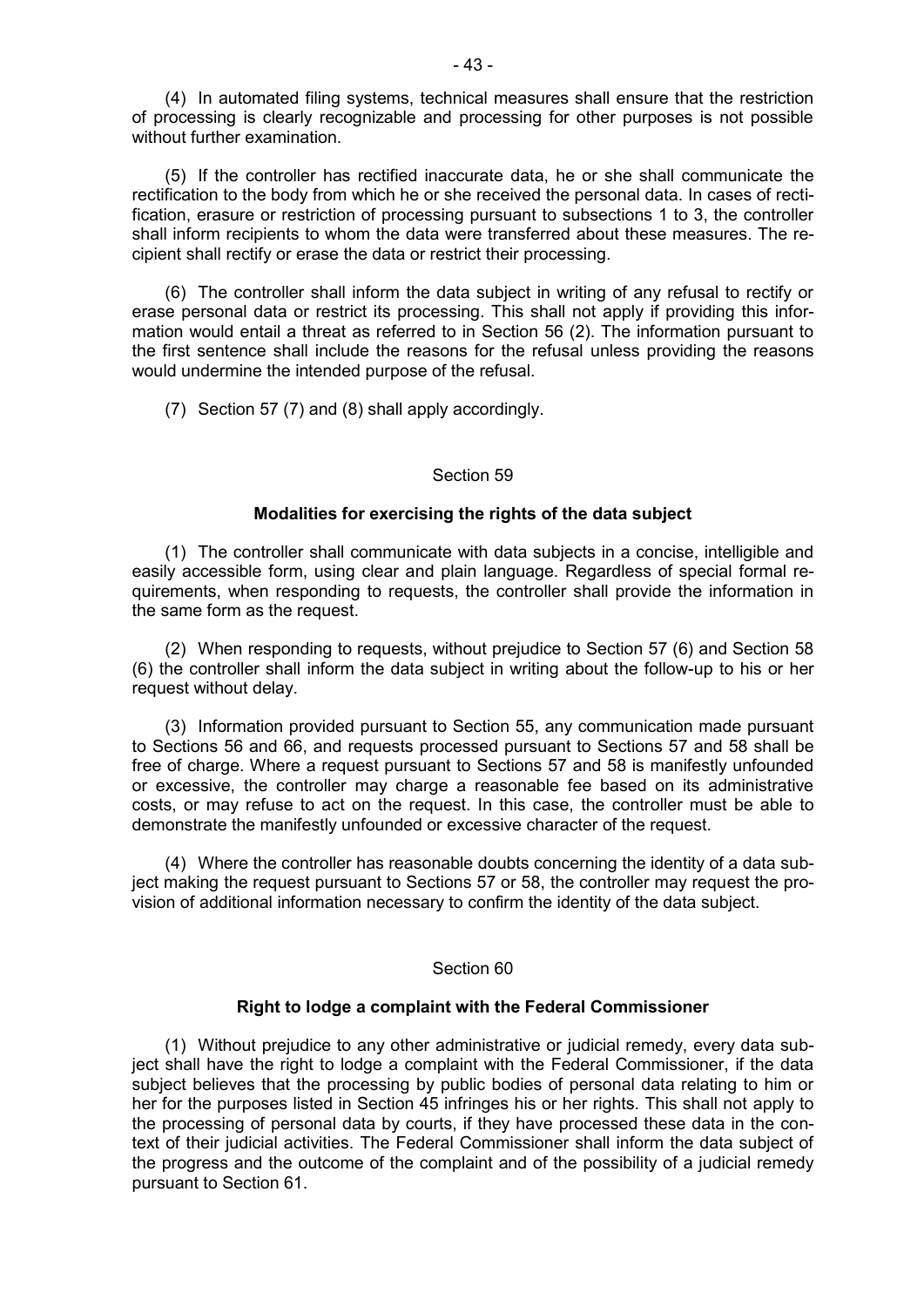(2) If a complaint about processing is lodged with the Federal Commissioner instead of the competent supervisory authority in another Member State of the European Union, the Federal Commissioner shall transmit the complaint to the competent supervisory authority without delay. In this case, the Federal Commissioner shall inform the data subject about the transmission of his or her complaint and shall provide further support at the data subject's request.

### Section 61

### **Legal remedies against decisions of the Federal Commissioner or if he or she fails to take action**

(1) Without prejudice to any other legal remedy, every natural or legal person shall have the right to take legal action against a legally binding decision of the Federal Commissioner.

(2) Subsection 1 shall apply accordingly to data subjects if the Federal Commissioner does not handle a complaint pursuant to Section 60 or does not inform the data subject within three months of the progress or outcome of the complaint.

### Chapter 4

### Obligations of controllers and processors

### Section 62

### **Processing carried out on behalf of a controller**

(1) Where personal data are processed by other persons or bodies on behalf of a controller, the controller shall ensure compliance with the provisions of this Act and other data protection provisions. The data subject shall assert his or her rights to access, rectification, erasure, restriction of processing and the right to receive compensation against the controller.

(2) A controller may use only processors providing sufficient guarantees to implement appropriate technical and organizational measures in such a manner that the processing will meet the requirements of the law and ensure the protection of the rights of the data subjects.

(3) Processors shall not engage other processors without prior written authorization by the controller. If the controller has given the processor general authorization to engage other processors, the processor shall inform the controller of any intended changes concerning the addition or replacement of other processors. In this case, the controller may object to such changes.

(4) Where a processor engages another processor, the former shall impose on the latter the same data protection obligations as set out in the contract between the controller and the processor as referred to in subsection 5 if these obligations are not already binding for the latter processor because of other legislation. Where that other processor fails to fulfil these obligations, the initial processor shall remain fully liable to the controller for the performance of that other processor's obligations.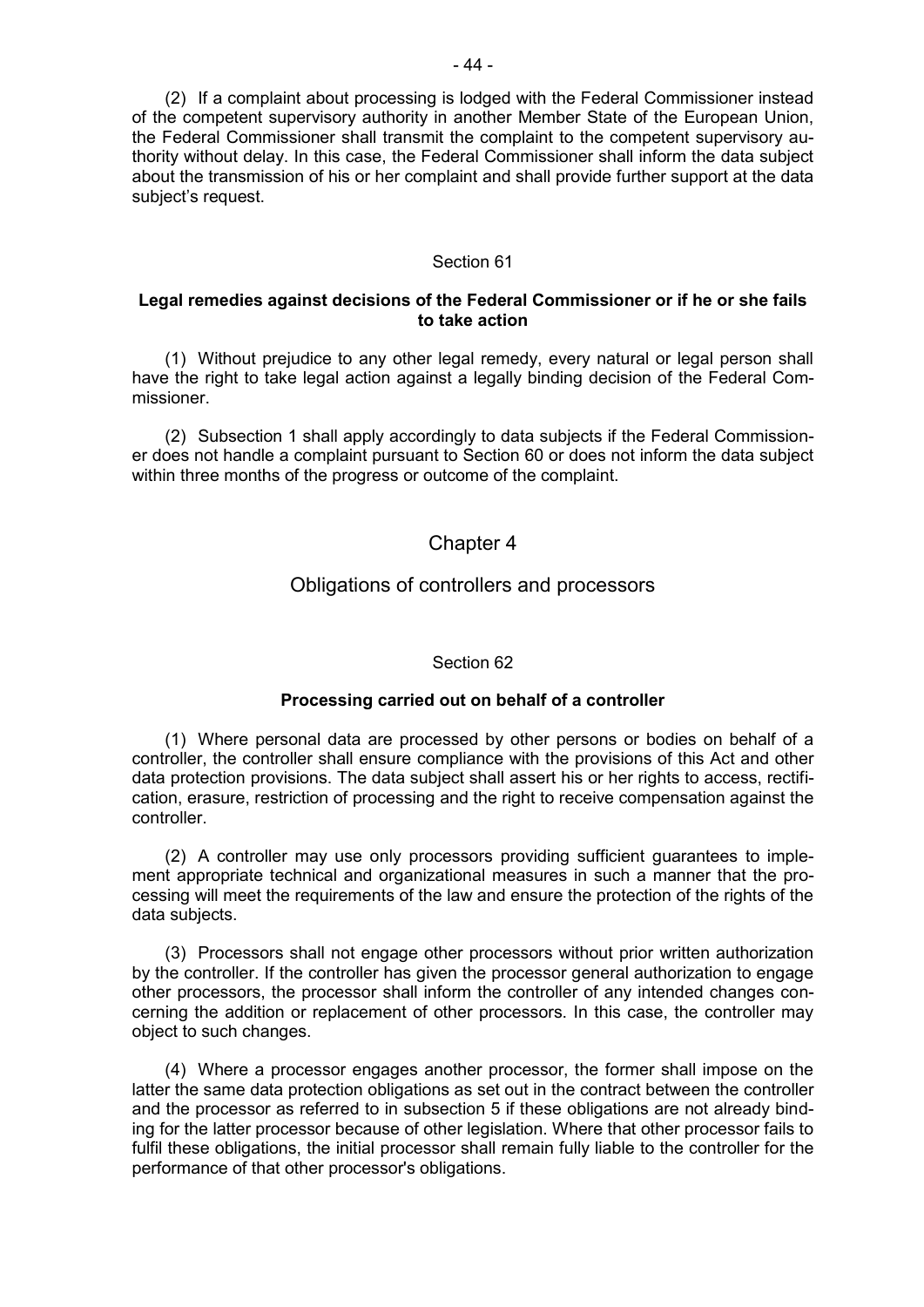(5) Processing by a processor shall be governed by a contract or other legal instrument that is binding on the processor with regard to the controller and that sets out the subject matter and duration of the processing, the nature and purpose of the processing, the type of personal data and categories of data subjects and the obligations and rights of the controller. That contract or other legal instrument shall stipulate, in particular, that the processor

- 1. acts only on instructions from the controller; if the processor believes that an instruction is unlawful, the processor shall inform the controller without delay;
- 2. ensures that persons authorized to process the personal data have committed themselves to confidentiality or are under an appropriate statutory obligation of confidentiality;
- 3. assists the controller by any appropriate means to ensure compliance with the provisions on the data subject's rights;
- 4. at the choice of the controller, deletes or returns all the personal data to the controller after the end of the provision of data processing services, and deletes existing copies unless law requires storage of the personal data;
- 5. makes available to the controller all information necessary, in particular the logs kept in accordance with Section 76, to demonstrate compliance with these obligations;
- 6. allows for and contributes to audits conducted by the controller or another auditor mandated by the controller;
- 7. complies with the conditions referred to in subsections 3 and 4 for engaging another processor;
- 8. takes all measures required pursuant to Section 64; and
- 9. assists the controller in ensuring compliance with the obligations pursuant to Sections 64 to 67 and 69 taking into account the nature of processing and the information available to the processor.
	- (6) The contract referred to in subsection 5 shall be in writing or in an electronic form.

(7) A processor that determines, in violation of this provision, the purposes and means of processing, shall be considered a controller in respect of that processing.

### Section 63

#### **Joint controllers**

Where two or more controllers jointly determine the purposes and means of processing, they shall be considered joint controllers. Joint controllers shall determine their respective tasks and responsibilities under data protection law in a transparent manner in an agreement, unless these tasks and responsibilities are already determined by law. In particular, this agreement must indicate which of them must meet which information obligations, and how and with respect to whom data subjects may exercise their rights. Such an agreement shall not prevent data subjects from asserting their rights against each of the joint controllers.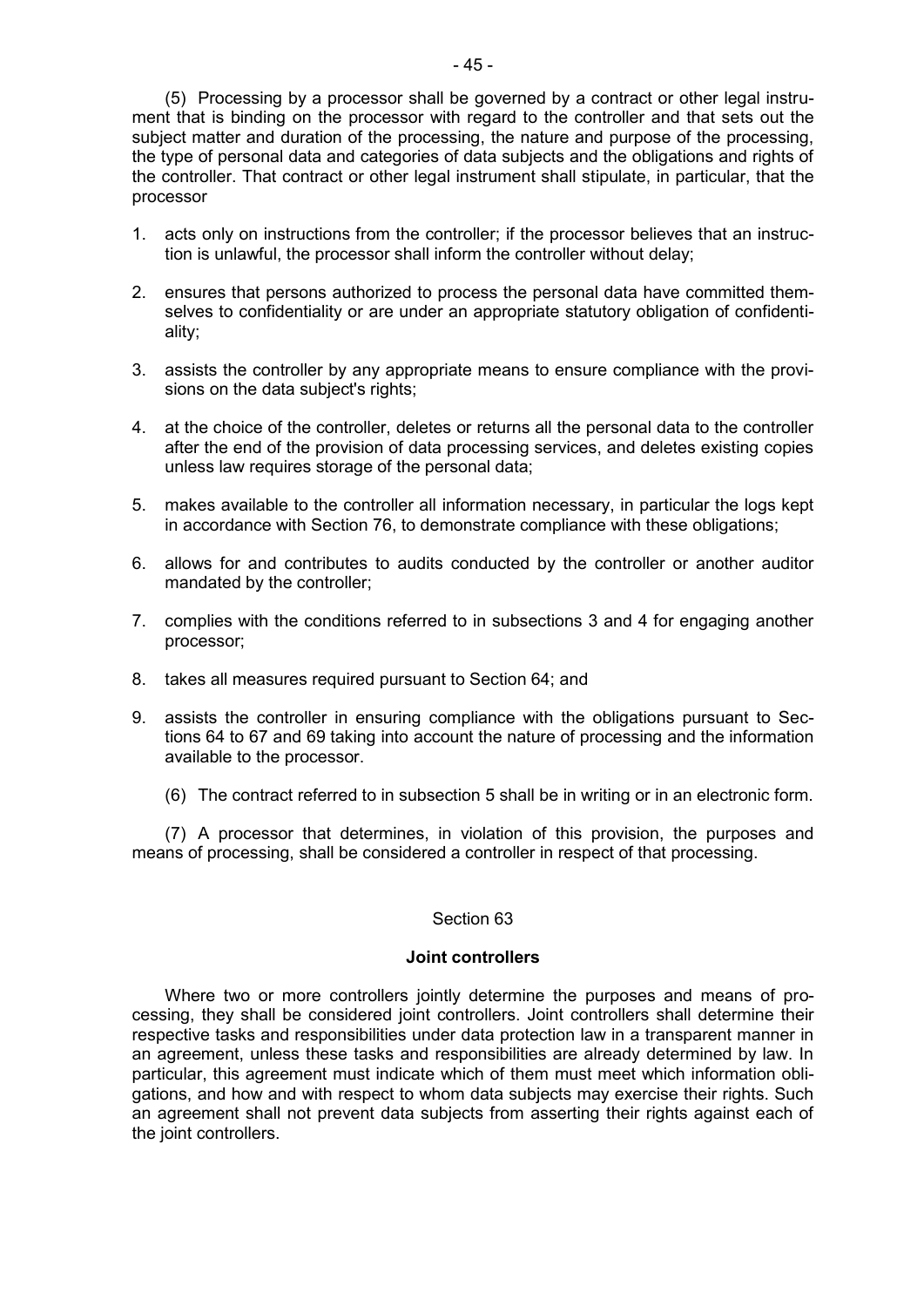#### Section 64

#### **Requirements for the security of data processing**

(1) The controller and the processor, taking into account the state of the art, the costs of implementation and the nature, scope, context and purposes of the processing as well as the risk of varying likelihood and severity for the legally protected interests of natural persons, shall implement the necessary technical and organizational measures to ensure a level of security appropriate to the risk when processing personal data, in particular as regards the processing of special categories of personal data. In doing so, the controller shall take into account the relevant Technical Guidelines and recommendations from the Federal Office for Information Security.

(2) The measures referred to in subsection 1 may include pseudonymization and encryption of personal data, if such means are possible in view of the purposes of processing. The measures pursuant to subsection 1 should ensure

- 1. the ongoing confidentiality, integrity, availability and resilience of processing systems and services in connection with processing; and
- 2. the ability to restore the availability and access to personal data in a timely manner in the event of a physical or technical incident.

(3) In respect of automated processing, the controller and processor, following an evaluation of the risks, shall implement measures designed to

- 1. deny unauthorized persons access to processing equipment used for processing ('equipment access control');
- 2. prevent the unauthorized reading, copying, modification or erasure of data media ('data media control');
- 3. prevent the unauthorized input of personal data and the unauthorized inspection, modification or deletion of stored personal data ('storage control');
- 4. prevent the use of automated processing systems by unauthorized persons using data communication equipment ('user control');
- 5. ensure that persons authorized to use an automated processing system have access only to the personal data covered by their access authorization ('data access control');
- 6. ensure that it is possible to verify and establish the bodies to which personal data have been or may be transmitted or made available using data communication equipment ('communication control');
- 7. ensure that it is subsequently possible to verify and establish which personal data have been input into automated processing systems and when and by whom the personal data were input ('input control');
- 8. ensure that the confidentiality and integrity of personal data are protected during transfers of personal data or during transport of data media ('transport control');
- 9. ensure that installed systems may, in the case of interruption, be restored ('recovery');
- 10. ensure that all system functions perform and that the appearance of faults in the functions is reported ('reliability');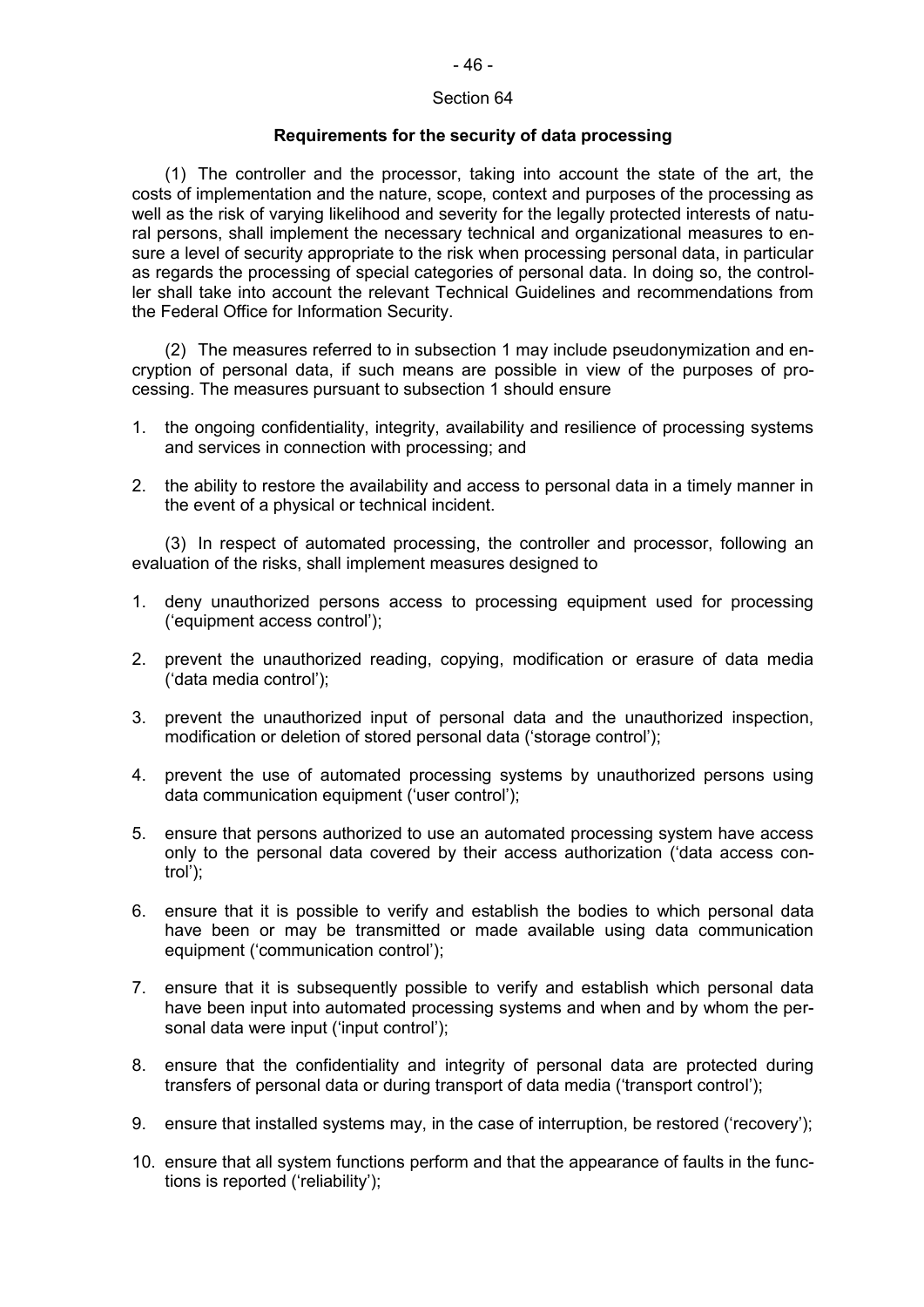- 11. ensure that stored personal data cannot be corrupted by means of a malfunctioning of the system ('integrity');
- 12. ensure that personal data processed on behalf of the controller can only be processed in compliance with the controller's instructions ('processing control');
- 13. ensure that personal data are protected against loss and destruction ('availability control');
- 14. ensure that personal data collected for different purposes can be processed separately ('separability').

A purpose pursuant to the first sentence, nos. 2 to 5 may be achieved in particular by using state-of-the-art encryption.

#### Section 65

#### **Notifying the Federal Commissioner of a personal data breach**

(1) In the case of a personal data breach, the controller shall notify the Federal Commissioner without delay and, if possible, not later than 72 hours after having become aware of it, of the personal data breach, unless the personal data breach is unlikely to result in a risk to the legally protected interests of natural persons. If the Federal Commissioner is not notified within 72 hours, the notification shall be accompanied by reasons for the delay.

(2) A processor shall notify the controller of a personal data breach without delay.

(3) The notification referred to in subsection 1 shall include at least the following information:

- 1. a description of the nature of the personal data breach including, where possible, the categories and approximate number of data subjects concerned and the categories and approximate number of personal data records concerned;
- 2. the name and contact details of the data protection officer or other contact point where more information can be obtained;
- 3. a description of the likely consequences of the personal data breach; and
- 4. a description of the measures taken or proposed by the controller to address the personal data breach, including measures to mitigate its possible adverse effects.

(4) If it is not possible to provide the information pursuant to subsection 3 with the notification, the controller shall provide this information as soon as it is available.

(5) The controller shall document any personal data breaches. This documentation shall include all the facts relating to the personal data breach, its effects and the remedial action taken.

(6) If the personal data breach involves personal data that have been transmitted by or to a controller in another Member State of the European Union, the information referred to in subsection 3 shall be communicated to the controller in that Member State without delay.

(7) Section 42 (4) shall apply accordingly.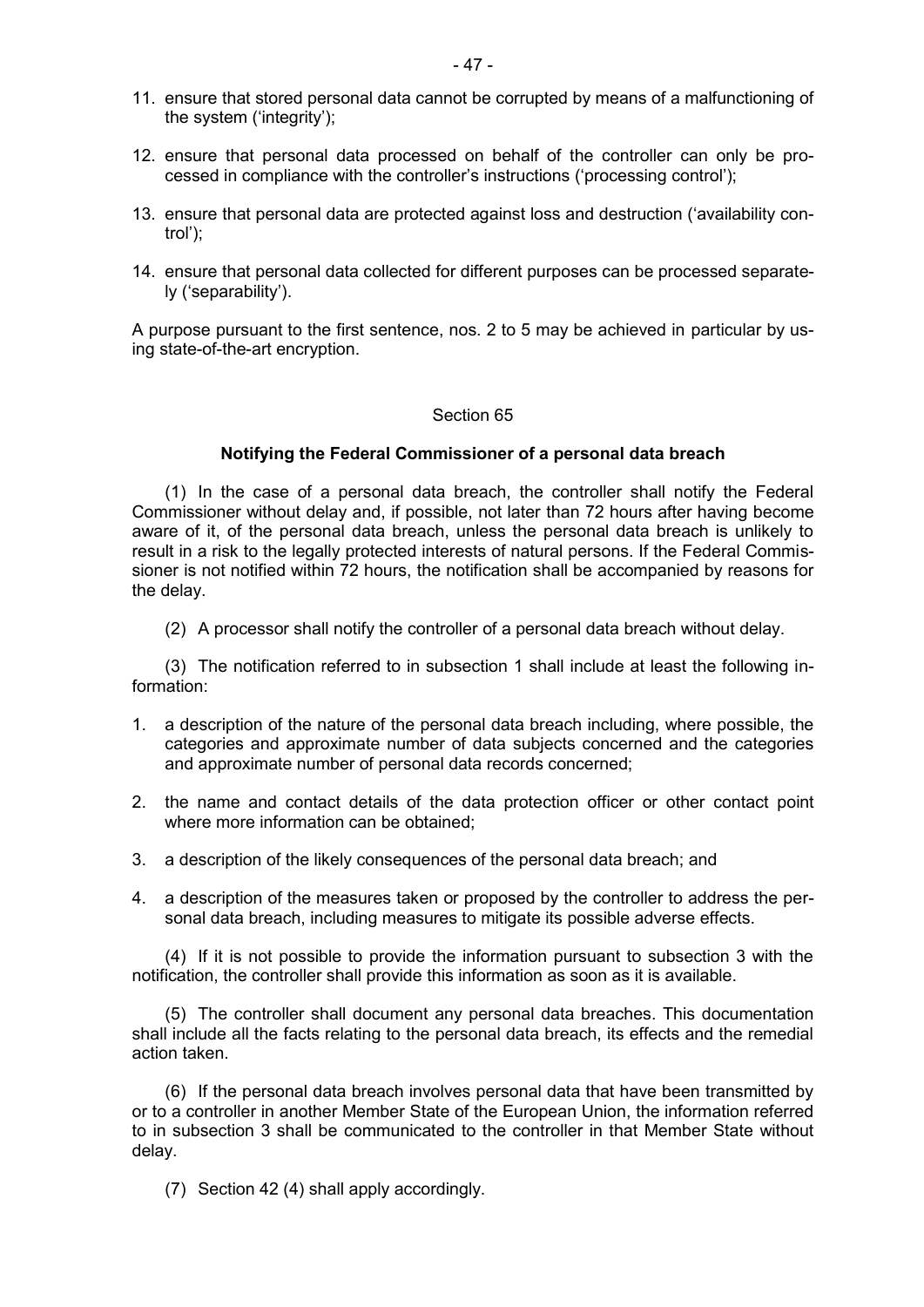### Section 66

### **Notifying data subjects affected by a personal data breach**

(1) If a personal data breach is likely to result in a substantial risk to the legally protected interests of natural persons, the controller shall notify the data subject of the personal data breach without delay.

(2) The notification of the data subject pursuant to subsection 1 shall describe in clear and plain language the nature of the personal data breach and contain at least the information and measures referred to in Section 65 (3) nos. 2 to 4.

- (3) Notification shall not be required if any of the following conditions are met:
- 1. the controller has implemented appropriate technical and organizational protection measures, and those measures were applied to the personal data affected by the personal data breach, in particular those that render the personal data unintelligible to any person who is not authorized to access them, such as encryption;
- 2. the controller has taken subsequent measures which ensure that the substantial risk referred to in subsection 1 is no longer likely to exist;
- 3. it would involve a disproportionate effort; in this case, a public communication shall be made or a similar measure taken to inform the data subjects in an equally effective manner.

(4) If the controller has not informed the data subjects of a personal data breach, the Federal Commissioner may formally determine that, in his or her opinion, the conditions referred to in subsection 3 have not been met. In doing so, the Federal Commissioner shall consider the likelihood of the personal data breach resulting in a high risk as referred to in subsection 1.

(5) The notification of data subjects pursuant to subsection 1 may be delayed, restricted or omitted under the conditions referred to in Section 56 (2) unless the interests of the data subjects outweigh those of the controller owing to the high risk resulting from the personal data breach as referred to in subsection 1.

(6) Section 42 (4) shall apply accordingly.

### Section 67

### **Conducting a data protection impact assessment**

(1) Where a type of processing in particular using new technologies, and taking into account the nature, scope, context and purposes of the processing, is likely to result in a substantial risk to the legally protected interests of data subjects, the controller shall, prior to the processing, carry out an assessment of the impact of the envisaged processing operations on the data subjects.

(2) A joint assessment may address a set of similar processing operations that present similar substantial risks.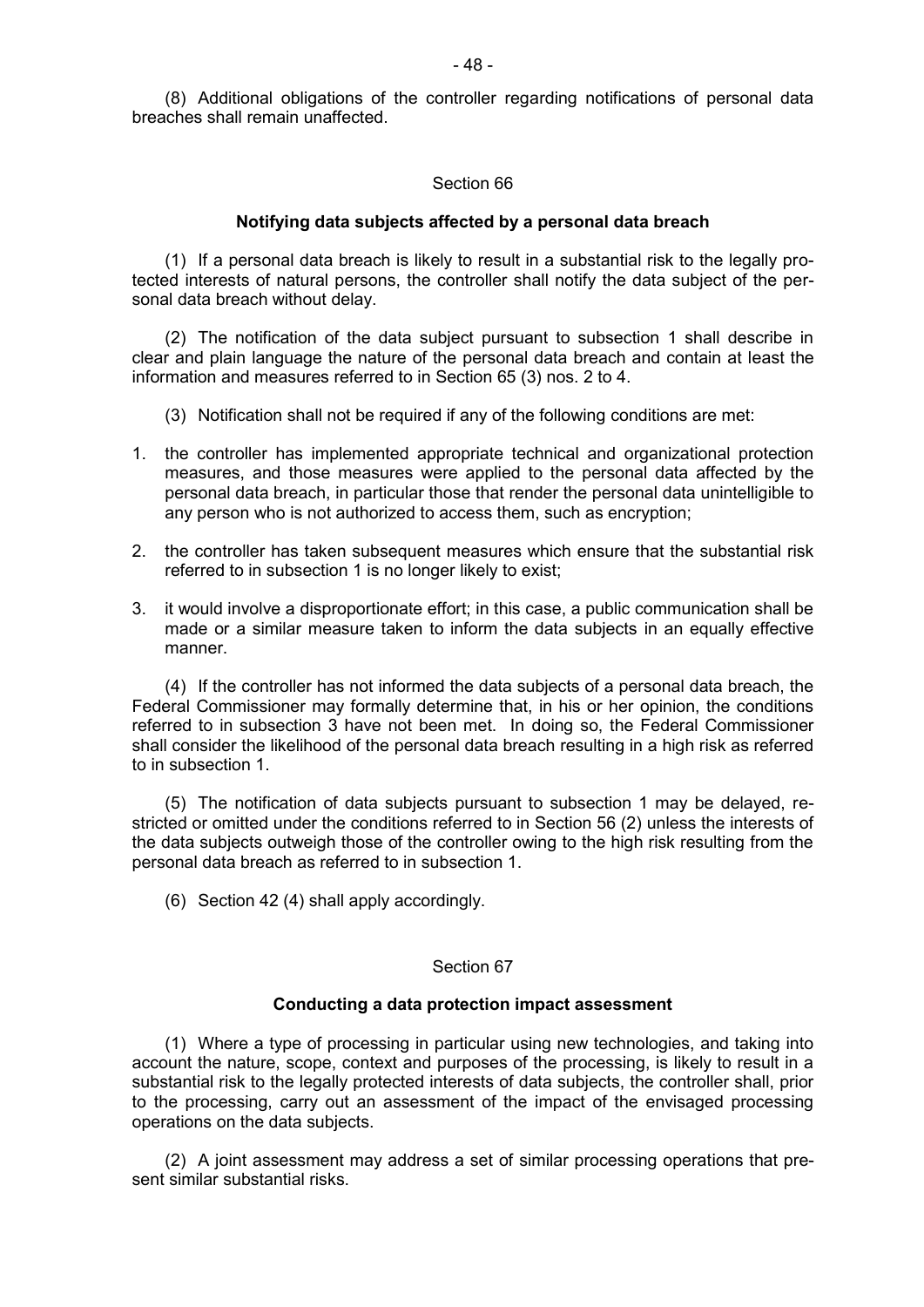(3) The controller shall involve the Federal Commissioner in carrying out the impact assessment.

(4) The impact assessment shall take the rights of the data subjects affected by the processing into account and shall contain at least the following:

- 1. a systematic description of the envisaged processing operations and the purposes of the processing;
- 2. an assessment of the necessity and proportionality of the processing operations in relation to their purposes;
- 3. an assessment of the risks to the legally protected interests of the data subjects; and
- 4. the measures envisaged to address the risks, including safeguards, security measures and mechanisms to ensure the protection of personal data and to demonstrate compliance with the law.

(5) Where necessary, the controller shall carry out a review to assess whether processing is performed in accordance with the data protection impact assessment.

#### Section 68

### **Cooperation with the Federal Commissioner**

The controller shall cooperate with the Federal Commissioner in carrying out the latter's tasks.

### Section 69

### **Prior consultation of the Federal Commissioner**

(1) The controller shall consult the supervisory authority prior to processing which will form part of a new filing system if

- 1. a data protection impact assessment pursuant to Section 67 indicates that the processing would result in a substantial risk to the legally protected interests of data subjects in the absence of measures taken by the controller to mitigate the risk; or
- 2. the type of processing, in particular, where using new technologies, mechanisms or procedures, involves a substantial risk to the legally protected interests of data subiects.

The Federal Commissioner may draw up a list of the processing operations which are subject to prior consultation pursuant to the first sentence.

- (2) In the case of subsection 1, the Federal Commissioner shall be presented with
- 1. the data protection impact assessment carried out pursuant to Section 67;
- 2. where applicable, information on the respective responsibilities of the controller, joint controllers and processors involved in the processing;
- 3. information on the purposes and means of the envisaged processing;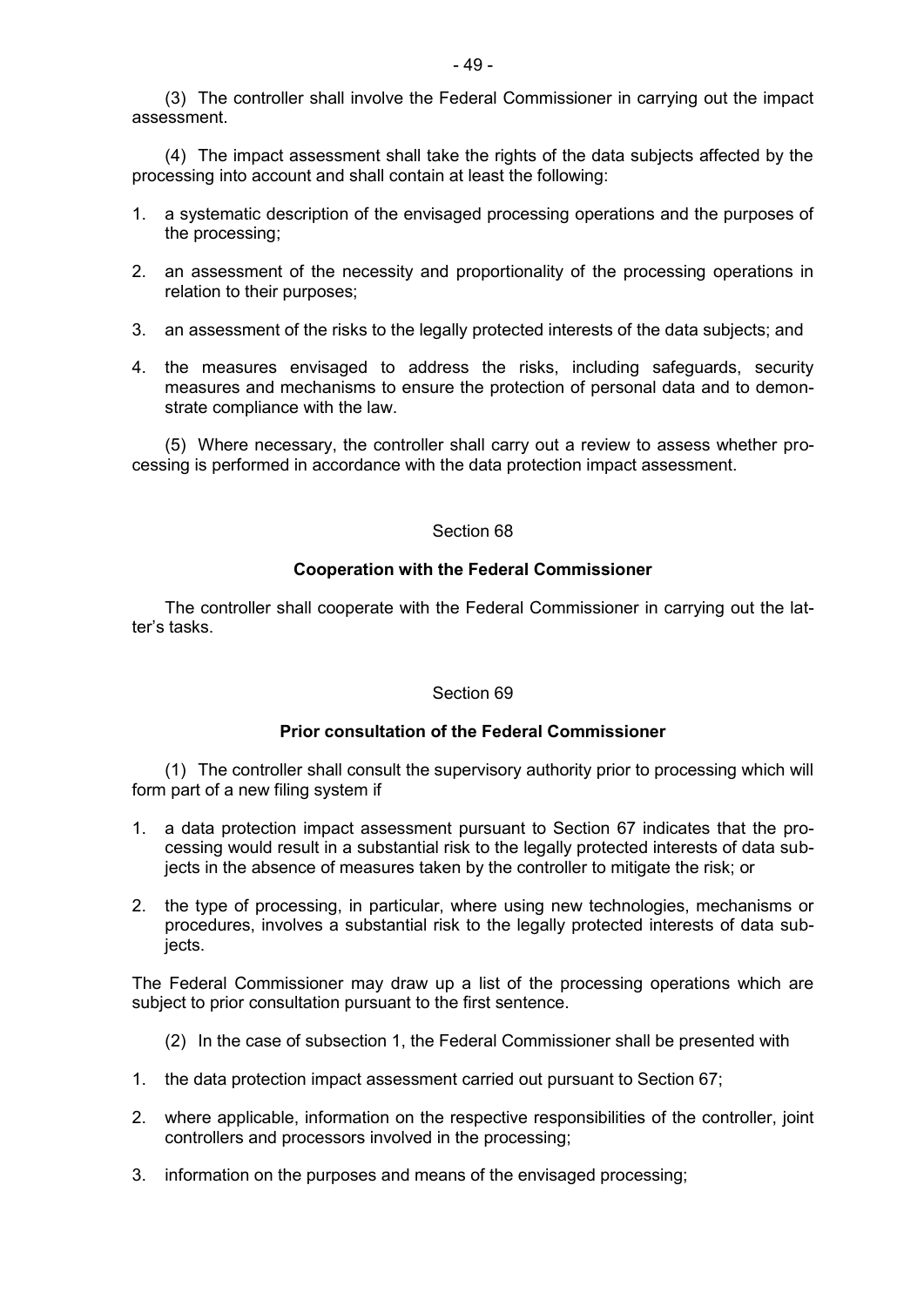- 4. information on the measures and safeguards intended to protect the legally protected interests of the data subjects; and
- 5. the name and contact details of the data protection officer.

On request, the Federal Commissioner shall be given any other information he or she requires to assess the lawfulness of the processing and, in particular, the existing risks to the protection of the data subjects' personal data and the related safeguards.

(3) If the Federal Commissioner believes that the planned processing would violate the law, in particular because the controller has not sufficiently identified the risk or has not taken sufficient measures to mitigate the risk, he or she may provide, within a period of up to six weeks of receipt of the request for consultation, written advice to the controller and, where applicable, to the processor, as to which additional measures should be taken. The Federal Commissioner may extend this period by a month, if the planned processing is especially complex. In this case, the Federal Commissioner shall inform the controller and, where applicable, the processor of the extension within one month of receipt of the request for consultation.

(4) If the envisaged processing has substantial significance for the controller's performance of tasks and is therefore especially urgent, the controller may initiate processing after the consultation has started but before the period referred to in subsection 3, first sentence, has expired. In this case, the recommendations of the Federal Commissioner shall be taken into account after the fact, and the way the processing is carried out shall be adjusted where applicable.

#### Section 70

#### **Records of processing activities**

(1) The controller shall keep a record of all categories of processing activities under its responsibility. This record shall contain all of the following information:

- 1. the name and contact details of the controller and, where applicable, of the joint controller; and the name and contact details of the data protection officer;
- 2. the purposes of the processing;
- 3. the categories of recipients to whom the personal data have been or are to be disclosed;
- 4. a description of the categories of data subjects and of the categories of personal data;
- 5. where applicable, the use of profiling;
- 6. where applicable, the categories of transfers of personal data to bodies in a third country or to an international organization;
- 7. information about the legal basis for the processing;
- 8. the envisaged time limits for the erasure or for a review of the need to store the various categories of personal data; and
- 9. a general description of the technical and organizational security measures referred to in Section 64.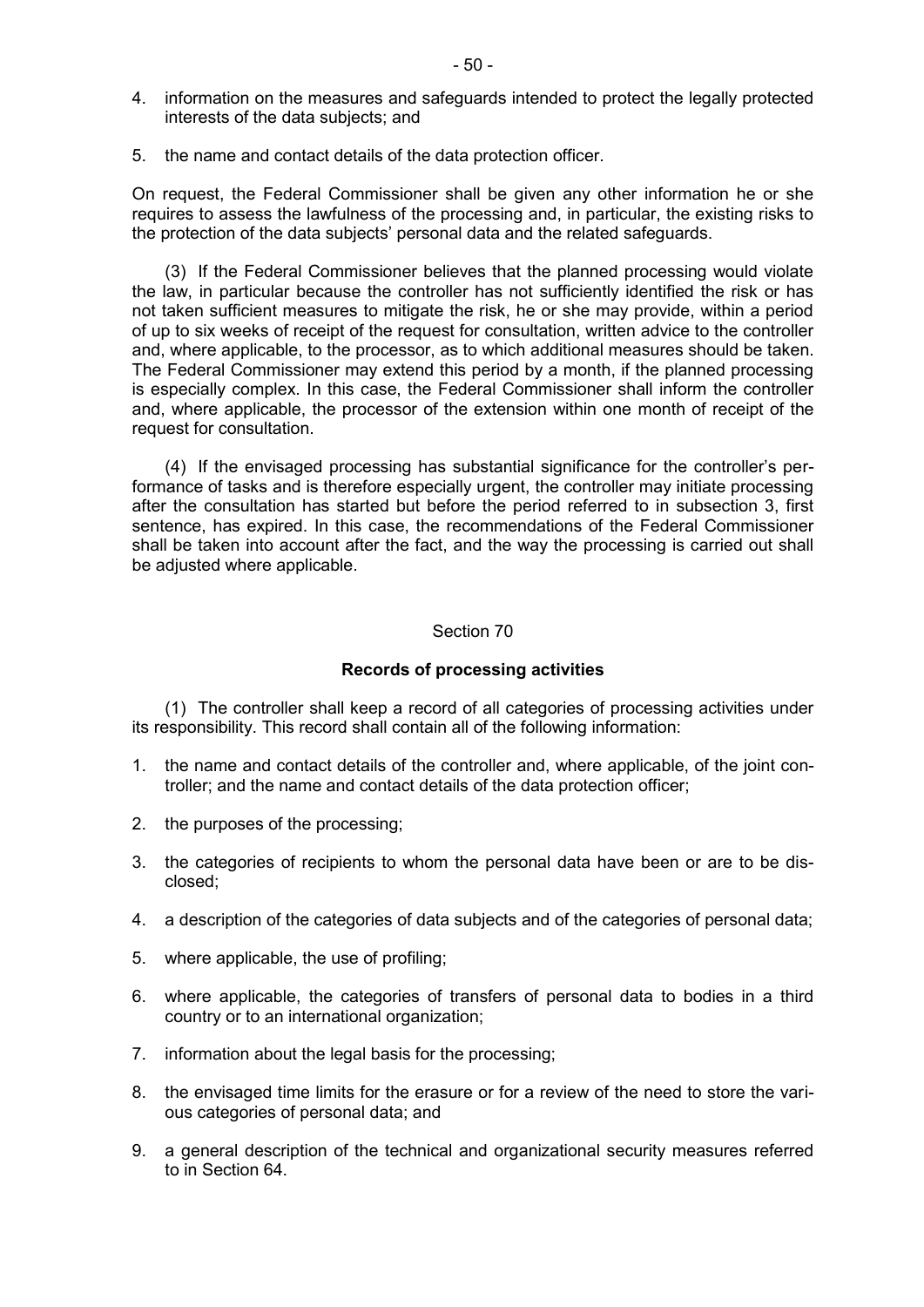(2) The processor shall maintain a record of all categories of processing activities carried out on behalf of a controller, containing

- 1. the name and contact details of the processor, of each controller on behalf of which the processor is acting and, where applicable, the data protection officer;
- 2. where applicable, transfers of personal data to bodies in a third country or to an international organization, including the identification of that third country or international organization; and
- 3. a general description of the technical and organizational security measures according to Section 64.

(3) The records referred to in subsections 1 and 2 shall be in writing or in electronic form.

(4) Controllers and processors shall make these records available to the Federal Commissioner on request.

### Section 71

### **Data protection by design and by default**

(1) The controller, both at the time the means of processing are determined and at the time of the processing itself, shall take appropriate measures to implement data protection principles, such as data minimization, in an effective manner, to ensure compliance with legal requirements and to protect the rights of data subjects. In doing so, the controller shall take into account the state of the art, the cost of implementation and the nature, scope, context and purposes of processing, as well as the risks of varying likelihood and severity for the legally protected interests of the data subject posed by the processing. In particular, personal data shall be processed, and processing systems shall be selected and designed in accordance with the aim of processing as few personal data as possible. Personal data shall be rendered anonymous or pseudonymized as early as possible, as far as possible in accordance with the purpose of processing.

(2) The controller shall implement appropriate technical and organizational measures to ensure that, by default, only personal data which are necessary for each specific purpose of the processing are processed. That applies to the amount of data collected, the extent of their processing, the period of their storage and their accessibility. In particular, the measures must ensure that by default the data are not made accessible by automated means to an indefinite number of persons.

### Section 72

#### **Distinction between different categories of data subjects**

When processing personal data, the controller shall, as far as possible, make a clear distinction between different categories of data subjects. This applies in particular to the following categories:

- 1. persons with regard to whom there are serious grounds for believing that they have committed a criminal offence;
- 2. persons with regard to whom there are serious grounds for believing that they are about to commit a criminal offence;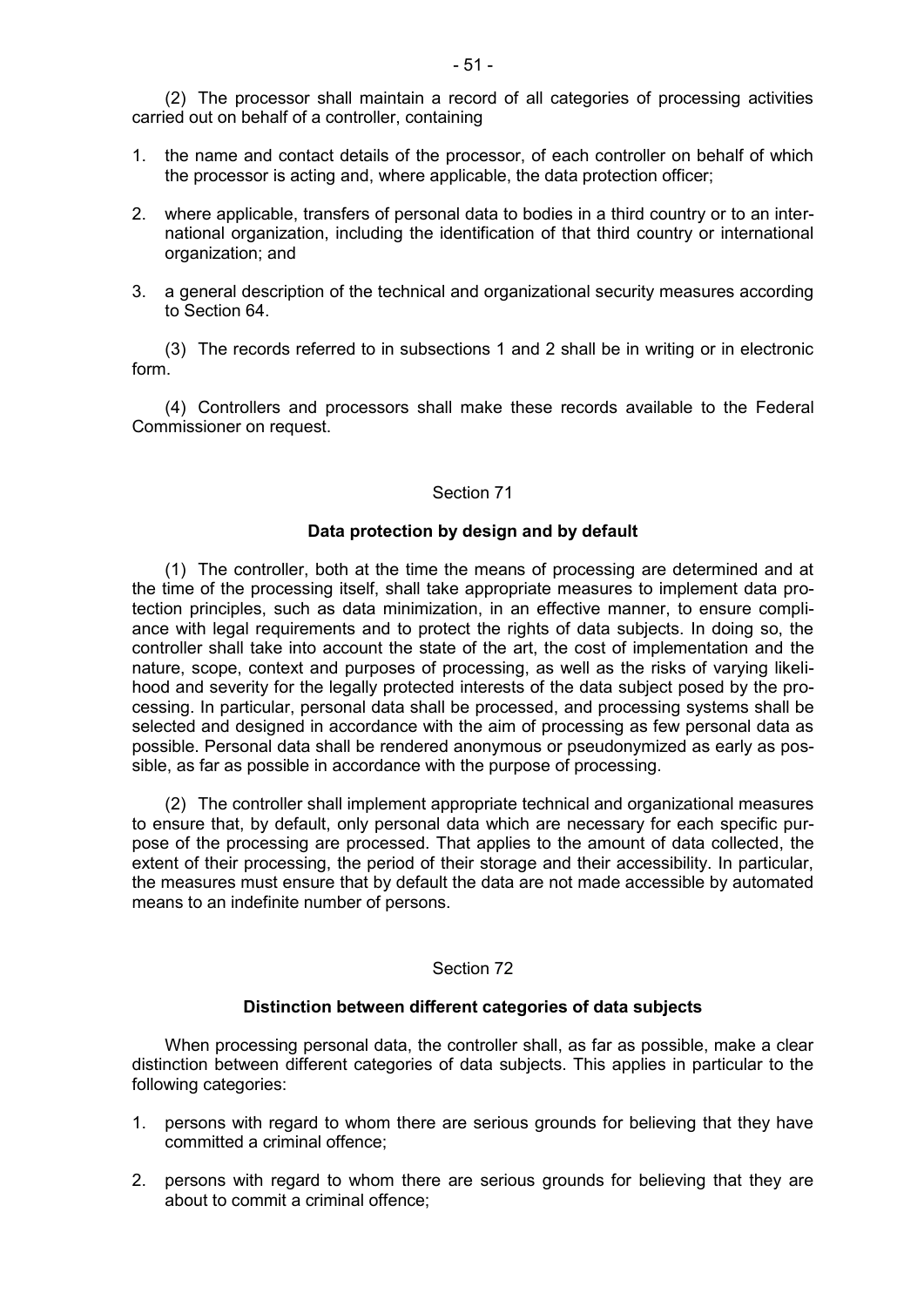- 4. victims of a criminal offence or persons with regard to whom certain facts indicate that they could be the victim of a criminal offence; and
- 5. other persons, such as witnesses, persons who can provide information, or contacts or associates of the persons referred to in nos. 1 to 4.

### Section 73

#### **Distinction between facts and personal assessments**

In processing, the controller shall distinguish, as far as possible, personal data based on facts from personal data based on personal assessments. To this end, the controller shall identify evaluations based on personal assessments as such, as far as possible and reasonable in the context of the processing in question. It must also be possible to determine which body keeps the records on which an evaluation based on a personal assessment is based.

### Section 74

#### **Procedures for data transfers**

(1) The controller shall take appropriate measures to ensure that personal data which are inaccurate or no longer up to date are not transmitted or otherwise made available. To that end, the controller shall, as far as possible with reasonable effort, verify the quality of the data before they are transmitted or made available. The controller shall also, as far as possible and reasonable, in all transmissions of personal data include the necessary information to enable the recipient to assess the degree of accuracy, completeness and reliability of the data, and the extent to which they are up to date.

(2) If the processing of personal data is subject to special conditions, in transmissions of data the transmitting body shall inform the recipient of these conditions and the requirement to respect them. The obligation of providing information may be met by marking the data accordingly.

(3) The transmitting body shall not apply conditions to recipients in other Member States of the European Union or to agencies, offices and bodies established pursuant to Chapters 4 and 5 of Title V of the Third Part of the Treaty on the Functioning of the European Union other than those applicable to similar domestic transmissions.

#### Section 75

#### **Rectification and erasure of personal data and restriction of processing**

(1) The controller shall rectify inaccurate personal data.

(2) The controller shall erase personal data without delay if their processing is unlawful, they must be erased to comply with a legal obligation, or knowledge of the data is no longer necessary for the controller to perform its tasks.

(3) Section 58 (3) to (5) shall apply accordingly. The recipient shall also be informed if inaccurate personal data have been transmitted, or if personal data have been transmitted unlawfully.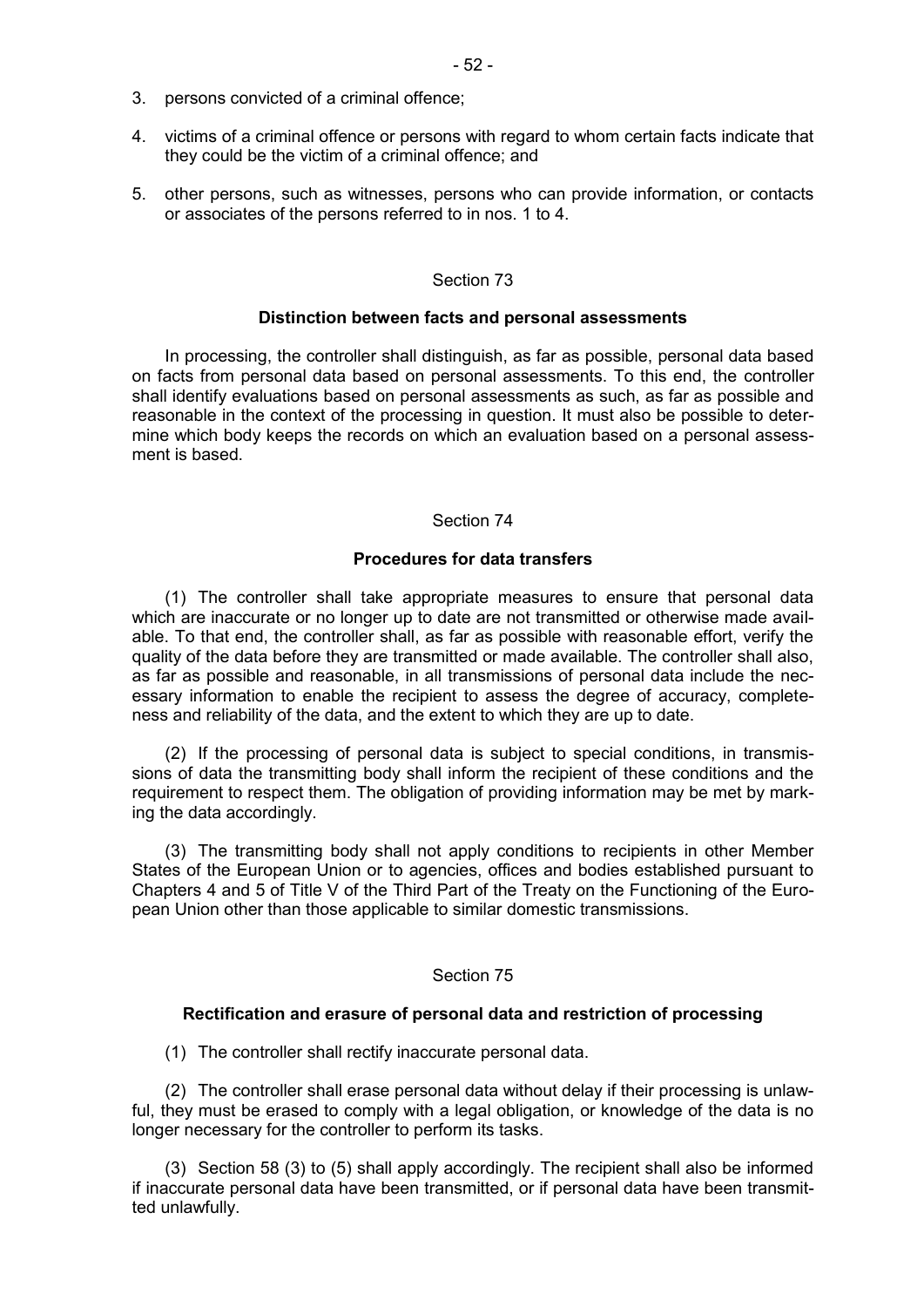(4) Without prejudice to any time limits for storing or erasing data defined in law, the controller shall provide for appropriate time limits for the erasure of personal data or for a periodic review of the need for the storage of personal data and shall take procedural measures to ensure that these time limits are observed.

### Section 76

### **Logging**

(1) Controllers and processors shall provide for logs to be kept for at least the following processing operations in automated processing systems:

1. collection,

2. alteration,

3. consultation,

4. disclosure including transfers,

5. combination, and

6. erasure.

(2) The logs of consultation and disclosure must make it possible to ascertain the justification, date and time of such operations and, as far as possible, the identity of the person who consulted or disclosed personal data, and the identity of the recipients of the data.

(3) The logs may be used only by the data protection officer, the Federal Commissioner or the data subject to verify the lawfulness of the processing; and for selfmonitoring, ensuring the integrity and security of the personal data, and for criminal proceedings.

(4) The log data shall be erased at the end of the year following the year in which they were generated.

(5) The controller and the processor shall make the logs available to the Federal Commissioner on request.

#### Section 77

### **Confidential reporting of violations**

The controller shall ensure that it is able to receive confidential reports of violations of data protection law which have occurred in its area of responsibility.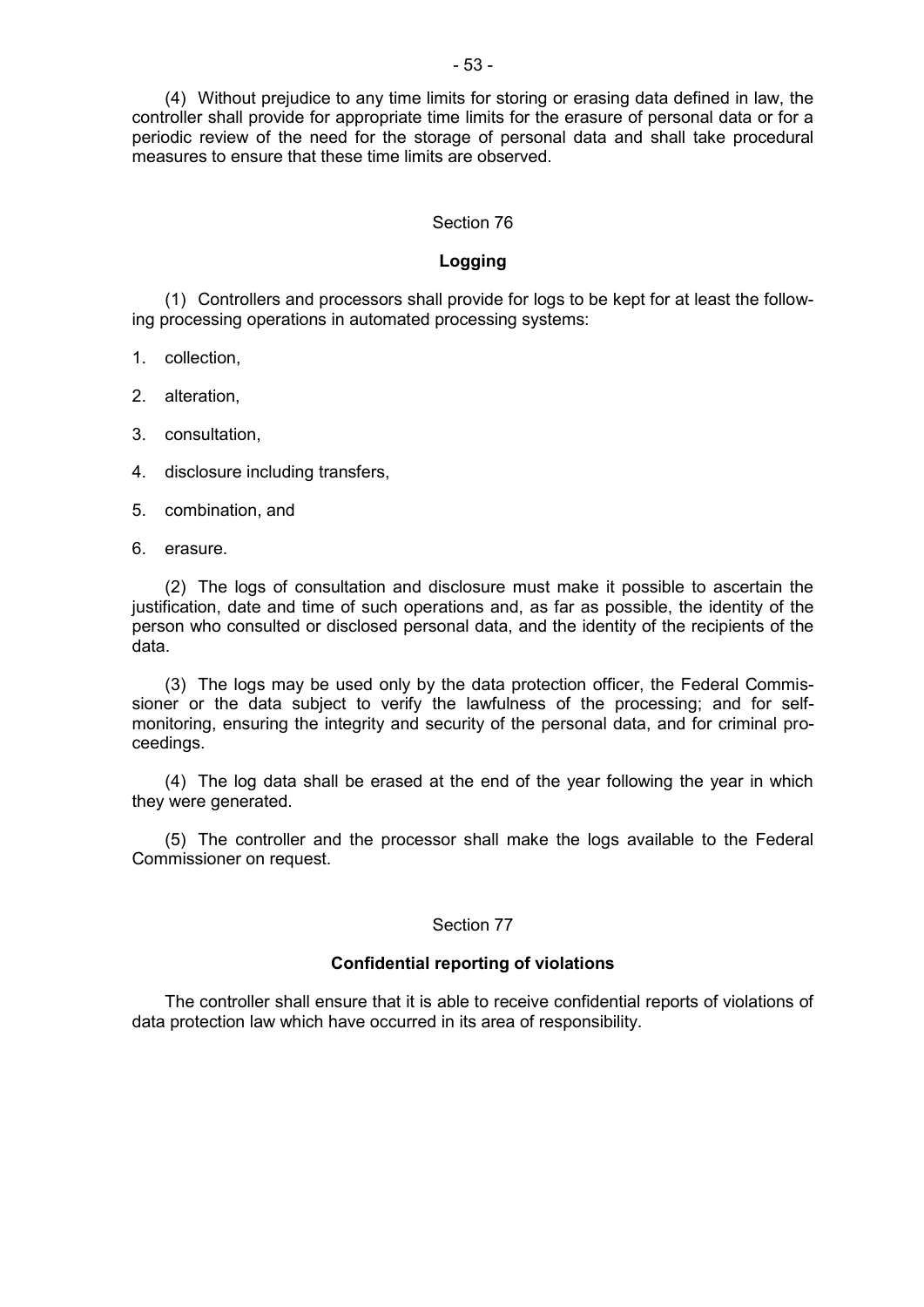# Chapter 5

### Transfers of data to third countries and to international organizations

### Section 78

#### **General requirements**

(1) If all other conditions applicable to data transfers are met, the transfer of personal data to bodies in third countries or to international organizations shall be permitted if

- 1. the body or international organization is responsible for the purposes referred to in Section 45, and
- 2. the European Commission has adopted an adequacy decision pursuant to Article 36 (3) of Directive (EU) 2016/680.

(2) No transfer of personal data shall be permitted, despite an adequacy decision as referred to in subsection 1 no. 2 and the public interest in the data transfer to be taken into account, if in the individual case it cannot be ensured that the data will be handled appropriately in terms of data protection law and in accordance with fundamental human rights in the area of responsibility of the recipient, or if a transfer would conflict with other overriding legitimate interests of a data subject. The controller shall base its assessment on whether the recipient in the individual case guarantees appropriate protection of the transferred data.

(3) If personal data which have been transmitted or made available from another European Union Member State are to be transferred pursuant to subsection 1, the competent body of the other Member State must provide prior authorization of the transfer. Transfers without the prior authorization shall be permitted only if the transfer is necessary to prevent an immediate and serious threat to the public security of a country or to essential interests of a Member State and the prior authorization cannot be obtained in time. In the case of the second sentence, the other Member State's body responsible for giving prior authorization shall be informed of the transfer without delay.

(4) The controller transferring data pursuant to subsection 1 shall take appropriate measures to ensure that the recipient will transfer the data onward to other third countries or other international organizations only with the prior authorization of the controller. When deciding whether to authorize the transfer, the controller shall take into account all relevant factors, including the seriousness of the criminal offence, the purpose for which the personal data were originally transferred and the level of personal data protection in the third country or international organization to which the data are to be transferred onward. The transfer shall be authorized only if a direct transfer to the other third country or international organization would be lawful. The responsibility for issuing authorization may also be otherwise provided for.

#### Section 79

#### **Data transfers with appropriate safeguards**

(1) In the absence of a decision pursuant to Article 36 (3) of Directive (EU) 2016/680, transfers which meet the remaining requirements of Section 78 shall be permitted also if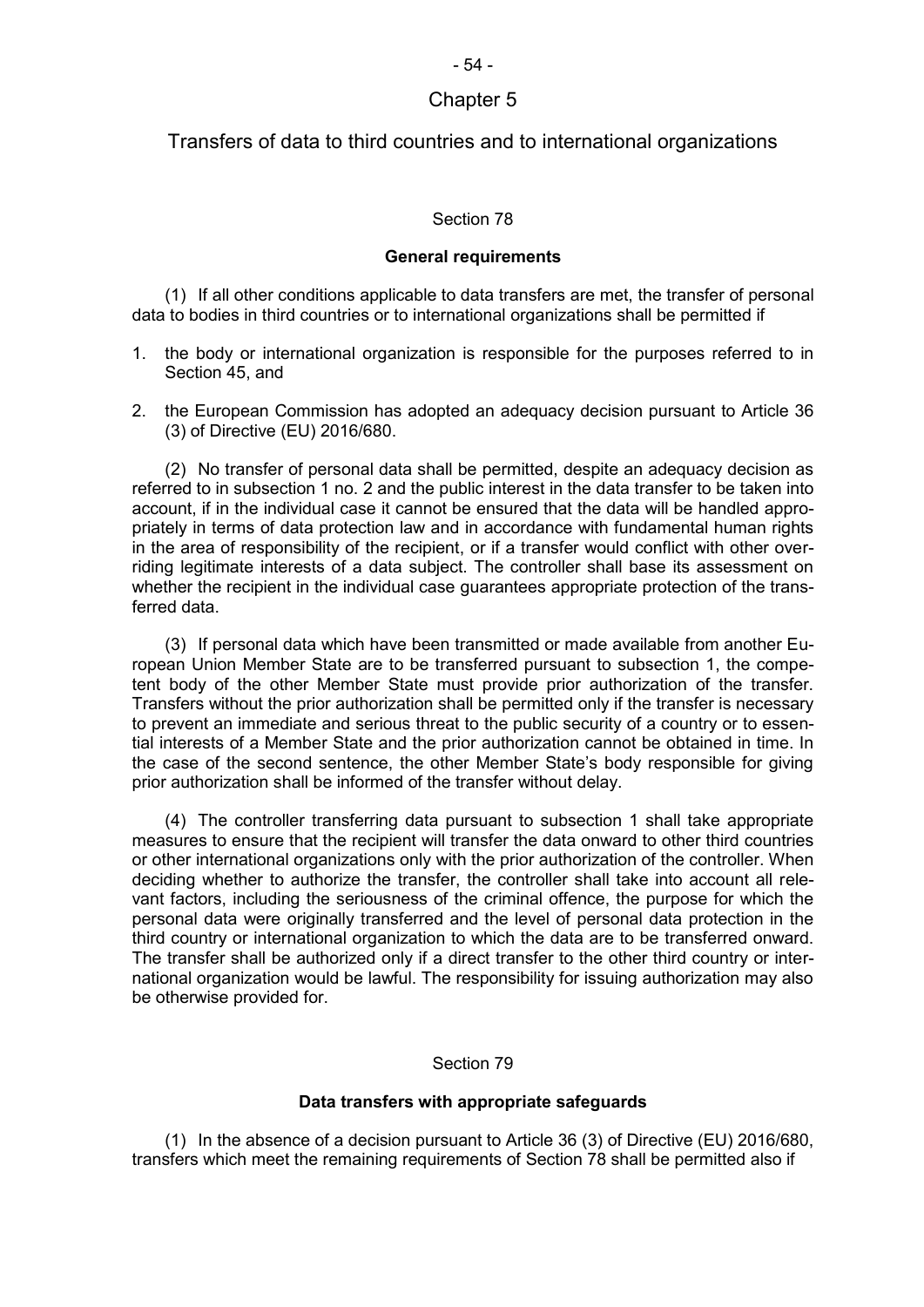- 1. appropriate safeguards with regard to the protection of personal data are provided for in a legally binding instrument; or
- 2. the controller has assessed all the circumstances surrounding the transfer and concludes that appropriate safeguards exist for the protection of personal data.

(2) The controller shall document transfers pursuant to subsection 1 no. 2. The documentation shall include the date and time of the transfer, the identity of the recipient, the reason for the transfer and the personal data transferred. It shall be provided to the Federal Commissioner on request.

(3) The controller shall file a report to the Federal Commissioner at least once a year covering transfers conducted on the basis of an assessment pursuant to subsection 1 no. 2. In this report, the controller may categorize the recipients and the purpose of the transfers appropriately.

#### Section 80

### **Data transfers without appropriate safeguards**

(1) If in derogation from Section 78 (1) no. 2, no decision pursuant to Article 36 (3) of Directive (EU) 2016/680 or appropriate safeguards as referred to in Section 79 (1) exist, transfers which meet the remaining requirements of Section 78 shall be permitted also if they are necessary

- 1. to protect the vital interests of a natural person;
- 2. to safeguard legitimate interests of the data subject;
- 3. to prevent an immediate and serious threat to the public security of a country;
- 4. in individual cases for the purposes referred to in Section 45; or
- 5. in an individual case for the establishment, exercise or defence of legal claims relating to the purposes referred to in Section 45.

(2) The controller shall not transfer data pursuant to subsection 1 if the fundamental rights of the data subject override the public interest in the transfer.

(3) Section 79 (2) shall apply accordingly to transfers pursuant to subsection 1.

### Section 81

### **Other data transfers to recipients in third countries**

(1) In special individual cases and if all other requirements for data transfers to third countries are met, controllers may transfer personal data directly to recipients in third countries not referred to in Section 78 (1) no. 1 if the transfer is strictly necessary for the performance of their tasks and

- 1. in the specific case no fundamental rights of the data subject override the public interest in the transfer;
- 2. transfer to the bodies referred to in Section 78 (1) no. 1 would be ineffective or inappropriate, in particular because the transfer cannot be carried out in time; and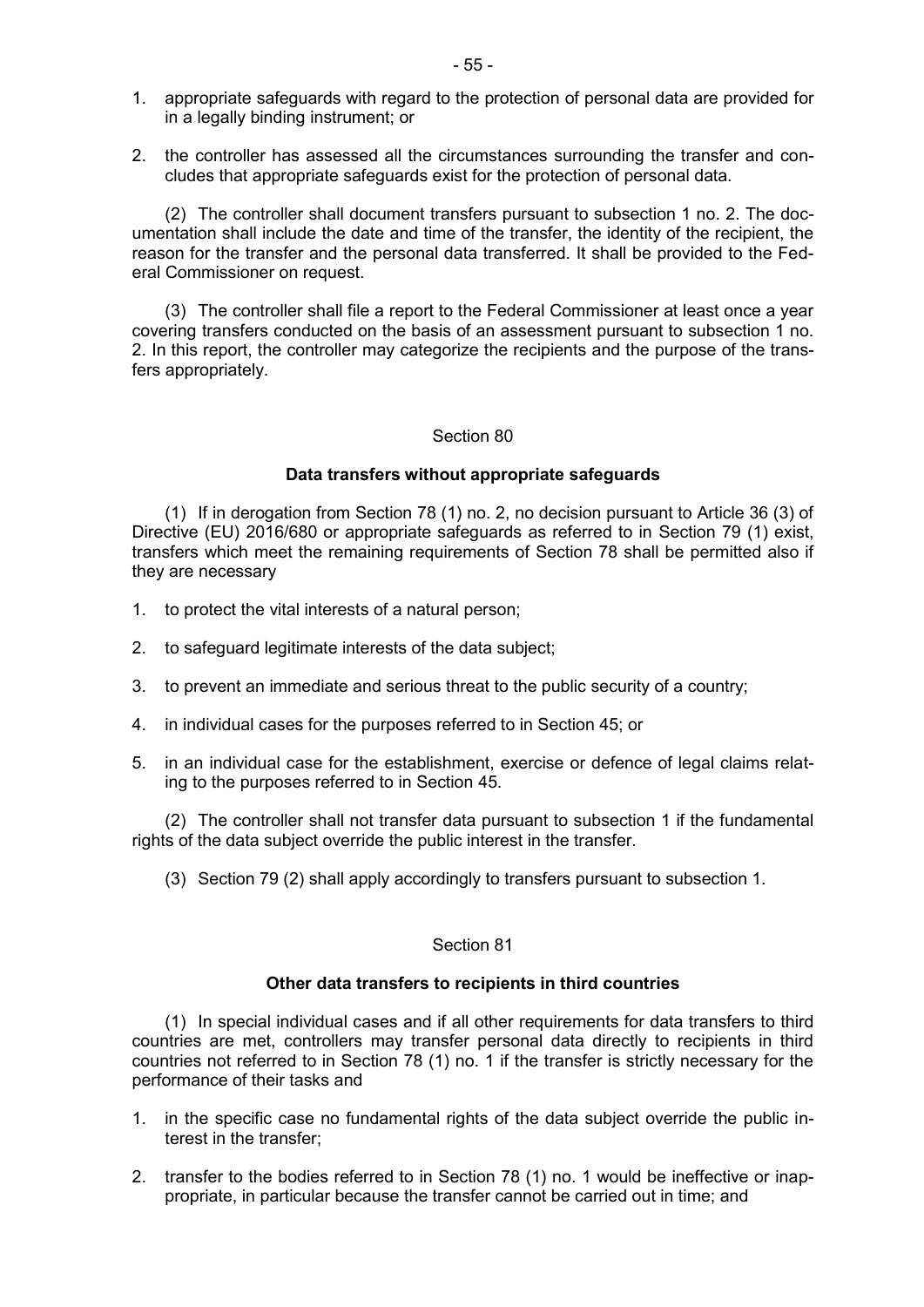3. the controller informs the recipient of the purposes of processing and instructs the recipient that the transferred data may be processed only to the extent necessary for these purposes.

(2) In the case of subsection 1, the controller shall inform the bodies referred to in Section 78 (1) no. 1 of the transfer without delay, unless this is ineffective or inappropriate.

(3) Section 79 (2) and (3) shall apply accordingly to transfers pursuant to subsection 1.

(4) In the case of transfers pursuant to subsection 1, the transmitting controller shall obligate the recipient to process the transferred personal data without the controller's consent only for the purpose for which they were transferred.

(5) Agreements in the field of judicial cooperation in criminal matters and police cooperation shall remain unaffected.

### Chapter 6

### Cooperation among supervisory authorities

### Section 82

#### **Mutual assistance**

(1) The Federal Commissioner shall provide the supervisory authorities in other European Union Member States with information and mutual assistance as far as necessary to implement and apply Directive (EU) 2016/680 in a consistent manner. Mutual assistance shall cover, in particular, information requests and supervisory measures, such as requests to carry out consultations, inspections and investigations.

(2) The Federal Commissioner shall take all appropriate measures required to reply to a request for mutual assistance without delay and no later than one month after receiving the request.

- (3) The Federal Commissioner may refuse to comply with the request only if
- 1. he or she is not competent for the subject matter of the request or for the measures he or she is asked to execute; or

2. compliance with the request would violate the law.

(4) The Federal Commissioner shall inform the other state's requesting supervisory authority of the results or, as the case may be, of the progress of the measures taken in response to the request. In the case of subsection 3, he or she shall provide reasons for refusing to comply with the request.

(5) The Federal Commissioner shall, as a rule, supply the information requested by the other state's supervisory authority by electronic means and using a standardized format.

(6) The Federal Commissioner shall not charge a fee for action taken pursuant to a request for mutual assistance unless he or she has agreed with the other state's supervisory authority in the individual case on the reimbursement of expenses incurred.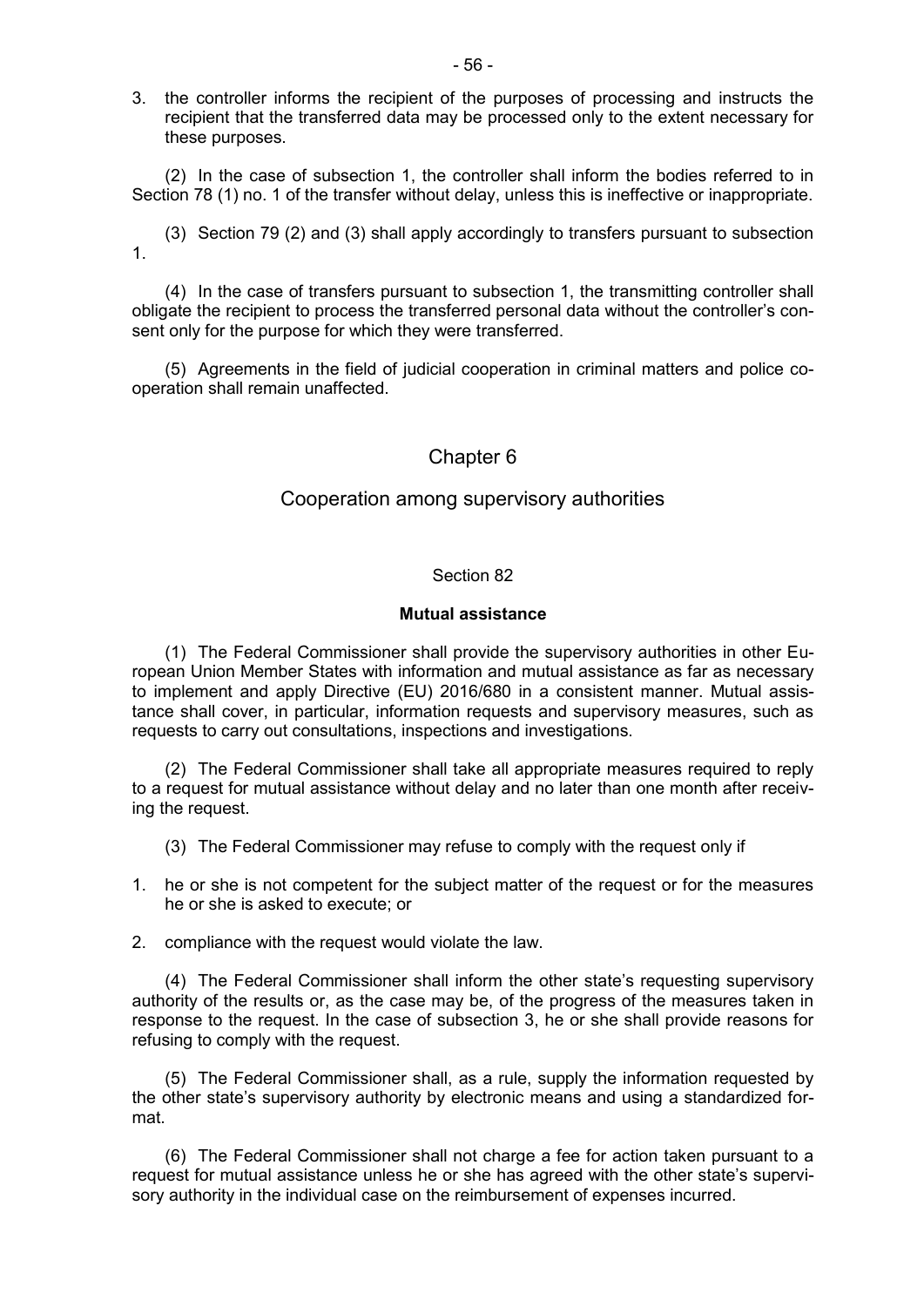(7) The Federal Commissioner's requests for assistance shall contain all the necessary information, including in particular the purpose of and reasons for the request. Information exchanged shall be used only for the purpose for which it was requested.

### Chapter 7

### Liability and penalties

### Section 83

#### **Compensation**

(1) If a controller has caused a data subject to suffer damage by processing personal data in violation of this Act or other law applicable to this processing, the controller or its legal entity shall be obligated to provide compensation to the data subject. This obligation to provide compensation shall not apply if, in the case of non-automated processing, the damage was not the result of fault by the controller.

(2) The data subject may request appropriate financial compensation for nonmaterial damage.

(3) If, in the case of automated processing of personal data, it is not possible to determine which of several controllers caused the damage, each controller or its legal entity shall be liable.

(4) Section 254 of the Civil Code shall apply to contributory negligence on the part of the data subject.

(5) The limitation provisions stipulated for tortious acts in the Civil Code shall apply accordingly with regard to statutory limitation.

#### Section 84

#### **Penal provisions**

Section 42 shall apply accordingly to the processing of personal data by public bodies in the context of activities pursuant to Section 45, first, third or fourth sentences.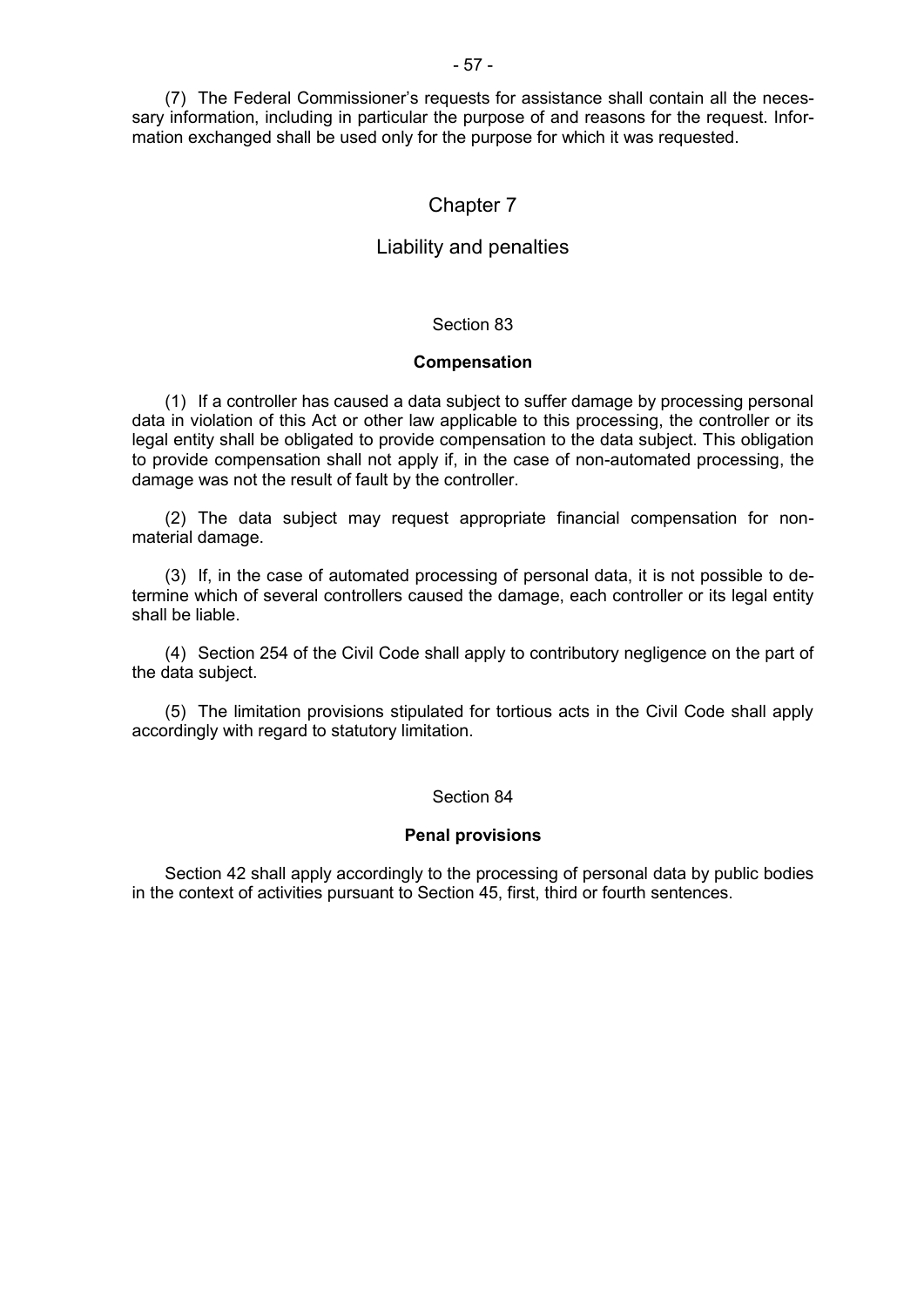### Part 4

### Special provisions for processing in the context of activities outside the scope of Requlation (EU) 2016/679 and Directive (EU) 2016/680

#### Section 85

### **Processing of personal data in the context of activities outside the scope of Regulation (EU) 2016/679 and Directive (EU) 2016/680**

(1) The transfer of personal data to a third country, to supranational or intergovernmental bodies or to international organizations in the context of activities outside the scope of Regulation (EU) 2016/679 and Directive (EU) 2016/680 shall be permitted in addition to the cases permitted under Regulation (EU) 2016/679 also if the processing is necessary to perform tasks for urgent reasons of defence or to fulfil supra- or intergovernmental obligations of a public body of the Federation in the field of crisis management or conflict prevention or for humanitarian measures. The recipient shall be instructed that the transferred data may be used only for the purpose for which they were transferred.

(2) Section 16 (4) shall not apply to processing in the context of activities outside the scope of Regulation (EU) 2016/679 and Directive (EU) 2016/680 by workplaces within the remit of the Federal Ministry of Defence if the Federal Ministry of Defence determines in the individual case that meeting the obligations referred to in that provision would endanger the security of the Federation.

(3) Processing by public bodies of the Federation in the context of activities outside the scope of Regulation (EU) 2016/679 and Directive (EU) 2016/680 shall not be subject to the obligation to provide information in accordance with Article 13 (1) and (2) of Regulation (EU) 2016/679

- 1. in the cases referred to in Section 32 (1) nos. 1 to 3, or
- 2. if meeting this obligation would disclose information which by law or by its nature must be kept secret, in particular because of legitimate interests of a third party which outweigh the interests of the data subject in obtaining the information.

If the data subject is not to be informed in the cases of the first sentence, no right of access shall apply. Sections 32 (2) and 33 (2) shall not apply.

# **Article 2**

# **Amendment of the Act Regulating the Cooperation between the Federation and the Federal States in Matters Relating to the Protection of the Constitution and on the Federal Office for the Protection of the Constitution**

The Act Regulating the Cooperation between the Federation and the Federal States in Matters Relating to the Protection of the Constitution and on the Federal Office for the Protection of the Constitution of 20 December 1990 (*Bundesverfassungsschutzgesetz*,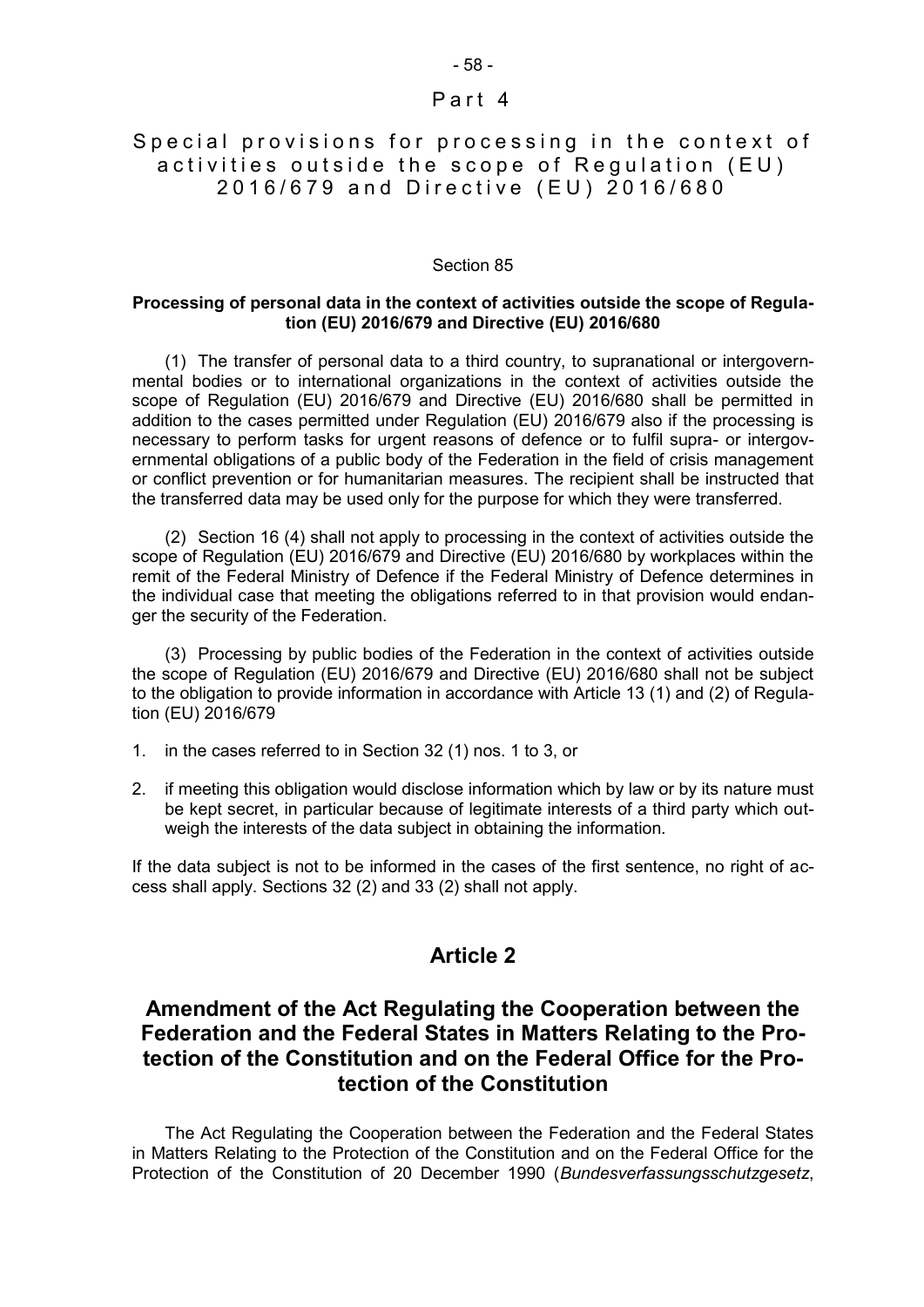BVerfSchG) (Federal Law Gazette I p. 2954, 2970), last amended by Article 2 (1) of the Act of 16 June 2017 (Federal Gazette I, p. 1634), shall be amended as follows:

[…]

# **Article 3**

# **Amendment of the Military Counterintelligence Service Act**

The Military Counterintelligence Service Act of 20 December 1990 (*Gesetz über den Militärischen Abschirmdienst*, MADG) (Federal Gazette I, p. 2954, 2977), last amended by Article 6 of the Act of 27 March 2017 (Federal Gazette I, p. 562), shall be amended as follows:

 $[...]$ 

# **Article 4**

# **Amendment of the Federal Intelligence Service Act**

The Federal Intelligence Service Act of 20 December 1990 (*BND-Gesetz*, BNDG) (Federal Law Gazette I p. 2954, 2979), last amended by Article 3 of the Act of 10 March 2017 (Federal Gazette I, p. 410), shall be amended as follows:

 $[...]$ 

# **Article 5**

# **Amendment of the Act on Prerequisites and Procedures for Security Clearance Checks Undertaken by the Federal Government**

The Act on Prerequisites and Procedures for Security Clearance Checks Undertaken by the Federal Government 20 April 1994 (*Sicherheitsüberprüfungsgesetz*, SÜG) (Federal Law Gazette I p. 867), last amended by Article 1 of the Act of 16 June 2017 (Federal Gazette I, p. 1634), shall be amended as follows:

[…]

# **Article 6**

# **Amendment of the Act to restrict the Privacy of Correspondence, Posts and Telecommunications**

The Act to restrict the Privacy of Correspondence, Posts and Telecommunications of 26 June 2001 (*Artikel 10-Gesetz*, G 10) (Federal Law Gazette I, p. 1254, 2298; 2017 I,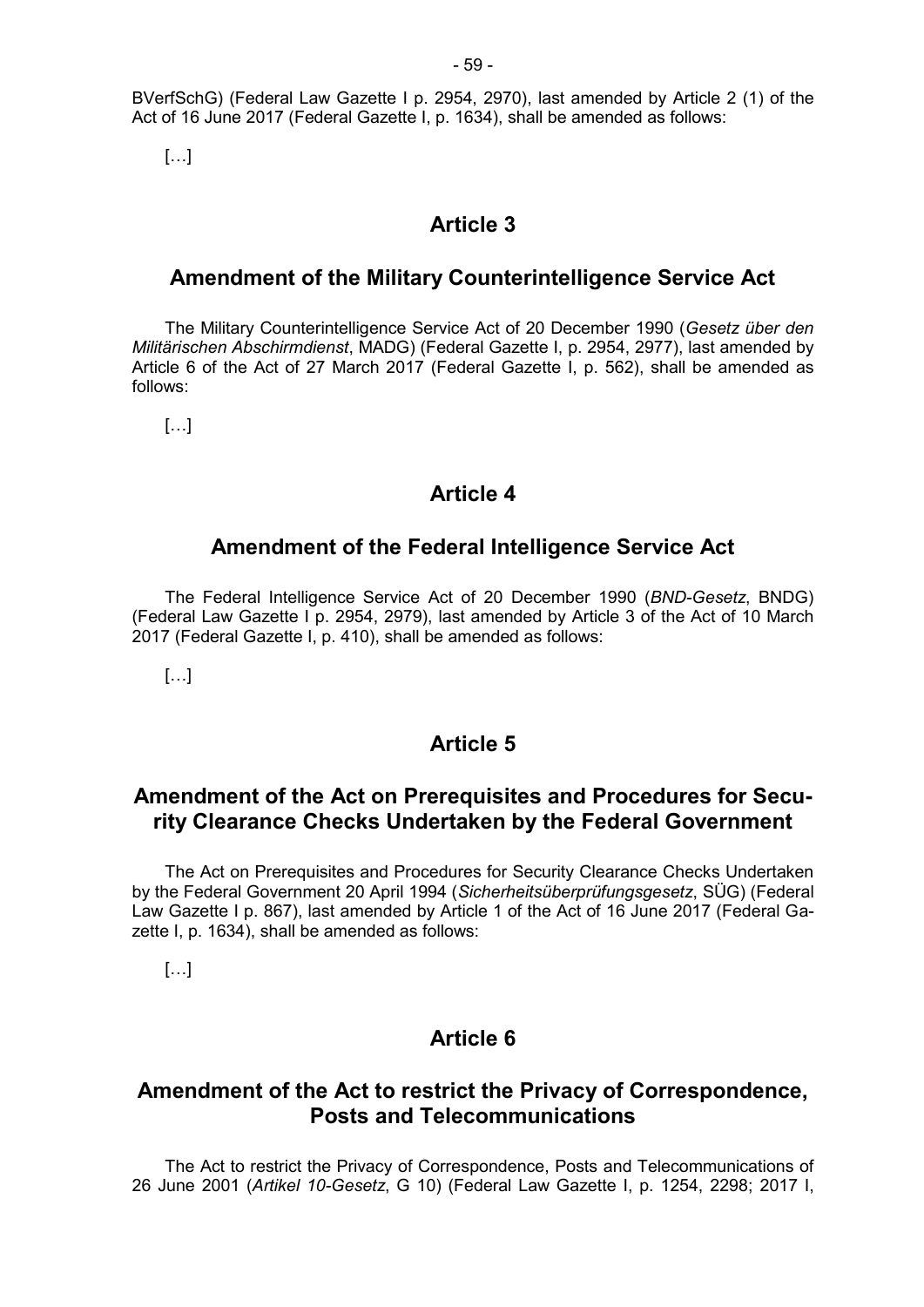p. 154), last amended by Article 2 (2) of the Act of 16 June 2017 (Federal Gazette I, p. 1634), shall be amended as follows:

# **Article 7**

# **Amendment of the Federal Data Protection Act**

The Federal Data Protection Act (*Bundesdatenschutzgesetz*, BDSG) in the version published on 14 January 2003 (Federal Law Gazette I, p. 66), last amended by Article 1 of the Act of 28 April 2017 (Federal Law Gazette I, p. 968), shall be amended as follows:

3. In the table of contents, the following text shall be inserted after the reference to Section 42a:

"Section 42b Application of the supervisory authority for a court decision if it believes that a decision by the Commission violates European law"

4. The following subsection 5a shall be added after Section 22 (5):

"(5a) The Federal Commissioner may delegate human resources administration and management tasks to other federal bodies as long as doing so does not affect the Federal Commissioner's independence. Personal data of staff members may be transferred to these bodies as needed for them to perform their delegated tasks."

5. The following Section 42b shall be added after Section 42a:

### "Section 42b

Application of the supervisory authority for a court decision if it believes that a decision by the European Commission violates the law

(1) If a supervisory authority believes that an adequacy decision of the European Commission or a decision on the recognition of standard protection clauses or on the general validity of approved codes of conduct, on the validity of which a decision of the supervisory authority depends, violates the law, the supervisory authority shall suspend its procedure and lodge an application for a court decision.

(2) Recourse to the administrative courts shall be provided for proceedings pursuant to subsection 1. The Code of Administrative Court Procedure shall be applied in compliance with subsections 3 to 6.

(3) The Federal Administrative Court shall decide in the first and last instance on an application by the supervisory authority pursuant to subsection 1.

(4) In proceedings pursuant to subsection 1, the supervisory authority shall be competent to take part. The supervisory authority shall be a party to proceedings pursuant to subsection 1 as applicant; Section 63 nos. 3 and 4 of the Code of Administrative Court Procedure shall remain unaffected. The Federal Administrative Court may give the European Commission the opportunity to comment within a period of time to be determined.